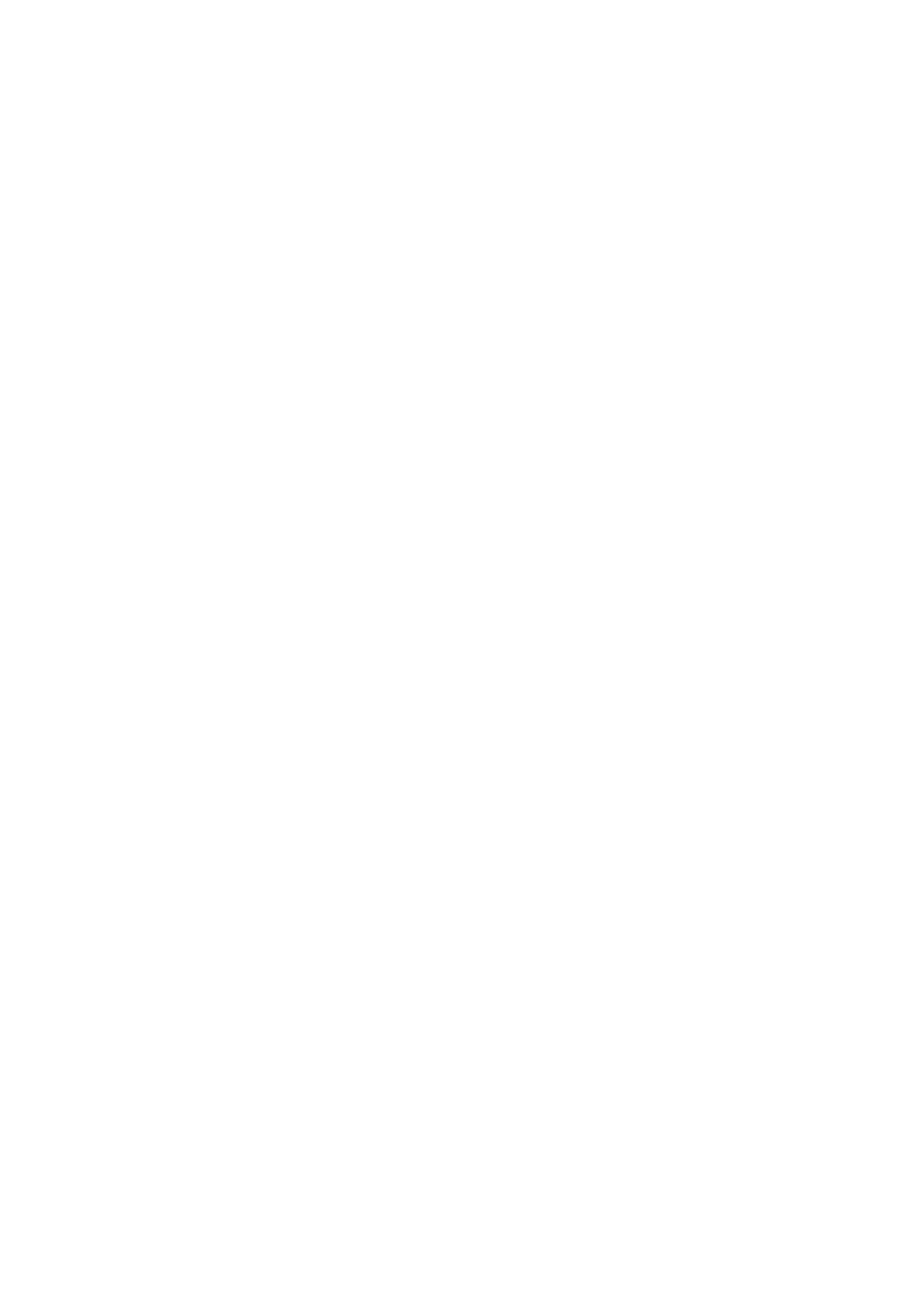# **CONTENTS**

| 1. | Introduction                        |                                                         |                |  |  |  |
|----|-------------------------------------|---------------------------------------------------------|----------------|--|--|--|
| 2. |                                     | Objectives of Regulation                                | $\overline{4}$ |  |  |  |
| 3. |                                     | <b>Governance Framework</b>                             |                |  |  |  |
| 4. |                                     | Types of Distribution Networks: A Taxonomy              |                |  |  |  |
| 5. |                                     | Open Access and Regulation                              | 12             |  |  |  |
| 6. |                                     | <b>Bypass Markets and Regulatory Exemptions</b>         | 15             |  |  |  |
|    | 6.1                                 | Experience to date                                      | 15             |  |  |  |
|    | 6.2                                 | Three problems                                          | 18             |  |  |  |
|    | 6.3                                 | Rethinking the Essential Facilities Doctrine in the     |                |  |  |  |
|    |                                     | Context of Bypass Entry                                 | 19             |  |  |  |
|    | 6.4                                 | <b>Bypass and Economic Efficiency</b>                   | 22             |  |  |  |
|    | 6.5                                 | <b>Bypass and "Fairness"</b>                            | 24             |  |  |  |
| 7. |                                     | Some Principles for Screening Exemption Applications    | 25             |  |  |  |
|    | 7.1                                 | Areas of Regulation under the Gas Act 1992              | 25             |  |  |  |
|    | 7.2                                 | General Principles in Relation to Bypass Networks       | 31             |  |  |  |
|    | 7.3                                 | General Principles for the Regulatory Regime as a Whole | 35             |  |  |  |
| 8. |                                     | Application to Particular Areas of Regulation           | 37             |  |  |  |
|    | 8.1                                 | Reconciliation and Allocation                           | 37             |  |  |  |
|    | 8.2                                 | <b>Customer Switching</b>                               | 43             |  |  |  |
|    | 8.3                                 | <b>Information</b>                                      | 45             |  |  |  |
| 9. | Conclusions                         |                                                         |                |  |  |  |
|    | Summary of Main Points of Principle |                                                         |                |  |  |  |

# **February 2009**

Simon Terry Associates Ltd, 142 Featherston Street, PO Box 24102, Wellington. Tel. +(64 4) 4998597 sta@actrix.co.nz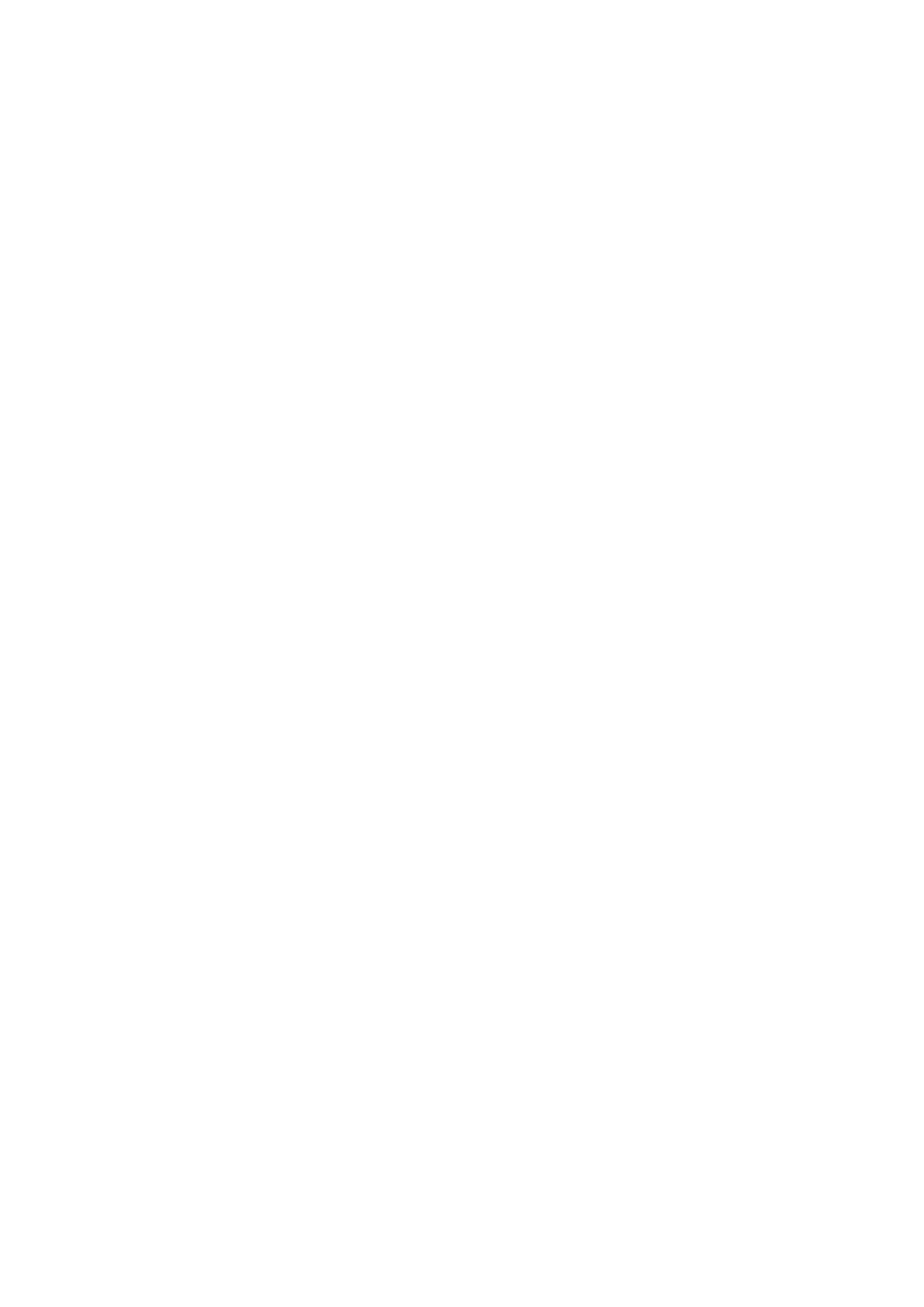# **1. Introduction**

The Gas Industry Company has sought a review by Simon Terry Associates Ltd (STA) of the extent to which gas market governance arrangements ought to apply to "private gas distribution networks". The areas to be covered include

- the Switching and Downstream Reconciliation Rules,
- the Government's policy framework for the gas industry as set out in the Gas Act 1992 and the Government Policy Statement on Gas Governance published in April 2008, and
- the regulatory provisions of the Gas Act 1992 insofar as they apply to a coregulation regime.

The general view taken to date by the Gas Industry Company in recommending industry rules and regulations has been that irrespective of the type of distribution network to which particular customers are connected, all customers are entitled to the same benefits and protections which gas governance arrangements provide. There are, however, certain features which distinguish private networks from open-access ones, which may affect the appropriate scope of rules and regulations.

A case for exemption of a private network from a rule or regulation can potentially be made if

- the exemption does not significantly limit the effectiveness of the regulatory and governance framework in achieving the objectives which the Gas Industry Co is required to pursue as the co-regulator of the gas industry, while
- resulting in a significant resource saving (from the viewpoint of society at large) and/or the protection of an element of substantial and desired competitive pressure in the downstream retail gas market.

The terms of reference for this study entail

• an overview of the different types of gas distribution networks and the features which distinguish each of the types;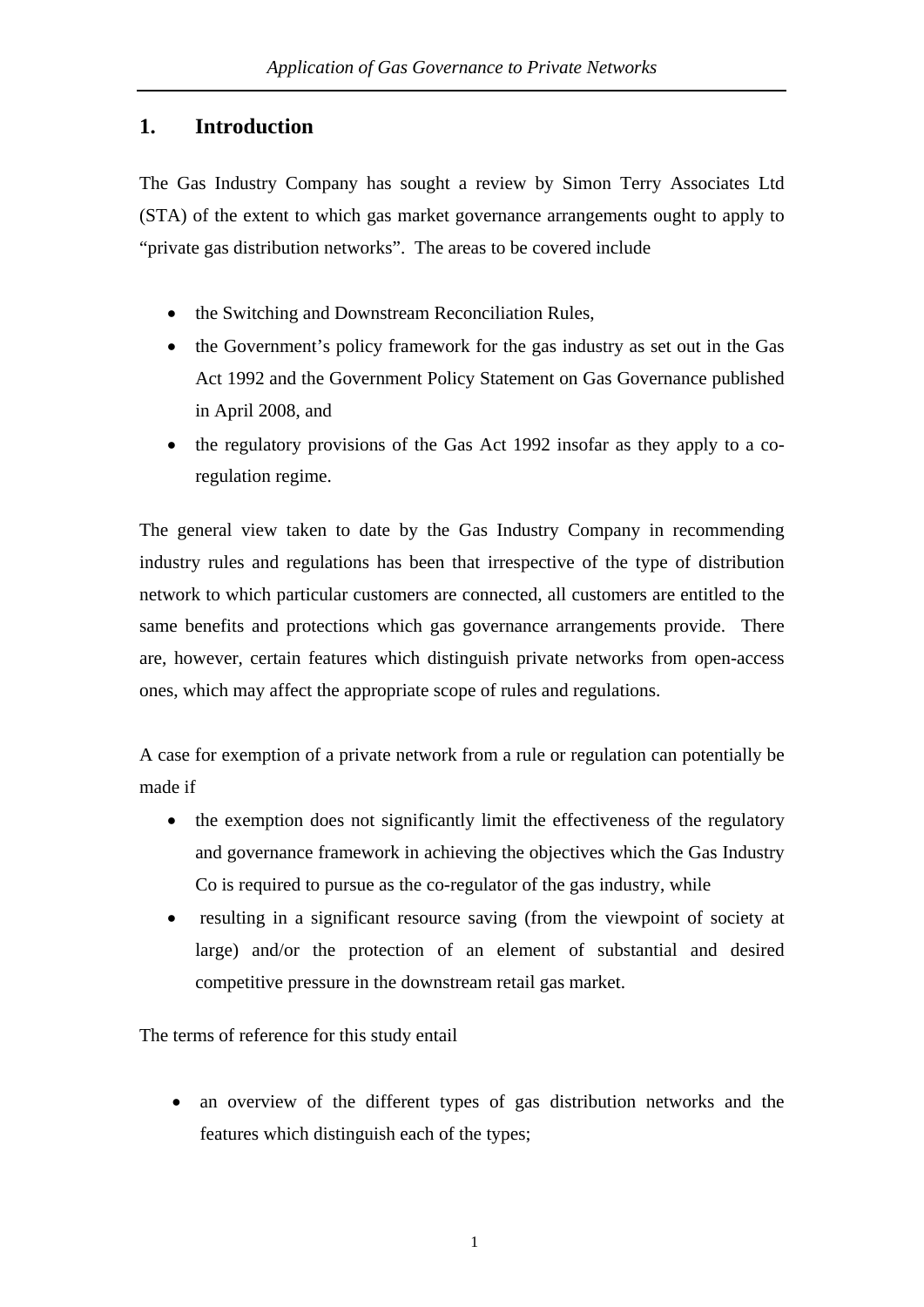- a set of principles which the Gas Industry Company can use as a filter to establish whether private networks should or should not be covered by a particular set of gas governance arrangements; and
- if appropriate, a methodology to use when applying the principles, together with boundary conditions defining any limits on applicability; together with
- a review of which pipelines ought to be covered by each element of the gas governance arrangements, including in particular the Gas (Switching Arrangements) Rules 2008 and the Gas (Downstream Reconciliation) Rules 2008. Other pending governance arrangements relating to consumer complaints, model contracts, and access terms for distribution networks, are also encompassed within the terms of reference.

No distinction between "private networks" and others appears in the Gas Act, nor in the April 2008 Government Policy Statement on gas industry governance. The detailed regulatory provisions set out in the recently-promulgated Gas (Downstream Reconciliation) Rules 2008 and Gas (Switching Arrangements) Rules 2008 will apply to all "industry participants" (as defined in the Gas Act 1992), including those which are private networks, unless exemptions are recommended by the Gas Industry Company in accordance with the applicable rules. To justify an exemption there would have to be clear evidence of a significant compliance burden, together with no detriments to the effective functioning of the gas market as a whole from giving private networks privileged status with respect to matters such as (e.g.) information disclosure, registry participation, and inclusion in the industry reconciliation and allocation procedures.

Not all private distribution networks are "industry participants" or "gas retailers" in terms of the Gas Act, and this implies *de facto* exemption for some networks from regulations and rules made under the Act. The discussion of types of private network in this report is extended to include those which lie outside the scope of Part 4A of the Act, partly because a wider frame of reference helps to identify grounds on which exemptions are appropriate in principle, and partly because there are potential opportunities for gaming at the boundary between those private networks which are subject to regulation under the Act and those which are not.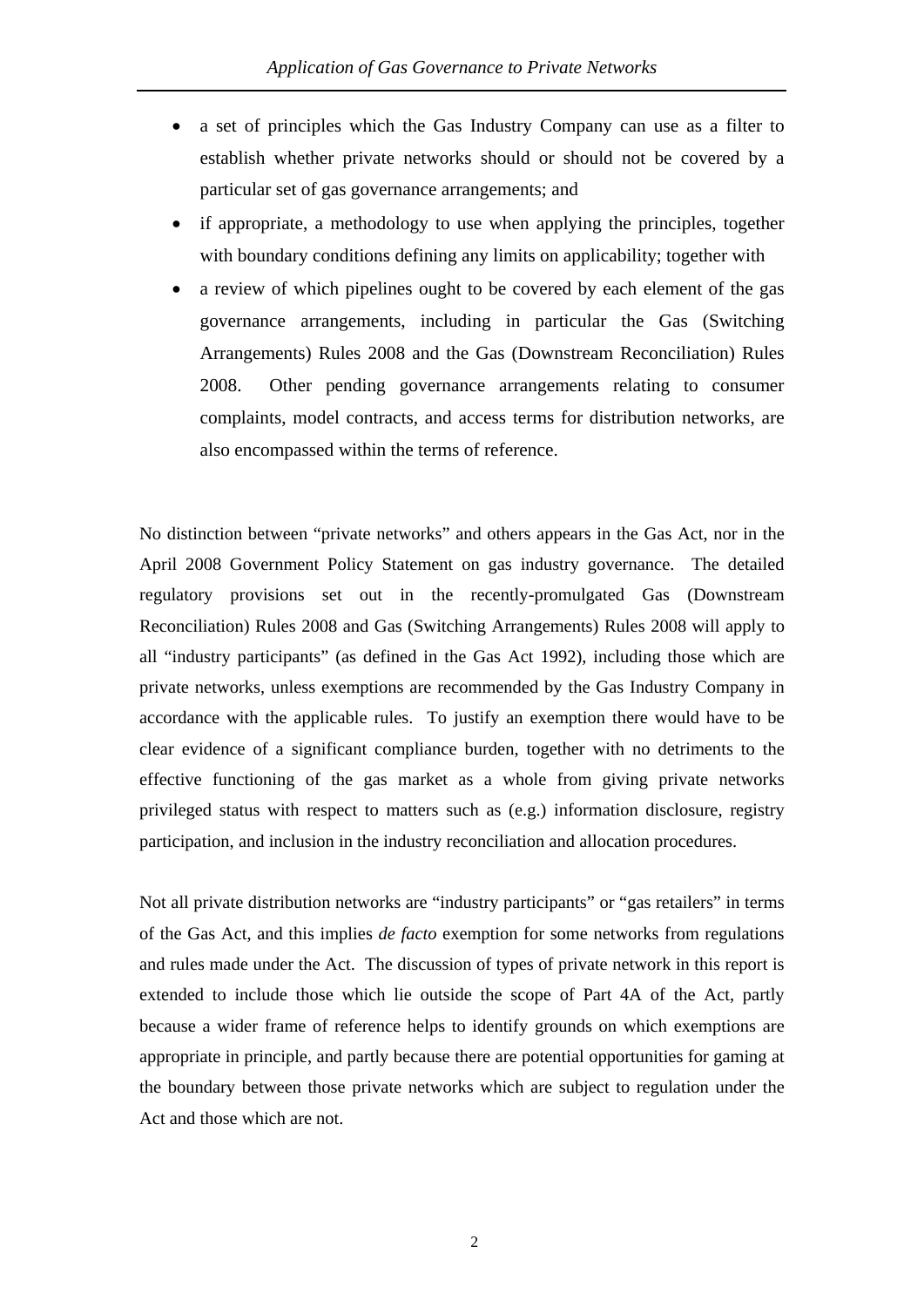Implicit in the terms of reference is that the analysis is directed to certain issues that arise within the regulatory regime of "co-regulation" established by the 2004 amendments to the Gas Act 1992, and does not extend to a more wide-ranging discussion of the extent to which the regulatory regime itself may have given rise to those issues. This relates in particular to the emergence and survival of bypass networks in the New Zealand gas distribution sector. Some of the regulatory arrangements which were discussed as policy options at the outset of industry reform in the early 1990s would have pre-empted facilities duplication, by providing appropriately-designed and -implemented access price regulation. To this extent, the existence of private bypass systems in some cases has been an artefact of Government policy, not of the fundamental economics of gas distribution.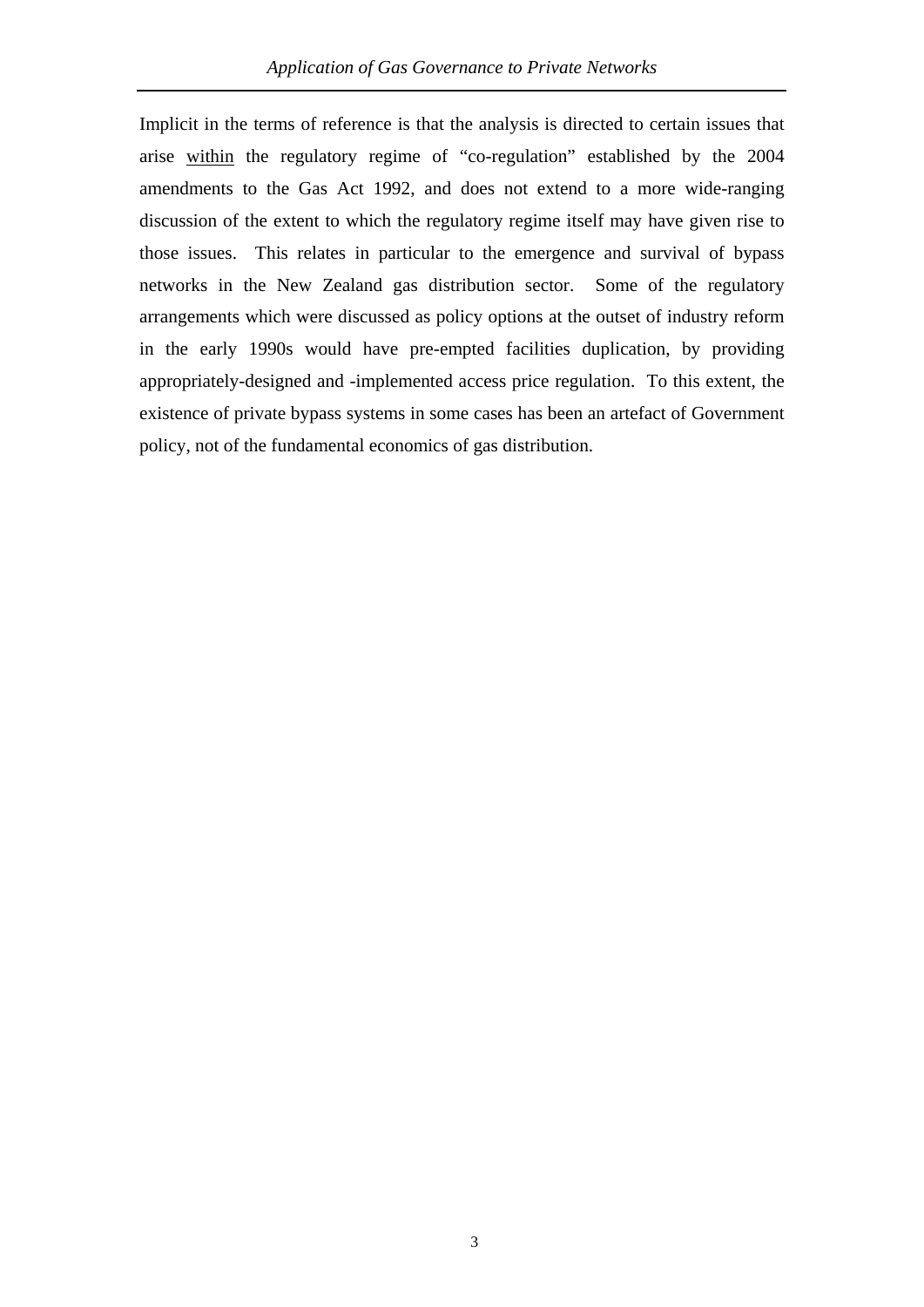# <span id="page-7-0"></span>2. Objectives of Regulation

The central issue to be addressed in this report is how to secure fair, efficient, sustainable and competitively-neutral outcomes in an industry where natural monopoly would be the usual market outcome but where, under the industry status quo, private and open-access systems coexist and compete in some market segments.

The Government's April 2008 *Policy Statement on Gas Governance*[1](#page-7-0) lays out an extensive set of objectives:

# **Government Policy Objectives for the Gas Industry**

7. The Gas Act 1992 sets out the principal policy objective for Gas Industry Co., when recommending rules or regulations for wholesale market, processing facilities, transmission, and distribution of gas, as follows:

*"To ensure that gas delivered to existing and new customers in a safe, efficient, and reliable manner."*

8. It is the Government's objective that when recommending rules, regulations or non-regulatory arrangements Gas Industry Co. applies this policy objective to all its work.

9. It is also the Government's objective that Gas Industry Co. takes account of fairness and environmental sustainability in all its recommendations. To this end, the Government's objective for the entire gas industry is as follows:

*To ensure that gas is delivered to existing and new customers in a safe, efficient, fair, reliable and environmentally sustainable manner.*

10. It is against this objective that Gas Industry Co. must have regard when making recommendations for rules, regulations or non-regulatory arrangements for any part of the gas industry and against which it must report.

11. The Gas Act 1992 also sets out the following other objectives for Gas Industry Co. when recommending rules or regulations for wholesale market, processing facilities, transmission, and distribution of gas:

- 1. The facilitation and promotion of the ongoing supply of gas meets New Zealand's energy needs, by providing access to essential infrastructure and competitive market arrangements;
- 2. Barriers to competition in the gas industry are minimised;
- 3. Incentives for investment in gas processing facilities, transmission and distribution, energy efficiency and demand-side management are maintained or enhanced;
- 4. Delivered gas costs and prices are subject to sustained downward pressure;

 $\frac{1}{1}$ 

[http://www.med.govt.nz/templates/MultipageDocumentTOC\\_\\_\\_\\_34497.aspx](http://www.med.govt.nz/templates/MultipageDocumentTOC____34497.aspx)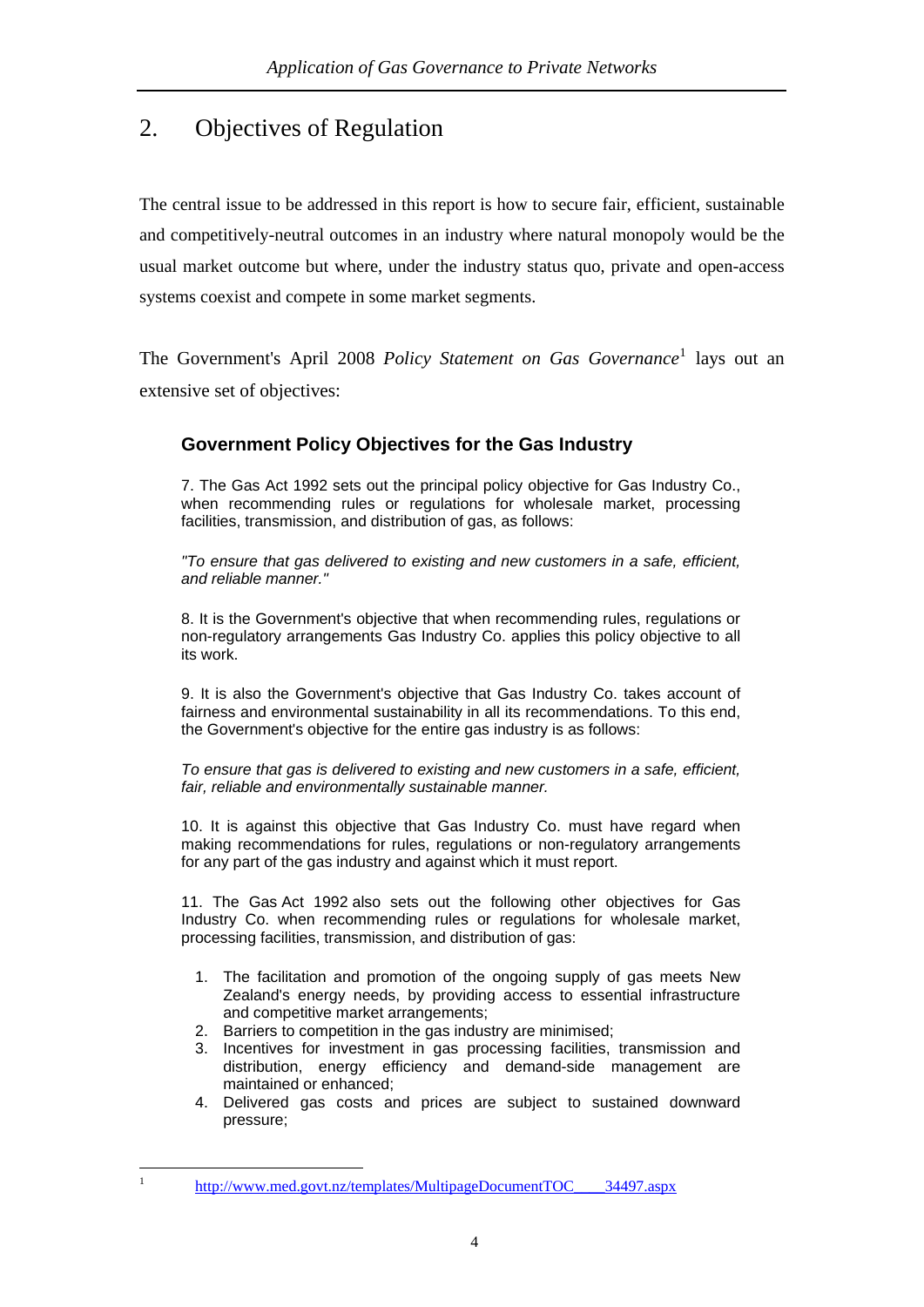- 5. Risks relating to security of supply, including transport arrangements, are properly and efficiently managed by all parties; and
- 6. Consistency with the Government's gas safety regime is maintained.

12. It is the Government's intent that these other policy objectives should apply to all Gas Industry Co. recommendations for rules, regulations or non-regulatory arrangements for all parts of the gas industry. In addition, the Government adds the following objectives:

- 1. Energy and other resources used to deliver gas to consumers are used efficiently;
- 2. Competition is facilitated in upstream and downstream gas markets by minimising barriers to access to essential infrastructure to the long-term benefit of end users;
- 3. The full costs of producing and transporting gas are signalled to consumers;
- 4. The quality of gas services where those services include a trade-off between quality and price, as far as possible, reflect customers' preferences; and
- 5. The gas sector contributes to achieving the Government's climate change objectives as set out in the New Zealand Energy Strategy, or any other document the Minister of Energy may specify from time to time, by minimising gas losses and promoting demand-side management and energy efficiency.

The scope of these objectives is very broad, which places a substantial burden of evidence and argument upon any applicant for exemption from particular rules or regulations. It would not be sufficient, for example, for a private network owner to seek a general exemption from the switching or reconciliation rules simply on grounds of compliance cost and/or private status, unless it could be shown that such an exemption would have no adverse implications on the achievement of the Policy Objectives.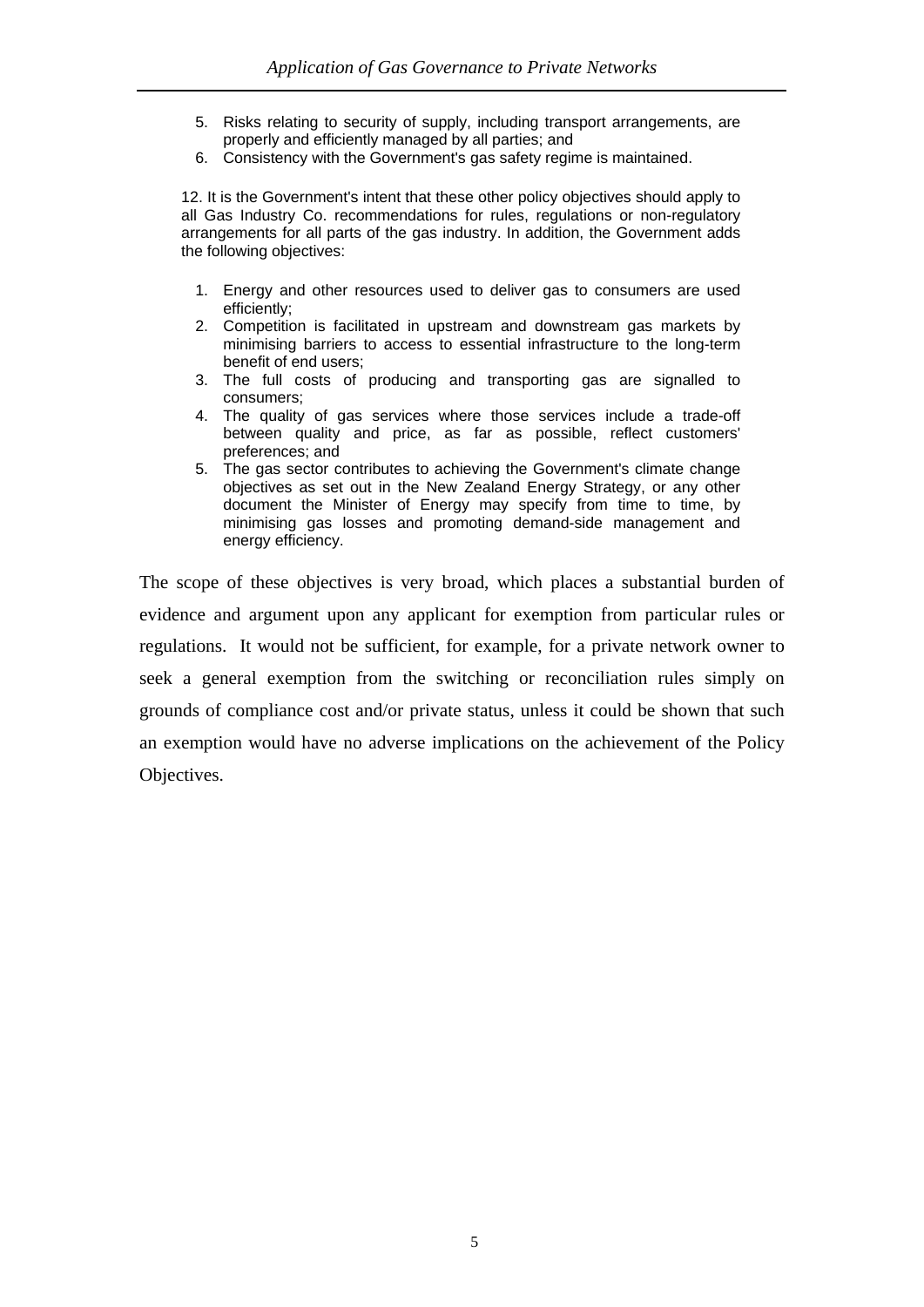# 3. Governance Framework

The governance framework for the gas industry is set out in Part 4A of the Gas Act 1992, as amended in 2004. The Gas Industry Company is an industry body approved by Order in Council under s.43ZL of the Act, for the purpose of co-regulation of the industry. In relation to governance arrangements under this institutional option, section 43J provides that the industry body may recommend to the Minister, and the Minister may thereupon recommend to the Governor General, the making of regulations relating to issues set out in the following sections of the Act:

- 43F (wholesale market, processing facilities, transmission, and distribution);
- 43G (a range of issues including retail customer switching, information disclosure, meter access, and consumer contracts);
- 43H (low fixed tariff option);
- 43S (rules and procedures for information disclosure, delegation of responsibilities, maintenance of registries, and "any other matters contemplated by this Act or necessary for its administration or necessary for giving it full effect");
- 43T (providing for offences to be punishable by fines up to \$20,000).

Included among the matters on which the industry body may make recommendations to the Minister under s.43S is for rules and regulations providing for the "exemption … of any person or class of persons from all or any of the requirements in regulations or rules made under this subpart" (s.43S(f)). There is a parallel provision in s.43H.3(e) for exemption of gas providers who "materially comply with the objective of this section". Elsewhere in s.43 exemptions are implicitly included in the power to recommend the content of rules and regulations. No specific criteria are provided in the legislation to guide the industry body responsible for recommending exemptions.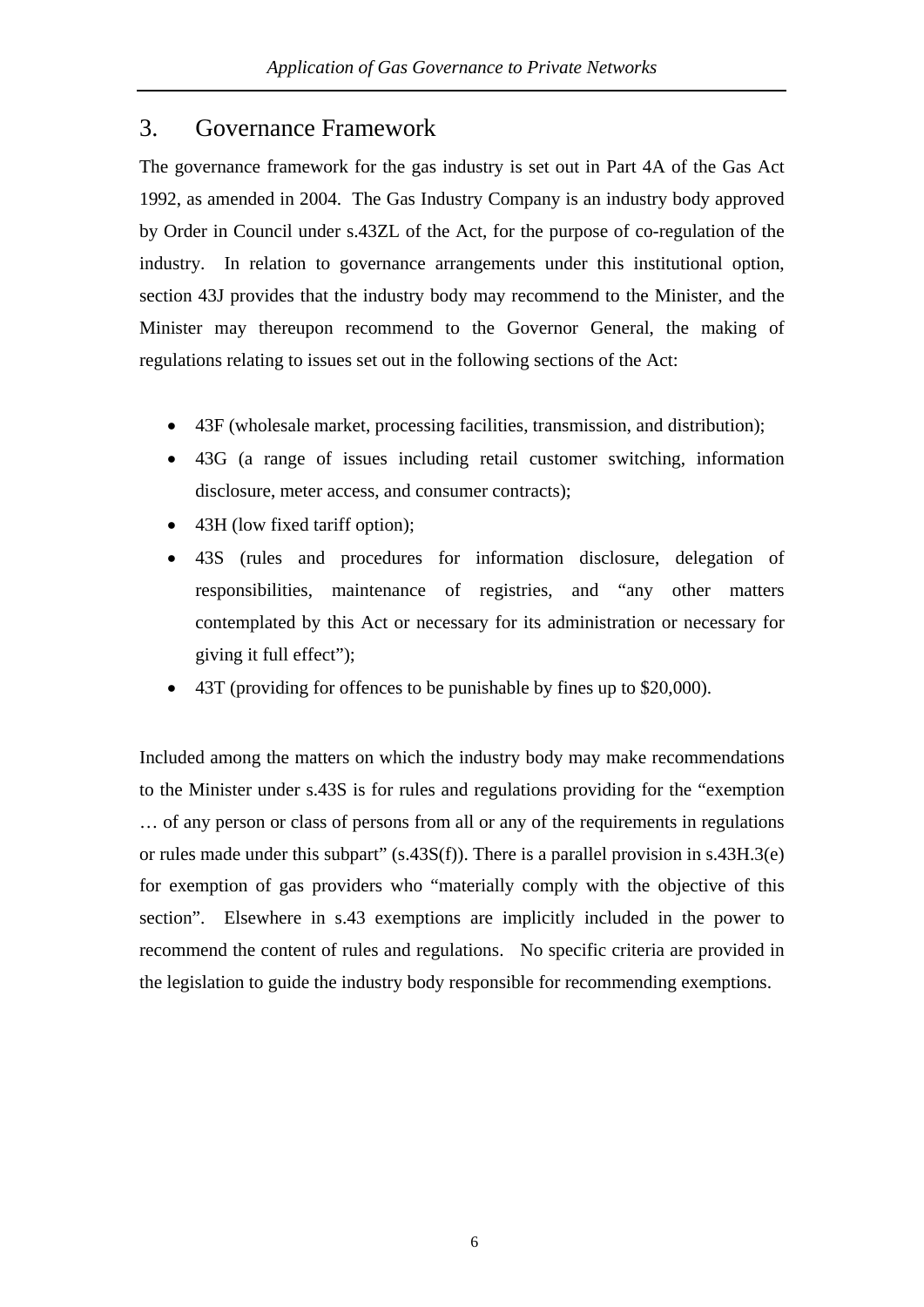# <span id="page-10-0"></span>4. Types of Distribution Networks: a Taxonomy

For the purposes of this report, a "private network" is defined as a pipeline system owned and operated by, and for the exclusive benefit of, a party or consortium which owns all gas transported on the system. The exclusion of third parties from use of the facility is central to its characterisation as private.

When owned and operated by a gas supplier selling at arm's length to downstream users, a private network is often described as a "merchant pipeline":<sup>[2](#page-10-0)</sup>

[D]epending on the number of suppliers and clients, and the regulations governing the construction and operation of a gas pipeline, the role of a pipeline can be that of a gas merchant, a hybrid pipeline, or a gas transporter. A 'merchant' pipeline typically buys all the gas at the inlet point, transports it and resells it at outlets to different clients; it does not provide third party access, unless specifically required to do so by law. In the latter case, it becomes a 'hybrid' pipeline. A 'hybrid' pipeline would engage in both gas sale and purchase and gas transportation activities, as well as in any of the associated services….. A 'gas transporter' pipeline does not engage in gas purchase and sale; it only provides the service of transportation and related services (e.g. balancing, storage, swap platform etc) to both upstream and downstream clients.

The New Zealand gas distribution sector contains examples of all three of the above cases. Powerco, for example, operates as a gas transporter; Vector as a hybrid; and Nova Gas as a merchant. In the terminology common in the New Zealand industry, both hybrids and transporters are classed as "open-access networks", and merchant pipelines as "private networks".

Not all private distribution systems are merchant pipelines. The classic naturalmonopoly merchant distributor represents only one end of a spectrum of cases which incudes, *inter alia*, the following:

 $\frac{1}{2}$  B. Nitzov, "Prospects for Gas Supply and Demand and their Implication with reference to Transit Countries and their Policy", in *Security of Natural Gas Supply through Transit Countries*, edited by J. Hetland and T. Gochitashvili, Springer, 2004, pp.296-297.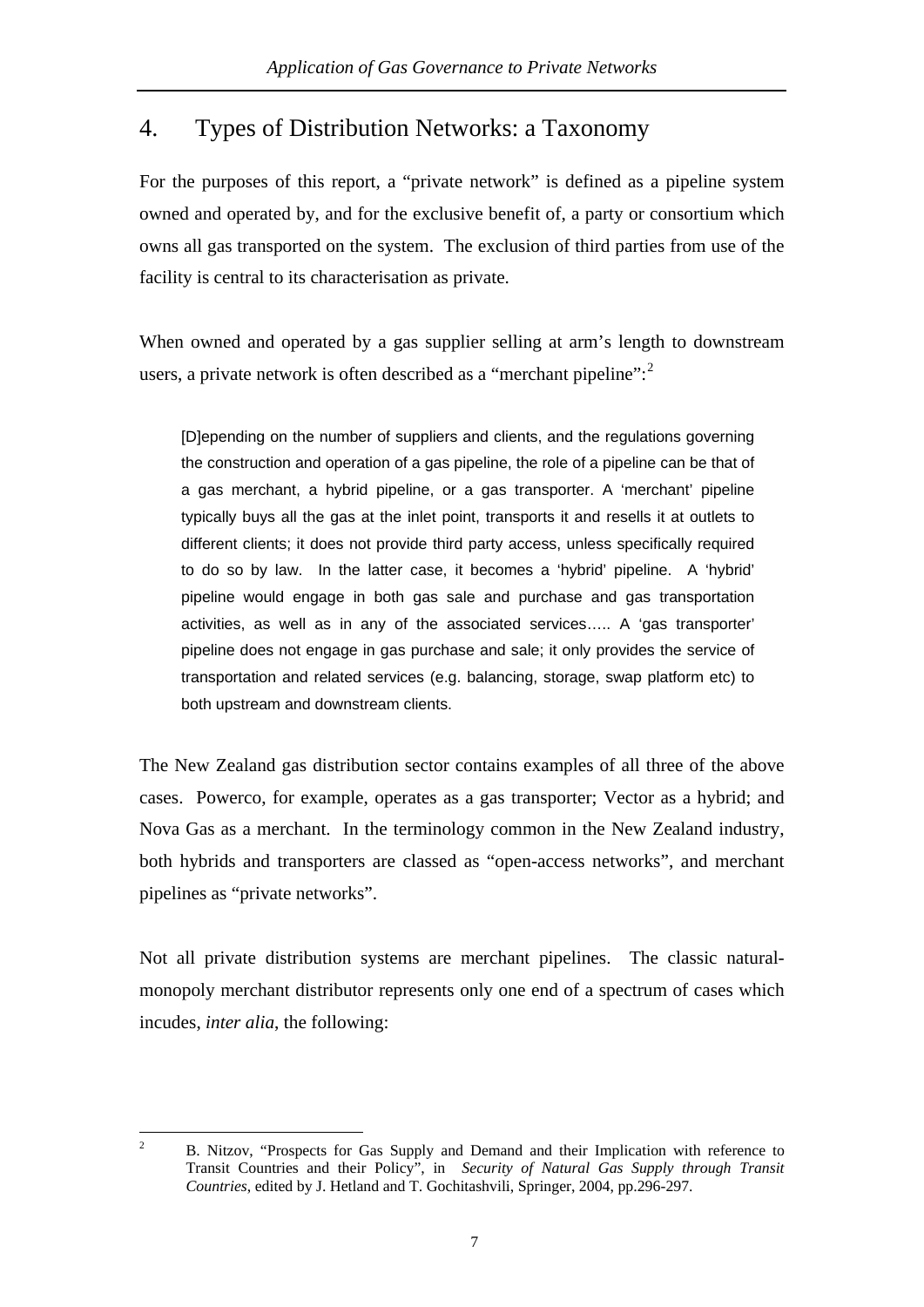- <span id="page-11-0"></span>• Direct-supply customers. Large gas users such as electricity generators and large industrial plants sometimes opt to take their gas supply direct from a transmission system, bypassing distribution altogether as a matter of customer choice. Since distribution is by definition the segment of the supply chain that lies between the transmission system and the delivery of gas to a final customer, direct-supply users are in effect internalising the distribution function within the firm rather than turning to a third-party provider. The usual arrangement is for the customer meter to be located at the transmission gate station with the customer's service pipe performing the physical function of moving gas to the location of final use. This is an example of a decision to "make" rather than "buy" a service, which reflects special features of the customer (size, location) that make it cheaper to substitute the customer's own physical connection infrastructure than to rely on distribution facilities owned by another party.
- A consumer cooperative operating its own local network. These are not common in New Zealand but would be typified by, for example, a new housing subdivision with its own self-contained distribution network, connected either to a transmission system or at an  $ICP<sup>3</sup>$  $ICP<sup>3</sup>$  $ICP<sup>3</sup>$  to an upstream distribution network. The decision to form such a cooperative is again a make-or-buy choice, made at the level of a group of final gas users and involving the installation and operation of distribution assets that are owned and controlled by the final users through collective management and governance arrangements of some sort. These would need to provide for resolution of reconciliation and balancing issues, and allocation of common costs across cooperative members. The cooperative's single metered ICP would appear in the central Gas Industry Company registry but downstream of that point its affairs would lie outside the regulated arena. The Gas (Switching Arrangements) Rules 2008 and Gas (Downstream Reconciliation) Rules 2008 both define a "consumer installation" in terms which leave this possibility open: "one or more gas installations that have a single point of connection to a distribution system

Installation control point as defined in the Gas (Switching Arrangements) Rules 2008.

3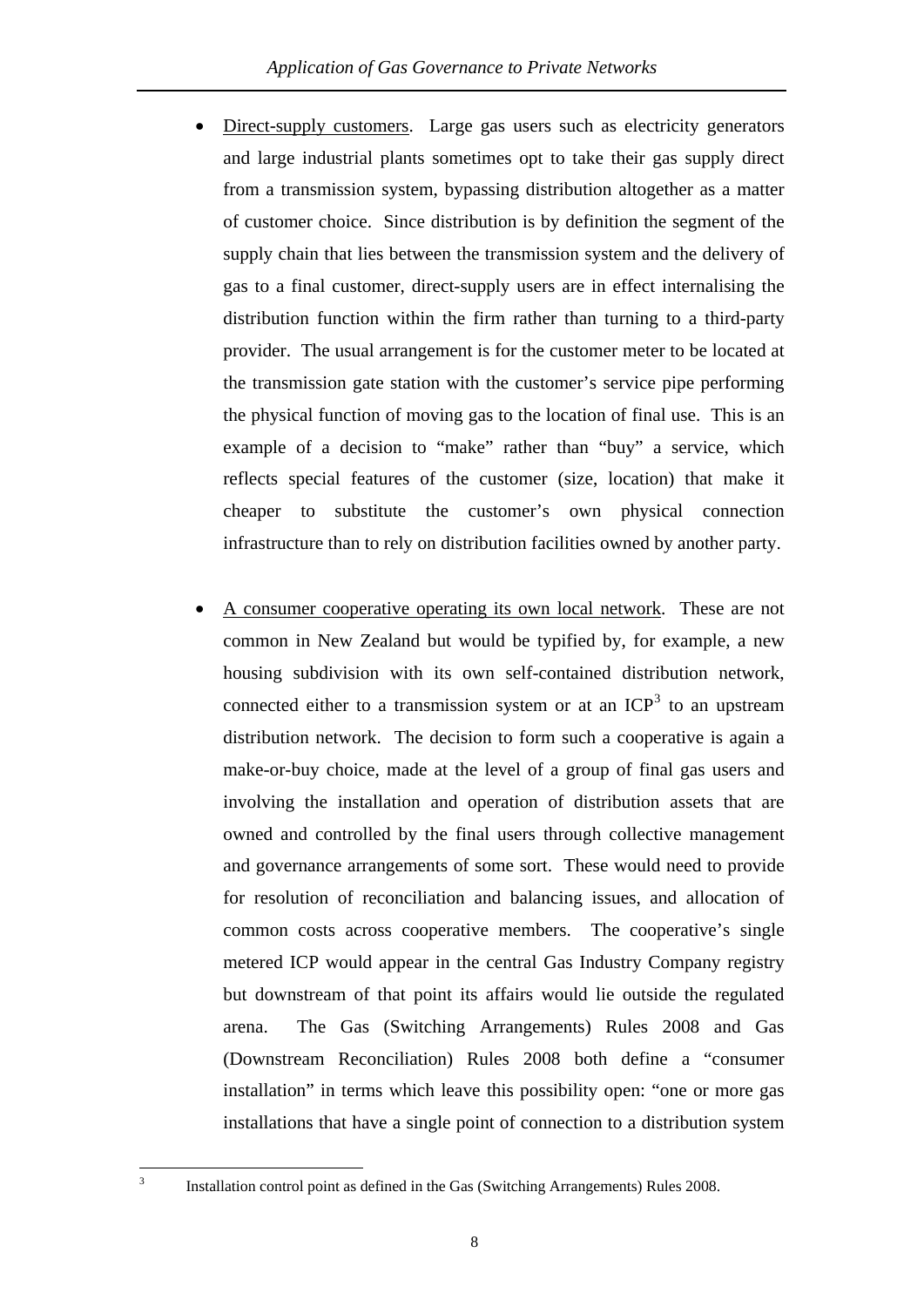or transmission system and for which there is or has previously been a single consumer"<sup>4</sup>.

- Merchant distribution pipelines in a competitive market, in which facilities-based competition has produced multiple dense networks offering retail supply at competitive rates to final users. While hypothetically possible, this situation is generally regarded as both unlikely and economically inefficient, given the diseconomies of scale and of scope associated with the duplication of sunk-cost lumpy infrastructure assets.
- A merchant pipeline in a market where competition is limited for example, a duopoly of two systems. In this case final users are dependent on one or other system for gas delivery but not fully captive to either. Customers will have a choice of more than two retailers only if at least one of the systems provides open access to third party gas suppliers.
- A monopoly merchant network supplying fully captive customers.

All of the above fall under the heading of "private distribution networks", but the competition and regulation implications vary greatly. Analytically, it is useful to take the standpoint of the final acquirer of gas – the consumer, whose interests ought ultimately to be served by any regulatory regime, along with any wider interests of society – and to ask in each case to what extent the consumer is empowered to choose freely among alternative sources of supply and to secure the best possible value for money.

At the direct-supply end of the spectrum of private systems, the customer itself has opted to exercise countervailing power by withholding its business from the local distribution system (if any). There are then no clear regulatory concerns with regard to switching, reconciliation, market power and the like at the distribution level, although these issues may remain live upstream in the wholesale and transmission levels of the industry (outside the scope of this study).

 $\frac{1}{4}$ 

*Gas Downstream Reconciliation) Rules 2008* section 5.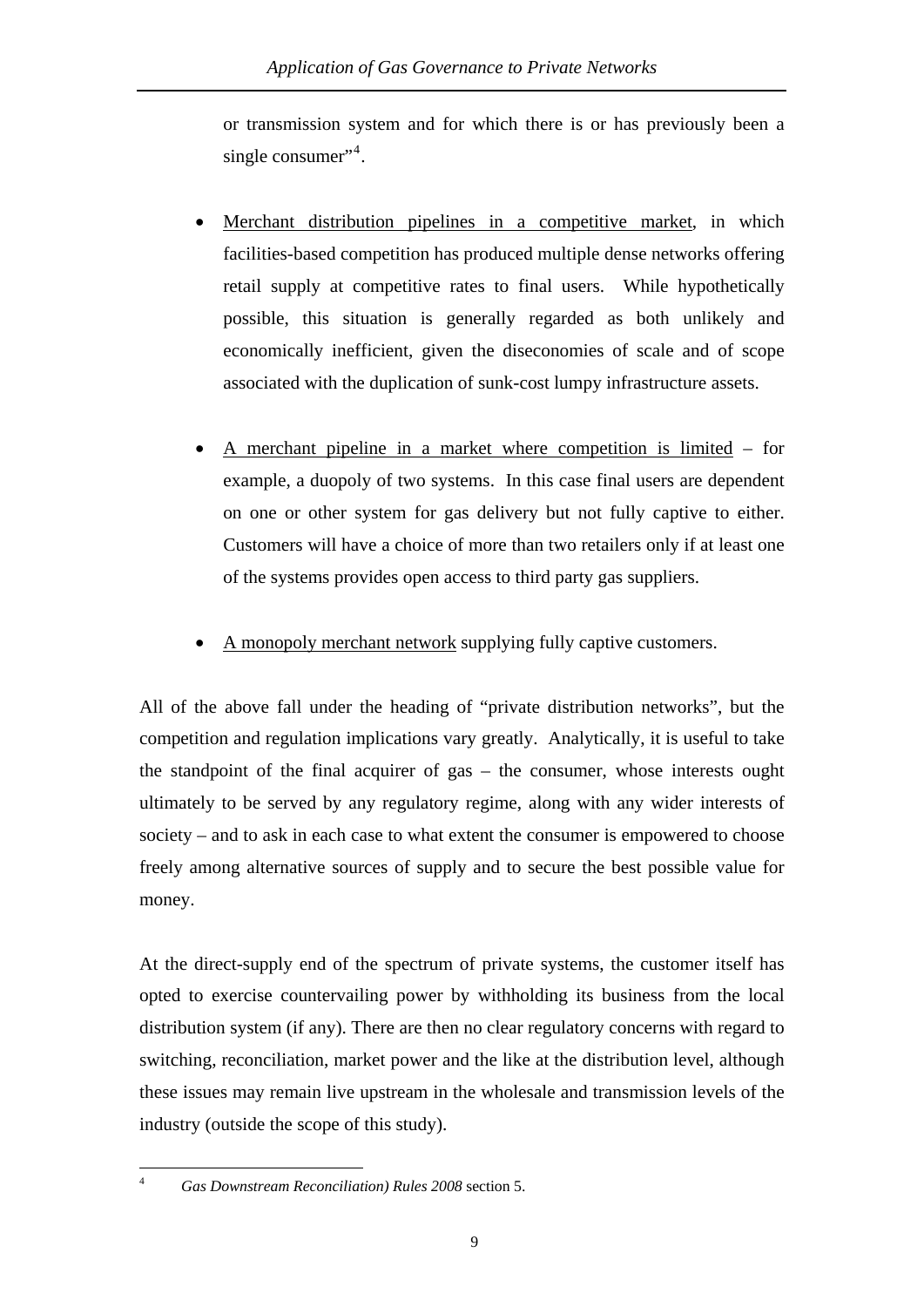<span id="page-13-0"></span>Where a gas user opts to operate its own distribution facility in preference to using a third-party distribution system, there is in principle a strong presumption in favour of exemption from regulatory oversight other than for safety matters.

At the monopoly-merchant-network end of the taxonomy, the case for regulation is clear, given that (a) customers are captive to a sole supplier, with no ability to switch to alternative retail suppliers; and (b) customers are potentially exposed to price-gouging<sup>[5](#page-13-0)</sup> by the monopoly provider.

Table 1 summarises the taxonomy of private distribution systems sketched above, with some of the regulatory implications.

New Zealand policy since 1990 has generally aimed at eliminating the monopoly merchant pipeline model by enforcing third-party access for competing gas retailers on existing distribution networks. Of the other cases outlined above, the only one definitely absent at distribution level in the New Zealand gas industry is full facilitiesbased competition, which has been ruled out by the economies of scale and high sunk entry costs in gas distribution. At this point no retail customers in the New Zealand gas market are able to be supplied by more than two distribution networks.

As already noted, Powerco operates pure gas-transporter open networks, and companies including Vector and Wanganui Gas operate hybrid open networks. Nova Gas operates private networks in limited bypass (duopoly) markets (these markets are discussed further in section 6 below) and has a merchant distribution network with a local monopoly in the newly-developing Auckland suburb of Flatbush. Several large industrial operations take direct supply from the transmission system, internalising their distribution and retail functions in-house as private "make" rather than market arms-length "buy" transactions. No consumer cooperative network with a single shared ICP has been identified in the present research, but some may well exist downstream of larger existing distribution networks.

 $\frac{1}{5}$ 

Note that price-gouging is not illegal under New Zealand competition law, but is not readily reconciled with the "fairness" requirement set out in the Government Policy Statement on gas governance.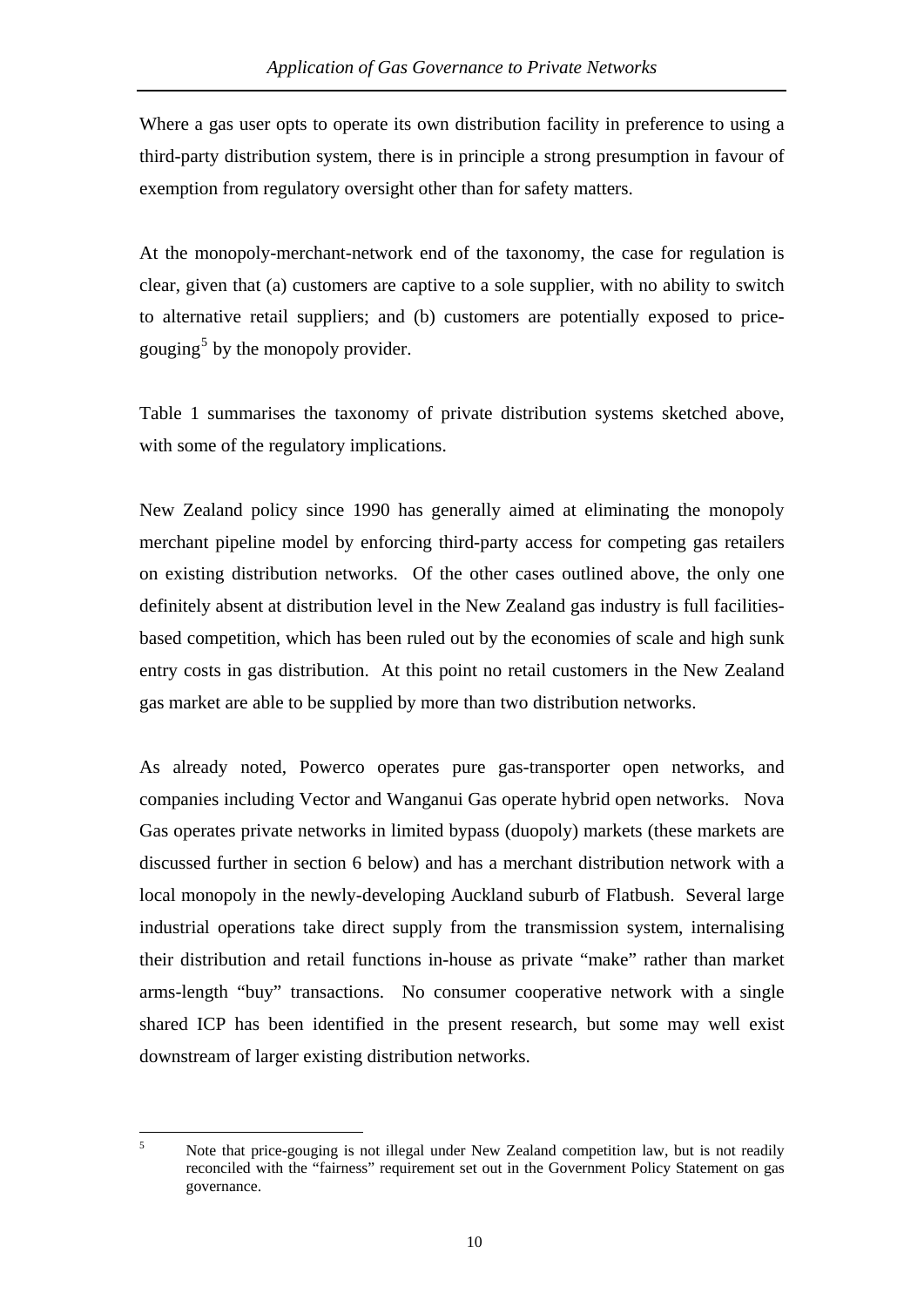|                                      | Type                                            | Subtype     | Are            | Is there a case | Does           |  |
|--------------------------------------|-------------------------------------------------|-------------|----------------|-----------------|----------------|--|
|                                      |                                                 |             | structural     | for             | monitoring     |  |
|                                      |                                                 |             | limitations    | independently   | of industry-   |  |
|                                      |                                                 |             | <sub>on</sub>  | -enforced       | wide           |  |
|                                      |                                                 |             | downstream     | operating       | performance    |  |
|                                      |                                                 |             | competition    | rules e.g.      | require        |  |
|                                      |                                                 |             | of concern?    | reconciliation  | detailed       |  |
|                                      |                                                 |             |                |                 | information    |  |
|                                      |                                                 |             |                |                 | disclosure?    |  |
|                                      | Open access                                     | Transporter | N <sub>o</sub> | Yes             | Yes            |  |
| Owned/operated by distributors       | monopoly<br>network                             | Hybrid      | Yes            | Yes             | Yes            |  |
|                                      | Private merchant monopoly                       |             |                |                 |                |  |
|                                      | or duopoly with no open                         |             | Yes            | Possibly        | Yes            |  |
|                                      | access                                          |             |                |                 |                |  |
|                                      | Duopoly networks with open                      |             | Ideally no     | Yes             | Yes            |  |
|                                      | access on at least one                          |             |                |                 |                |  |
|                                      | Full facilities-based                           |             |                |                 |                |  |
|                                      | competition amongst                             |             | N <sub>0</sub> | N <sub>o</sub>  | Yes            |  |
|                                      | numerous merchant networks                      |             |                |                 |                |  |
|                                      | Consumer cooperative<br>facilities connected to |             |                |                 |                |  |
|                                      |                                                 |             | N <sub>o</sub> | N <sub>o</sub>  | N <sub>o</sub> |  |
|                                      | upstream distribution or                        |             |                |                 |                |  |
|                                      | transmission systems                            |             |                |                 |                |  |
| Owned/operated by<br>final gas users | Direct-supply customers                         |             | N <sub>o</sub> | N <sub>o</sub>  | N <sub>o</sub> |  |
|                                      |                                                 |             |                |                 |                |  |

**Table 1** 

Regulatory requirements for private merchant pipelines may differ in some respects from those for open-access systems because of the absence of within-system requirements to maintain competitive neutrality, balancing and reconciliation arrangements across multiple gas owners using the same set of pipes to move gas. However, there are many regulatory functions which will apply uniformly across both categories of network. There is no general principle justifying exemption of private pipelines *per se* from rules and regulations made for the gas industry as a whole. The question of whether exemption from regulation ought to be allowed requires consideration of the circumstances of each case and of the purposes being pursued by the regulator.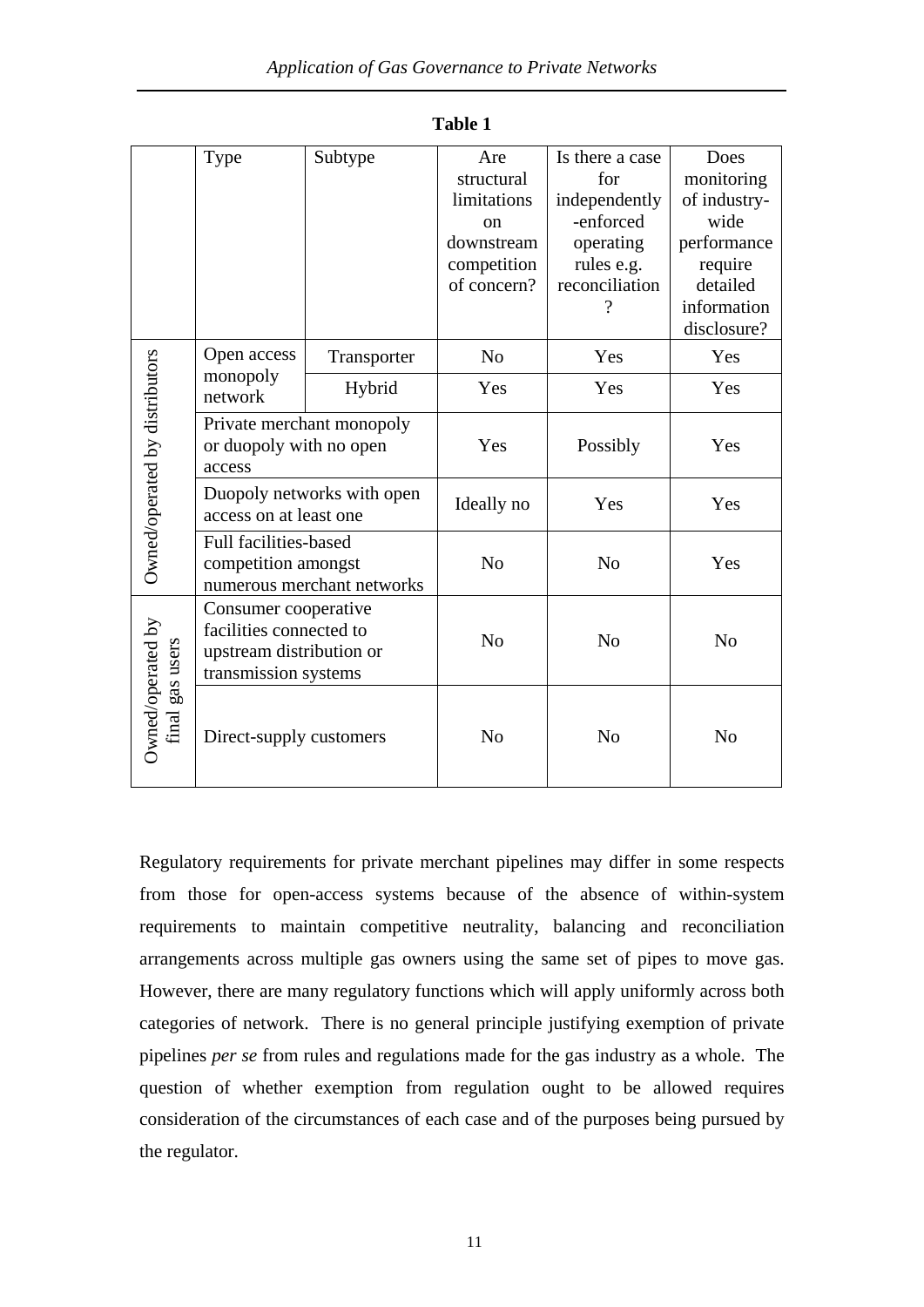# <span id="page-15-0"></span>5. Open Access and Regulation

When the New Zealand gas industry was restructured in the 1990s along lines set out in a major 1991 officials' report<sup>[6](#page-15-0)</sup>, two central planks in the reform package were open access for third party gas on transmission and distribution networks in geographical markets where these had a natural-monopoly, and the introduction of mandatory information disclosure to promote competitive discipline and accountability to customers. Mandatory open access places substantial restrictions on the property rights of a pipeline owner, justified by the detriment to competition associated with natural monopoly. Information disclosure was intended to provide customers with countervailing power in negotiations (and potentially litigation) with network owners.

The policy switch from so-called "heavy-handed regulation" of the gas industry towards open-access in the 1990s did not lead to a general elimination of private networks from the industry for two reasons:

- as Table 1 indicates, not all private distribution arrangements merit regulation;
- the principled case for imposing open access upon merchant distributors rests upon the "essential facilities doctrine" which was formulated for monopoly conditions, and which requires modification under the duopoly conditions encountered in bypass markets. New entrants to distribution markets already served by an open-access network have in practice been allowed to operate as private networks.

The 1993 Hilmer Report in Australia, from which much of the infrastructure policy thinking in Australia and New Zealand has been derived, set out four criteria that should apply before a monopoly facility serving multiple customers should be required to operate as an open-access carrier<sup>[7](#page-15-0)</sup>:

 $\frac{1}{6}$  Officials Coordinating Committee, *Review of the Regulation of the Natural Gas Industry: Report to the State Sector Committee March 1991.*<br><sup>7</sup> *Hilmor E.G. et al. Mational Compatition Be* 

Hilmer, F.G. et al, *National Competition Policy*, Canberra: Australian Government Printing Office 1993, Chapter 11: "Access to 'Essential Facilities'", pp.251-252.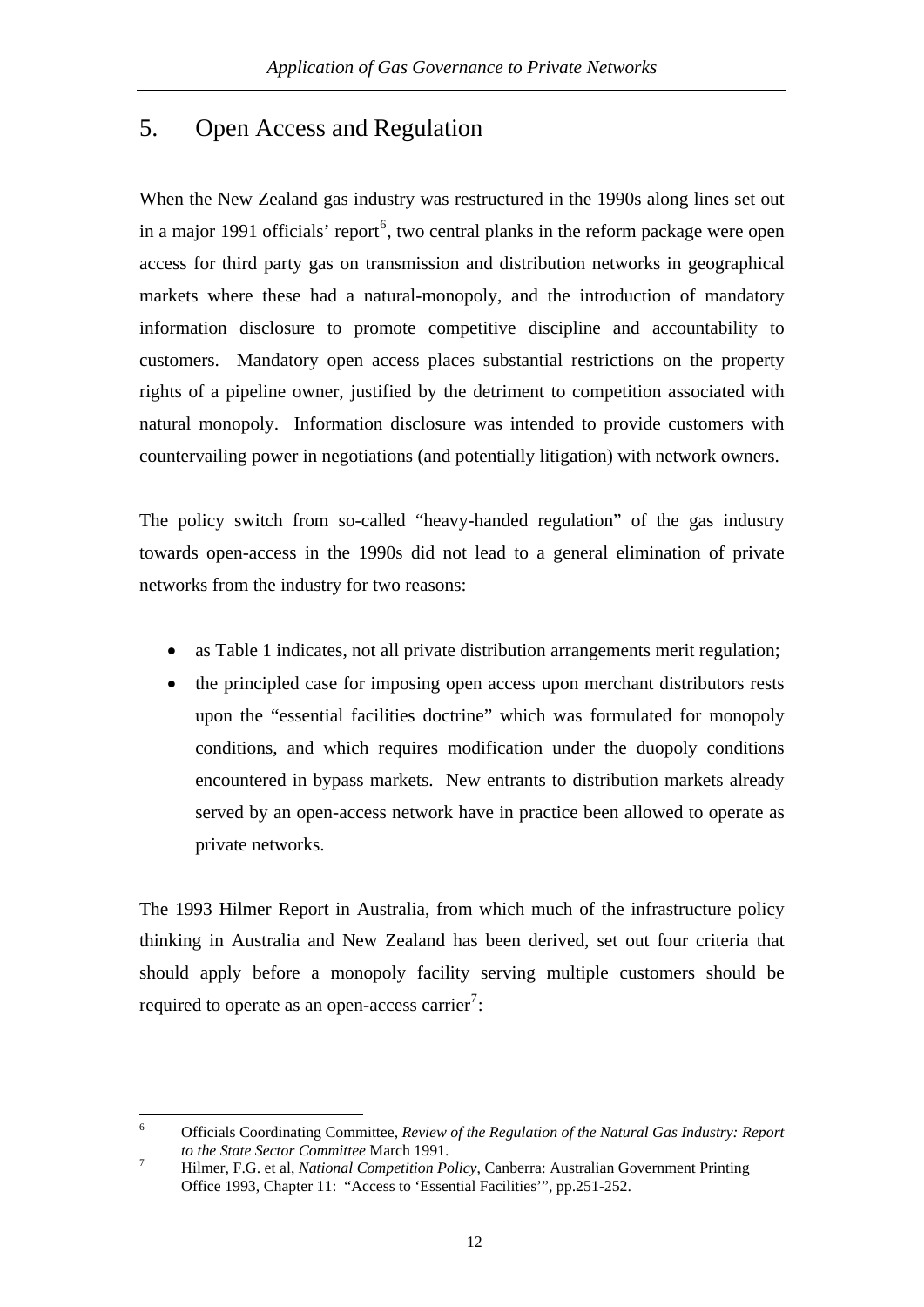- <span id="page-16-0"></span>*I.* Access to the facility in question is essential to permit effective *competition in a downstream or upstream activity;*
- *II. The making of the declaration [requiring open access] is in the public interest, having regard to:* 
	- *(a) the significance of the industry in the national economy; and*
	- *(b) the expected impact of effective competition in that industry on national competitiveness.*
- *III. The legitimate interests of the owner of the facility must be protected through the imposition of an access fee and other terms and conditions that are fair and reasonable, including recognition of the owner's current and potential future requirements for the capacity of the facility.*
- *IV. The creation of such a right must have been recommended by an independent and expert body.*

Pipeline systems that do not meet the four Hilmer tests have been allowed to remain private in the New Zealand gas industry, making "private" status the default option<sup>[8](#page-16-0)</sup>. This default applies not only at distribution level, but at all five levels of the gas supply chain:

- gas-gathering networks which connect wellheads to processing plants;
- gas processing facilities;
- high-pressure transmission networks running from the outlet flange at processing plants to gate stations adjacent to major load centres;
- distribution networks moving gas at lower pressure from the gate station to the customer meter;
- the final leg, downstream of the customer meter within the customer premises, where various gas-using equipment is connected.

The majority of gas-gathering systems in New Zealand (and overseas) remain private, as do customer-premises installations. At transmission level until recently the Maui pipeline remained a private system for the delivery of gas from a single field, and

 8 Obviously, unregulated private status does not preclude a network owner from offering access to third parties on terms and conditions determined by the facility owner; this was in essence the strategy adopted by NGC for most of the 1990s.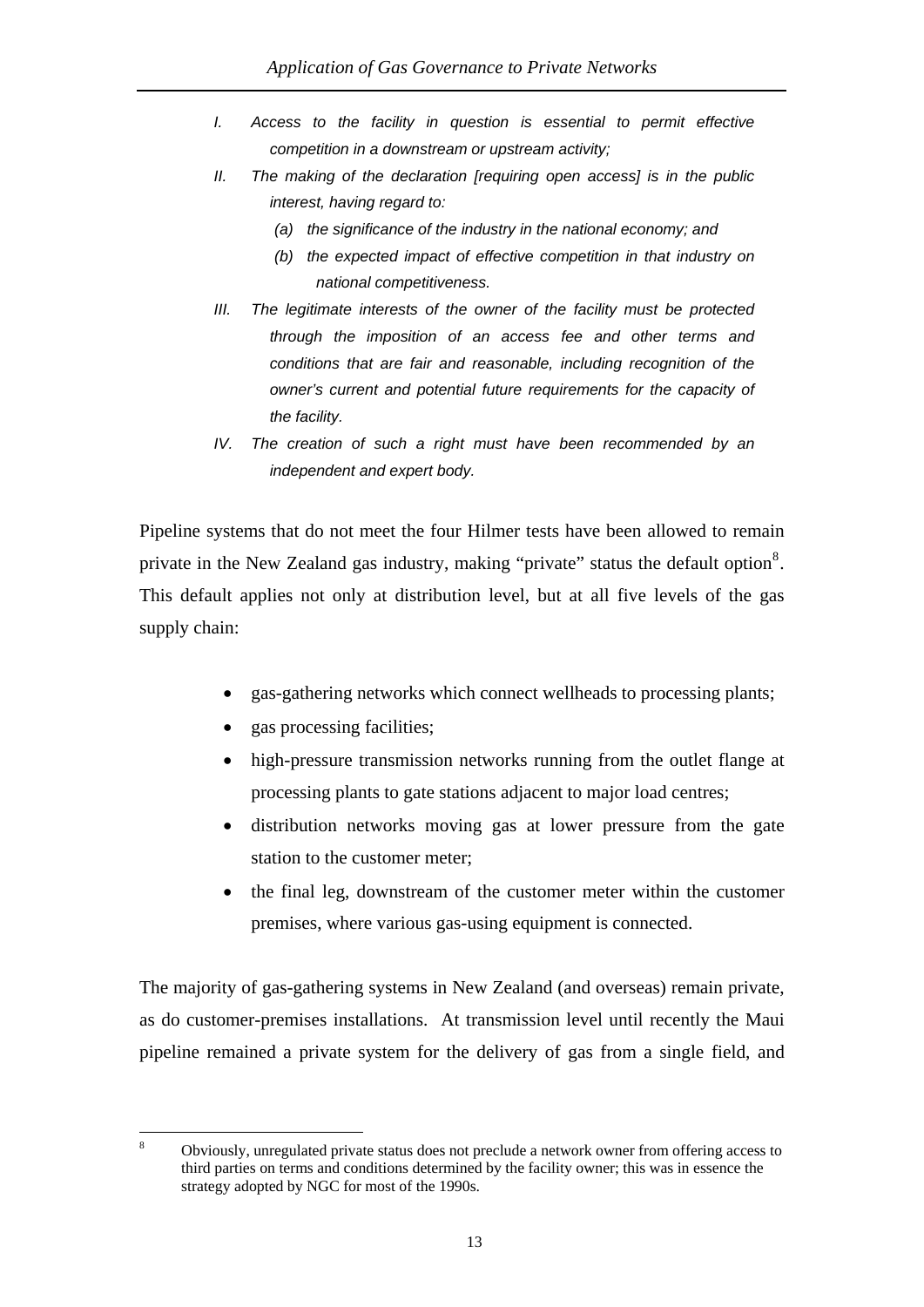<span id="page-17-0"></span>neither the Maui line nor the Vector system have yet made a full transition to providing open access on neutral arms-length terms and conditions.<sup>[9](#page-17-0)</sup>

At distribution level, similar diversity is found. The 2006 Allen Report found the networks owned by Vector and GasNet to be fully open-access in the sense of having published standard contracts on their websites, whereas Powerco and Nova Gas did not.<sup>[10](#page-17-0)</sup> Powerco, however, operates as an open-access transporter, leaving Nova Gas as the main "industry-participant" operator of private distribution networks. Most of the Nova networks are in bypass markets, but its Flatbush system is a classic merchant pipeline combining transportation and retail on a private system.

Thus although merchant natural-monopoly networks have been largely eliminated from gas distribution and transmission, there is nothing to prevent their re-emergence as gas reticulation is extended to new areas, and a range of private and open access distribution arrangements continue to co-exist in the New Zealand gas industry. Some of the private systems will appropriately be exempted from a wide range of regulatory requirements on the basis that no exploitation of market power at the expense of acquirers is in prospect, and no issues of competitive neutrality are at stake; this is the case with customer-owned distribution facilities. Others (merchant pipelines) will in principle be legitimately subject to industry-wide governance rules, but with due account taken of the extent to which a degree of competition in the relevant markets may remove certain regulatory concerns - for example with regard to the promotion of productive and dynamic efficiency (downward pressures on costs and prices of gas delivery over time).

Of most direct interest in the context of this report is the position of supplier-owned private networks operating in bypass markets, since it is in this context that applications for exemption from industry rules have arisen in the past and can be anticipated under the new regime.

<sup>-&</sup>lt;br>9 Allen Consulting Group, *The New Zealand Gas Industry in 2006: Review of its State and Performance*, Final Report to the Gas Industry Company, 15 November 2006, Chapter 4, especially pp.58-63. 10 Allen Consulting Group, *The New Zealand Gas Industry in 2006: Review of its State and* 

*Performance*, Final Report to the Gas Industry Company, 15 November 2006 pp.70-71.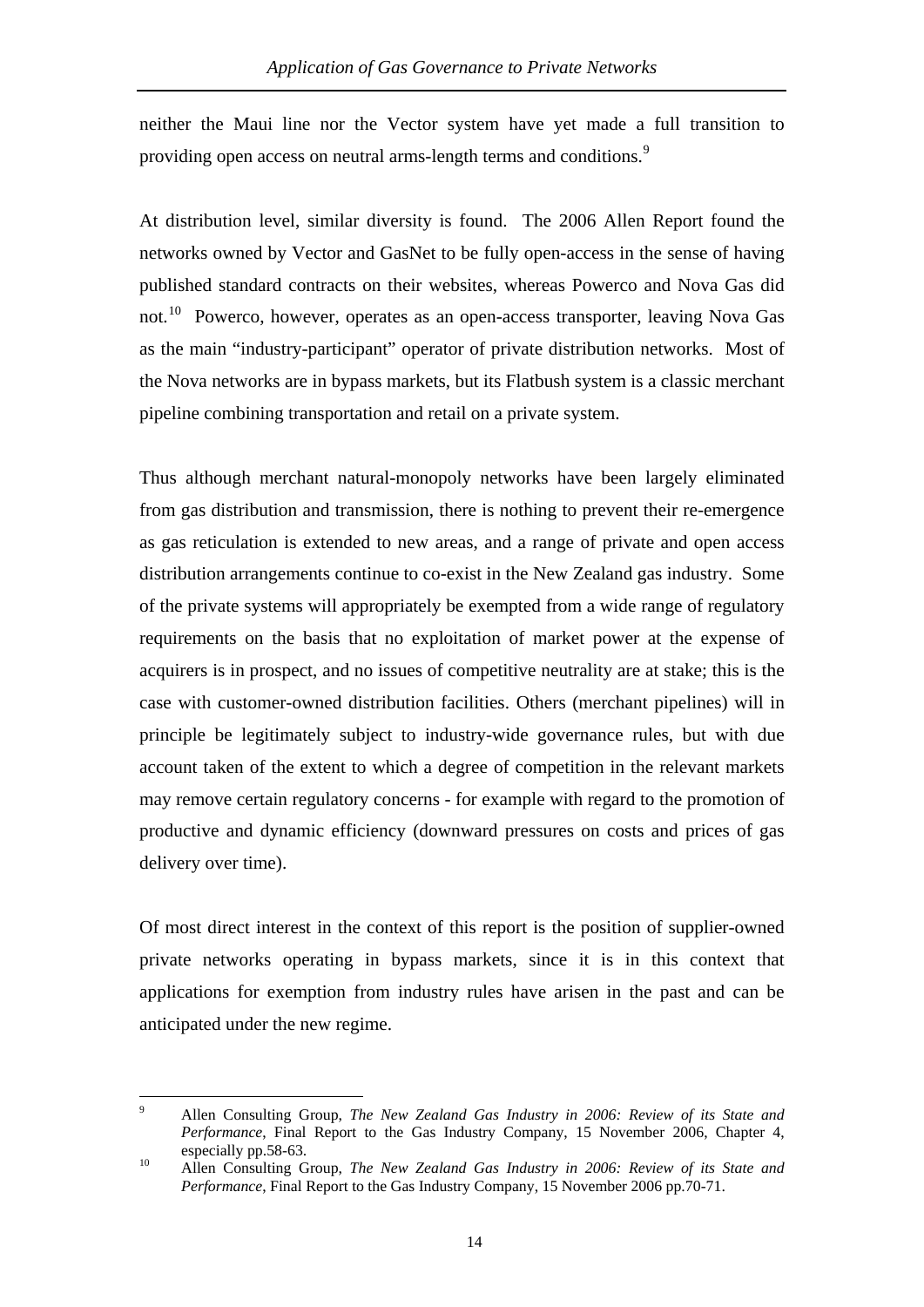# <span id="page-18-0"></span>6. Bypass Markets and Regulatory Exemptions

# **6.1 Experience to date**

In 1997 when the Gas (Information Disclosure) Regulations were gazetted, the original Nova Gas landfill distribution networks were exempted by the then Ministry of Commerce<sup>[11](#page-18-0)</sup> on the basis that these networks were not open, nor expected to become open, to third parties. Since at that time the aim of information disclosure was to secure non-discriminatory access terms and conditions for third parties using open-access transmission and distribution systems, disclosure of Nova's information for its dedicated landfill systems was considered unnecessary. Between 1997 and 2003 Nova proceeded to construct bypass networks in Wellington, Auckland and Hastings, for which information has never been disclosed, notwithstanding that these systems are subject to the regulations.

In 1999 the Ministry of Economic Development announced its intention to extend Nova's exemption to include the bypass systems $^{12}$  $^{12}$  $^{12}$ :

98. We are aware of a view in the industry that Nova Gas should be subject to information disclosure. The key judgment is whether Nova Gas's activities have any natural monopoly characteristics, or market dominance. If they do not there is no regulatory justification for Nova Gas to be subject to the Regulations.

99. Nova Gas's pipelines can (with minor exceptions) be categorised as providing bypass competition to other pipeline networks (and therefore are not natural monopolies). Its other activities are also contestable (gas collection and production, and gas retailing). The Ministry therefore considers that Nova Gas does not have market dominance, and that it should not be subject to the Regulations.

The proposed amendment was never officially gazetted<sup>[13](#page-18-0)</sup>, but the Ministry has not required Nova to comply with the information disclosure regulations.

 $11\,$ Gas (Information Disclosure) Regulations 1997 Schedule 2, http://legislation.knowledge-<br>basket.co.nz/gpregs/text/1997/127/127\_43.html.

<sup>&</sup>lt;sup>12</sup> Ministry of Economic Development, *Proposals for Amending the Gas (Information Disclosure) Regulations* 1997,<br>http://www.med.govt.nz/templates/MultipageDocumentTOC 10144.aspx, section 10.2.

https://www.med.govt.nz/templates/MultipageDocumentTOC\_\_\_\_\_10144.aspx, section 10.2. 13 Energy Markets Policy Group, *Amendments to the Gas (Information Disclosure) Regulations* 

*<sup>1997,</sup>* http://www.med.govt.nz/templates/MultipageDocumentPage\_\_\_\_10113.aspx#P71\_8777, paragraph 16, indicated an intention to change the regulations to exempt Nova, but to date there has been no formal change made.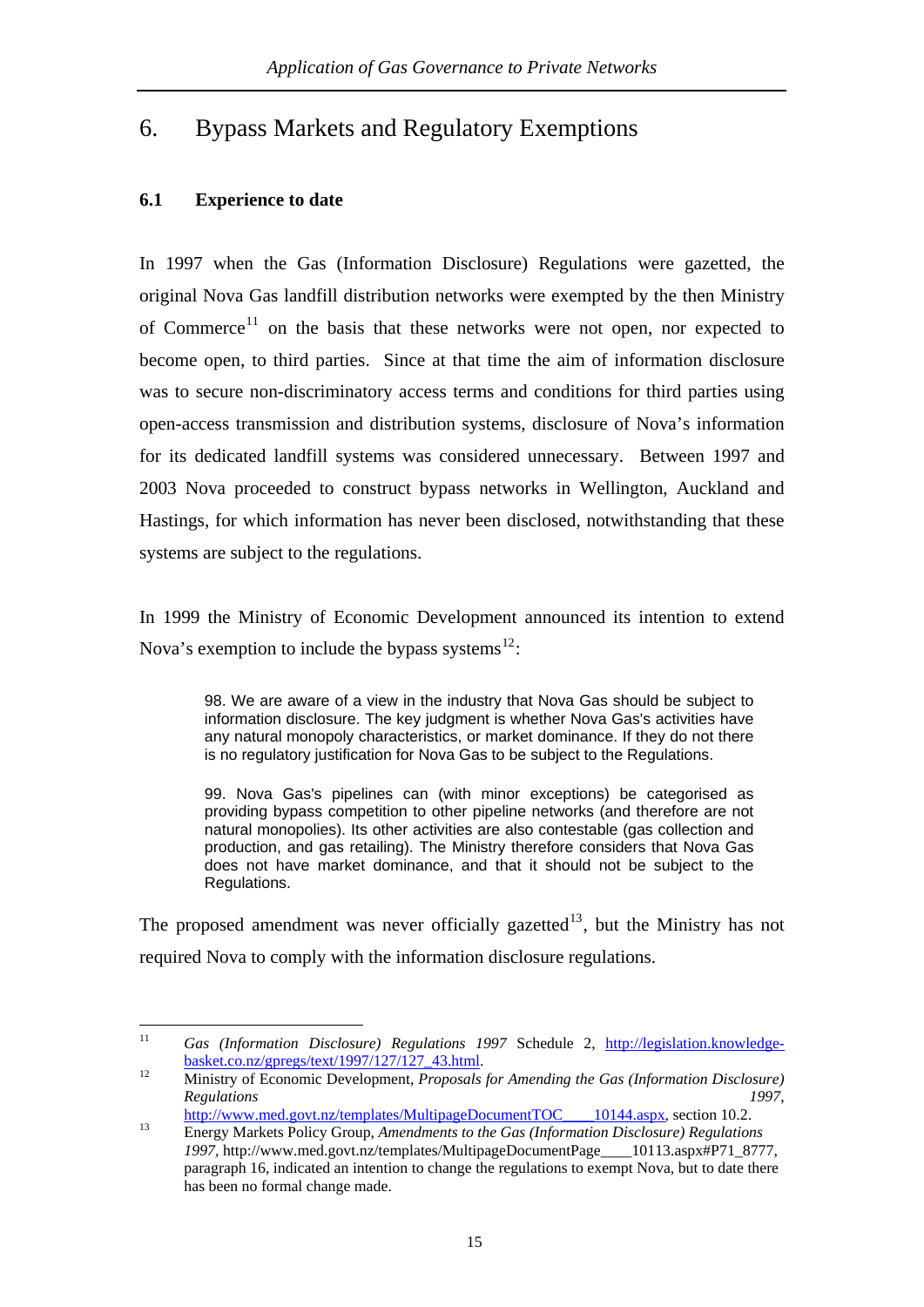<span id="page-19-0"></span>From the standpoint of the regulatory regime of 2009, the aims of information disclosure and other regulatory instruments have widened from the specifics of access terms and conditions, and achievement of competitive neutrality on open-access systems, to wider considerations such as industry-wide safety, reliability, efficiency, fairness, environmental sustainability, performance monitoring, and correct signalling of costs. The grounds originally canvassed in 1997 and 1999 for exemption of Nova Gas from information disclosure do not suffice in this new environment.

A further exemption from regulation for the Nova networks was granted by the Commerce Commission in its 2004 inquiry into whether to price-regulate gas transmission and distribution networks. The Commission found that entry of the Nova Gas bypass networks had driven down prices to gas consumers in the bypass zones, and had further induced incumbent distribution networks to reduce their prices in other market segments considered vulnerable to bypass. In its discussion of market definition the Commission dealt with the bypass issue as follows<sup>[14](#page-19-0)</sup>:

"[T]he immediate areas where a bypass operator is competing with the incumbent have been placed in a discrete market. In these markets the Commission considers that there is strong evidence of vigorous competition for industrial and commercial customers." (para 13.11).

The Commission conceded that (para 13.10)

"bypass opportunities tend to be limited to where there is a concentration of medium to large consumers who are close to an offtake point on the transmission pipeline, where an existing bypass network can expand its scope or where there is an alternative source of gas (e.g. landfill gas)";

and that (para 13.12)

"this threat (and impact) exists in only small pockets of the area covered by the incumbent's network. This competitive threat in these pockets is mainly limited to

 $14$ 14 *Gas Control Inquiry – Final Report* November 2004 [http://www.comcom.govt.nz//RegulatoryControl/GasPipelines/ContentFiles/Documents/Public](http://www.comcom.govt.nz//RegulatoryControl/GasPipelines/ContentFiles/Documents/Public%20Version%20Final%20Report%2029%20November%202004.pdf) [%20Version%20Final%20Report%2029%20November%202004.pdf](http://www.comcom.govt.nz//RegulatoryControl/GasPipelines/ContentFiles/Documents/Public%20Version%20Final%20Report%2029%20November%202004.pdf) paragraphs 13.10-13.12. Paragraphs 13.7 – 13.28 discussed at length various competitive disciplines on the industry flowing from bypass, which had been put forward in submissions by CRA in defence of the position that control was not warranted.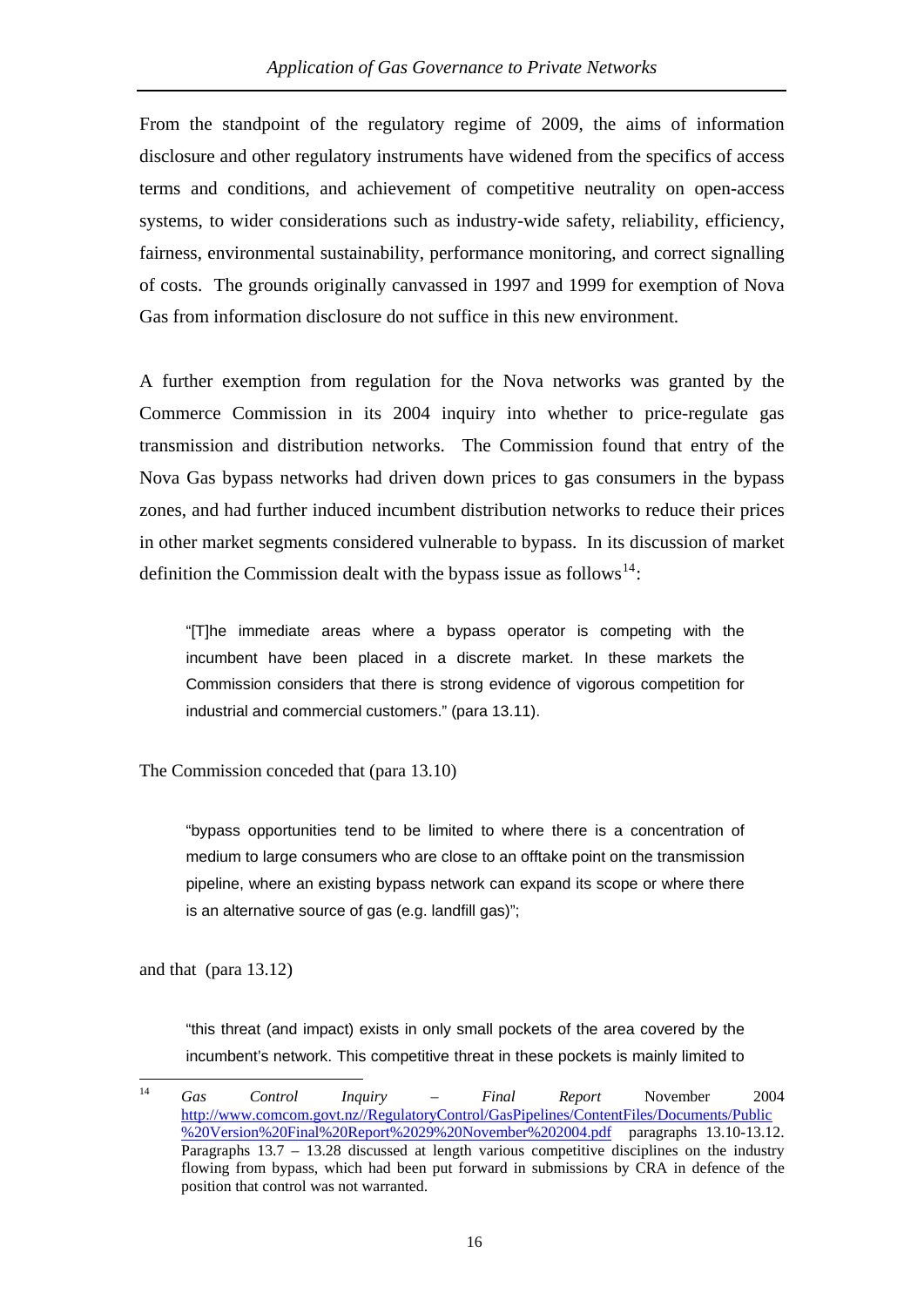<span id="page-20-0"></span>the supply to industrial and commercial customers, albeit these customers are the largest users of distribution services in the pockets."

However because Nova had created, and therefore faced, vigorous effective competition in the bypass market as defined by the Commission, the legal tests of the Commerce Act 1986 s.52 were not met, and Nova was not subject to control under Part IV of the Act<sup>[15](#page-20-0)</sup>:

"the [Commerce] Commission considers that Nova Gas faces workable or effective competition in the market where it provides gas services. That is, competition is not limited in this market. The requirement in s 52(a) of the Commerce Act is therefore not satisfied."

To reach this position the Commission had to define a new market, "commercial and industrial consumers within the vicinity of bypass networks (the bypass market)"<sup>[16](#page-20-0)</sup> for the purposes of its competition analysis. The newly defined market did not extend to areas merely threatened with bypass<sup>[17](#page-20-0)</sup>:

The Commission recognises that the threat of bypass can provide a constraint similar to that provided by actual competition. Consideration was given to separately analysing areas where the threat of bypass is strong. However, there are difficulties in identifying the areas of bypass threat in a satisfactory way… Accordingly, the Commission has not attempted to isolate those areas where bypass is a realistic threat. Rather it has regarded the threat of bypass as being an important constraint on the exercise of market power in respect of a small proportion of total customers on NGCD's networks.

The Commission's favourable attitude towards Nova Gas as a "maverick" which had shaken up the industry and placed competitive pressures on the incumbents has obvious force, but does not provide a sound general basis for regulatory exemptions in principle, for reasons discussed in the next section.

 $15$ 

<sup>&</sup>lt;sup>15</sup> *Gas Control Inquiry – Final Report* paragraph 18.23.<br>
Commerce Commission, *Gas Control Inquiry – Final Report* November 2004 paragraph 18.14.<br>
Commerce Commission, *Gas Control Inquiry – Final Report* November 2004

<sup>13.21.</sup>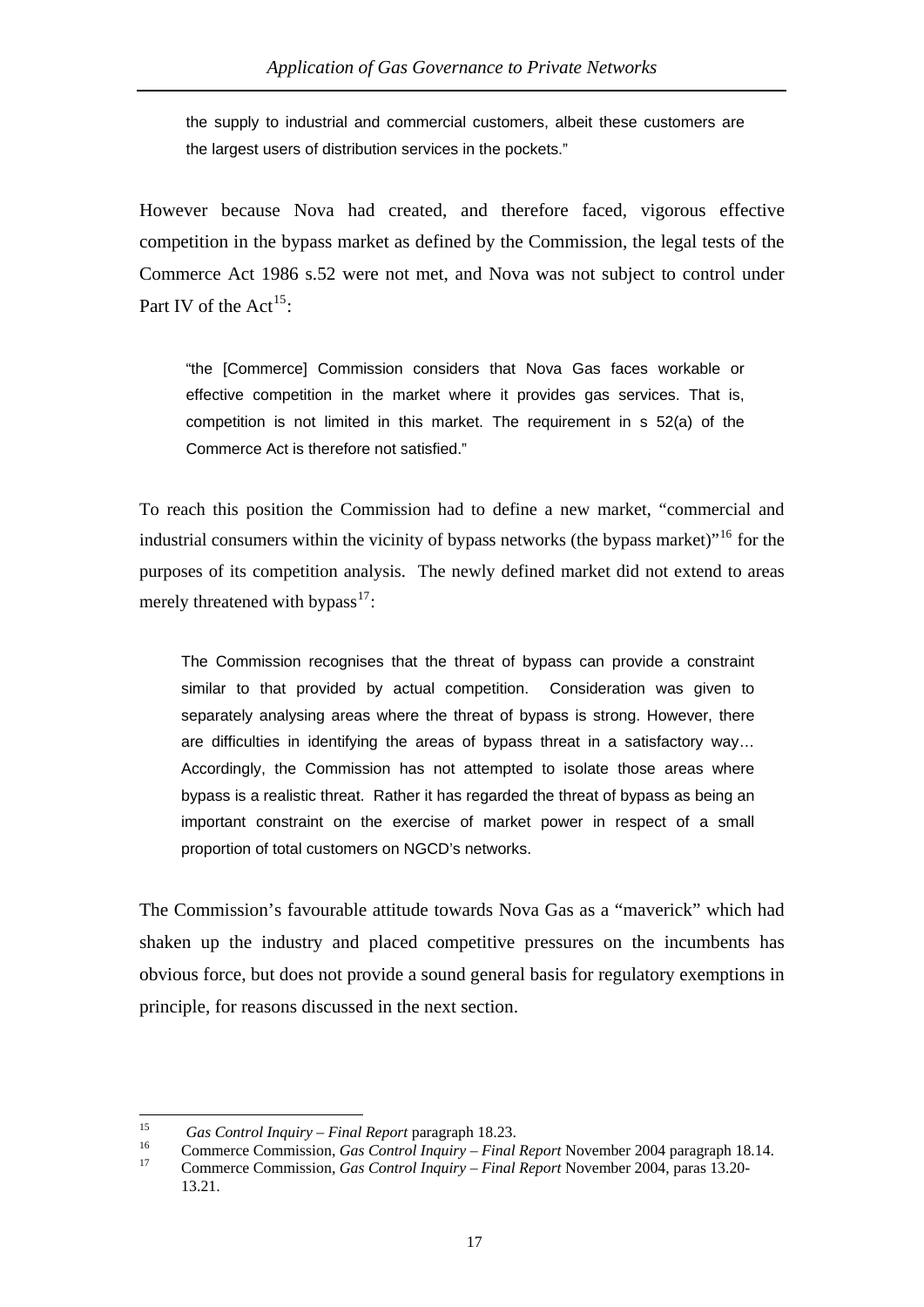## <span id="page-21-0"></span>**6.2 Three Problems**

The proposition that a latecomer bypass network ought to be entitled to private status with exemption from regulation, while the previous-incumbent network is obliged to be open-access and is regulated accordingly, raises three difficult issues of principle:

- The "essential facilities doctrine" outlined earlier loses its clarity in any setting where more than one physical network coexist. The Commerce Commission's proposition that competition is "not limited" in a market served by only two networks can be valid only so long as at least one of the two competing facilities remains subject to regulated open access, meaning that the essential facilities doctrine has no literal application to the second. The longer-run sustainability of this asymmetric market structure is not assured on either efficiency or fairness grounds.
- Bypass itself is apt to be economically inefficient from the point of view of the wise use of society's scarce resources. In an infrastructure industry where economies of scale and scope point to monopoly as the efficient industry structure, a second supplier can operate only by some wastage of scarce resources. If effective regulation of an incumbent natural monopolist to achieve competition-like outcomes is a reasonably practicable alternative to bypass, then it would generally be ranked as potentially superior from the point of view of achieving the regulatory outcomes set out earlier. Bypass may generate dynamic pressures to lower costs, but before granting regulatory exemptions to a bypass network on this basis it is necessary first to assess whether similar outcomes could have been secured by timely regulatory intervention without the need for scarce resources to be committed to installation of duplicate facilities.<sup>[18](#page-21-0)</sup>

<sup>18</sup> 18 In industries that are undergoing rapid technological progress, there is evidence that "facilitiesbased competition" can dynamically out-perform open-access on an incumbent network; see, for example, Jan Bouckaert, Theon van Dijk and Frank Verboven *How does access regulation affect broadband penetration*?, http://www.voxeu.org/index.php?q=node/2715, December 2008, on broadband penetration rates in European telecommunications. Gas distribution is a mature industry in which this consideration does not apply.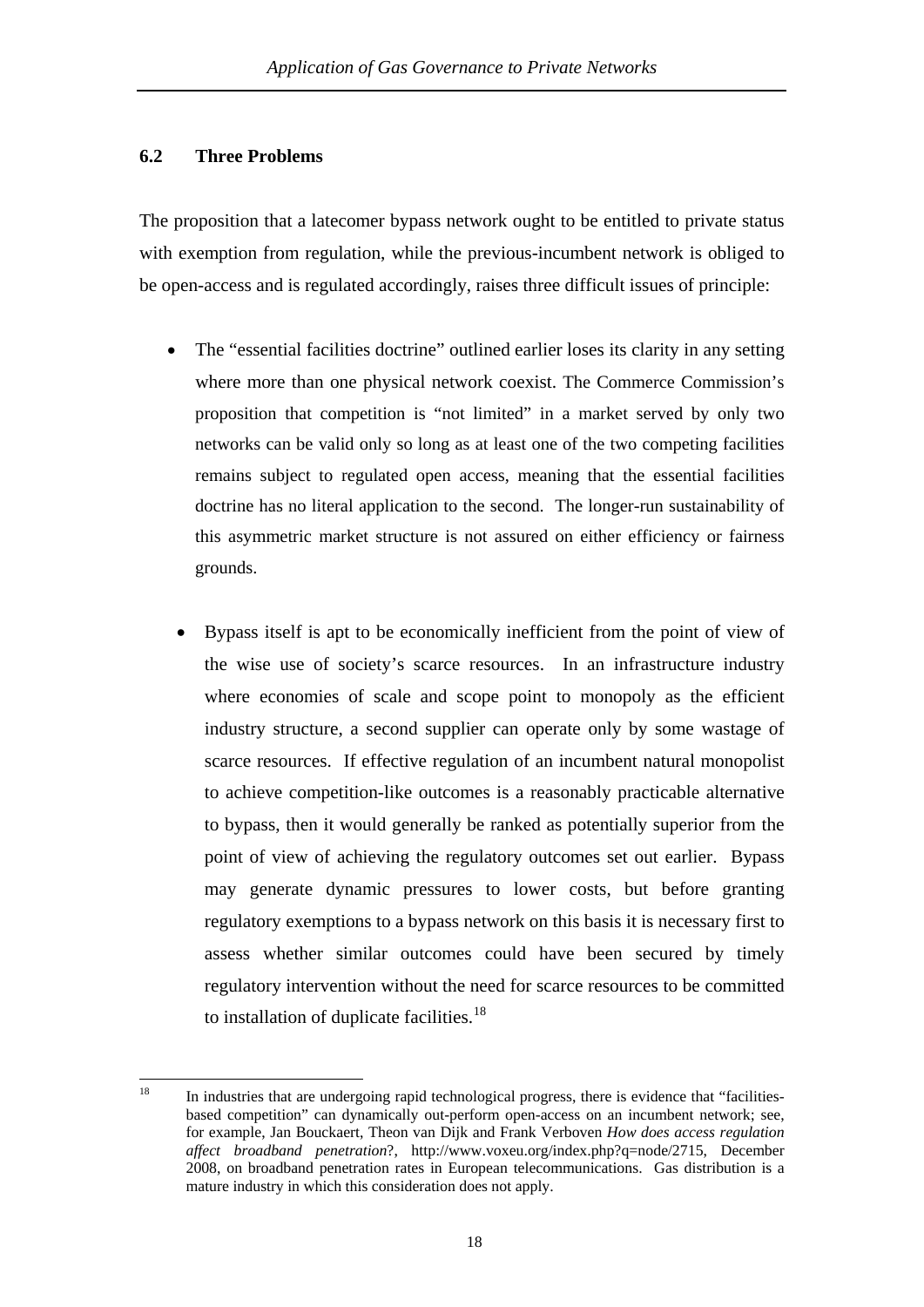<span id="page-22-0"></span>fashion. • The fact that bypass entry is usually confined to the cherry-picking of large customers in restricted locations means that there are apt to be negative spillover effects from bypass onto gas customers elsewhere. The Commerce Commission's acceptance of a separation between bypass-served customers and the rest in its competition analysis left untouched the interaction between the existence of pockets of bypass and the overall regulatory pricing scheme for gas distribution, in particular the allocation of common costs across network customers. The aggregated regulatory revenue allowed for a distribution network under the Commission's prevailing thresholds methodology is calculated from the Optimised Deprival Valuation, and common overhead costs, of the complete set of assets in the network, and is not disaggregated to enable separate treatment of bypass markets and the remainder of the network. If the incumbent distributor introduces locally-low prices to meet the competitive threat in the bypass market while maintaining its total revenue by shifting the burden of its common costs onto customers in non-threatened network segments, the outcome is legitimately subject to regulatory oversight under the Gas Act and Government Policy Statement, which requires that gas delivery to customers take place in a manner that is "fair" as well as simply "safe, efficient, and reliable"<sup>[19](#page-22-0)</sup>, even if such oversight is not required under s.52 of the Commerce Act. The issue is one of tax policy, given that industry common costs must be recovered in some

# 6.3 Rethinking the Essential Facilities Doctrine in the Context of Bypass **Entry**

entry into an activity requiring the installation of large fixed assets subject to economies of scale). Contestability theory has long emphasised the importance of the discipline imposed upon an incumbent monopolist infrastructure provider by the potential for new entry to occur. Regulatory requirements which raise the costs of a new entrant clearly belong among the barriers to entry that weaken the strength of contestability forces in the market. (The most important such barrier is the high sunk cost associated with

19

<sup>19</sup> *Government Policy Statement on Gas Governance* April 2008, paragraph 9.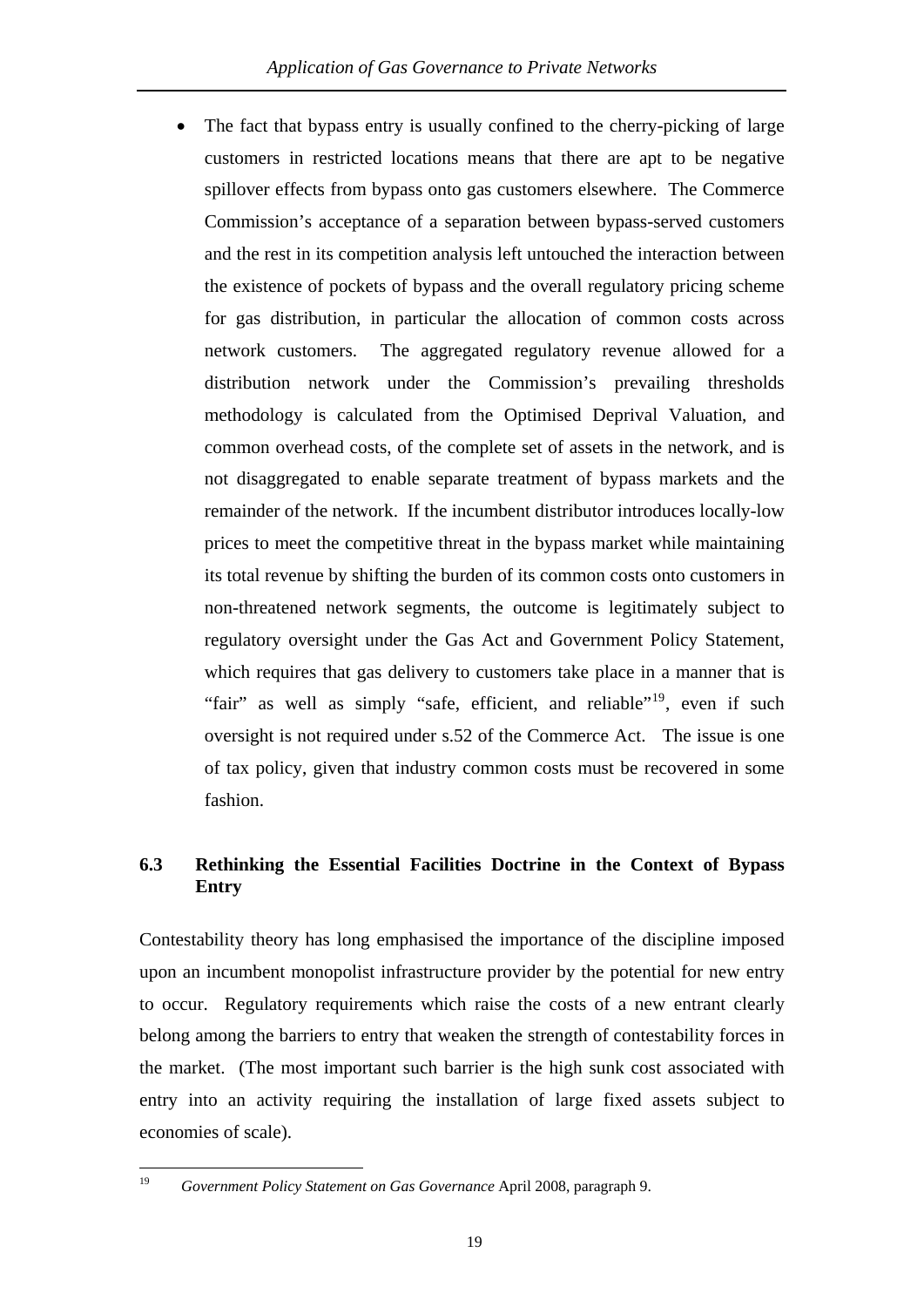At the moment when a second infrastructure facility actually enters, the clarity of Hilmer criterion I above becomes problematic. For third-party gas owners without networks of their own to be able to transport gas to their retail customers, at least one of the two systems in a "bypass market" will have to be open access, but which of the two is the "essential" facility is not clear in principle.

In a duopoly distribution market neither network is strictly essential on its own, given the existence of an alternative; but the basic idea that the achievement of competitive retail supply requires mandatory access to transportation service remains valid. The pragmatic New Zealand response to date has been to leave the open-access burden on the previous incumbent while allowing private status to the new entrant, but this does not provide a sound principled basis for the longer run. In the long term, the interests of gas users and economic efficiency are best served by consumers being able to secure delivery of gas by the lowest-cost means, and this raises the possibility that the bypass operator might be required also to become open access eventually, insofar as successful entry amounts to *prima facie* evidence of lower cost.

The wider the scope and larger the scale of bypass, the more the incumbent and the challenger are on the same footing, and hence candidates for the same regulatory treatment. In addition, the longer the bypass has been in place, the stronger the case for regarding it as cost-competitive, and the greater its chance to pay down its initial capital costs of entry. Both geographical extent and time elapsed since entry are relevant matters to be taken into account in deciding whether to extend regulatory provisions to include a bypass network.

If the market attracts sufficient competing distribution facilities to achieve full facilities-based competition, then private status for all networks will be appropriate, but so long as competition remains limited to a single bypass the essential facilities doctrine arguably implies a joint regulatory obligation on both network owners, whether original-incumbent or bypass-entrant, to ensure that transportation service is available to third-party gas suppliers without networks of their own. It is difficult to advance a principled case for allowing the bypass entrant to enjoy a perpetual right to free-ride.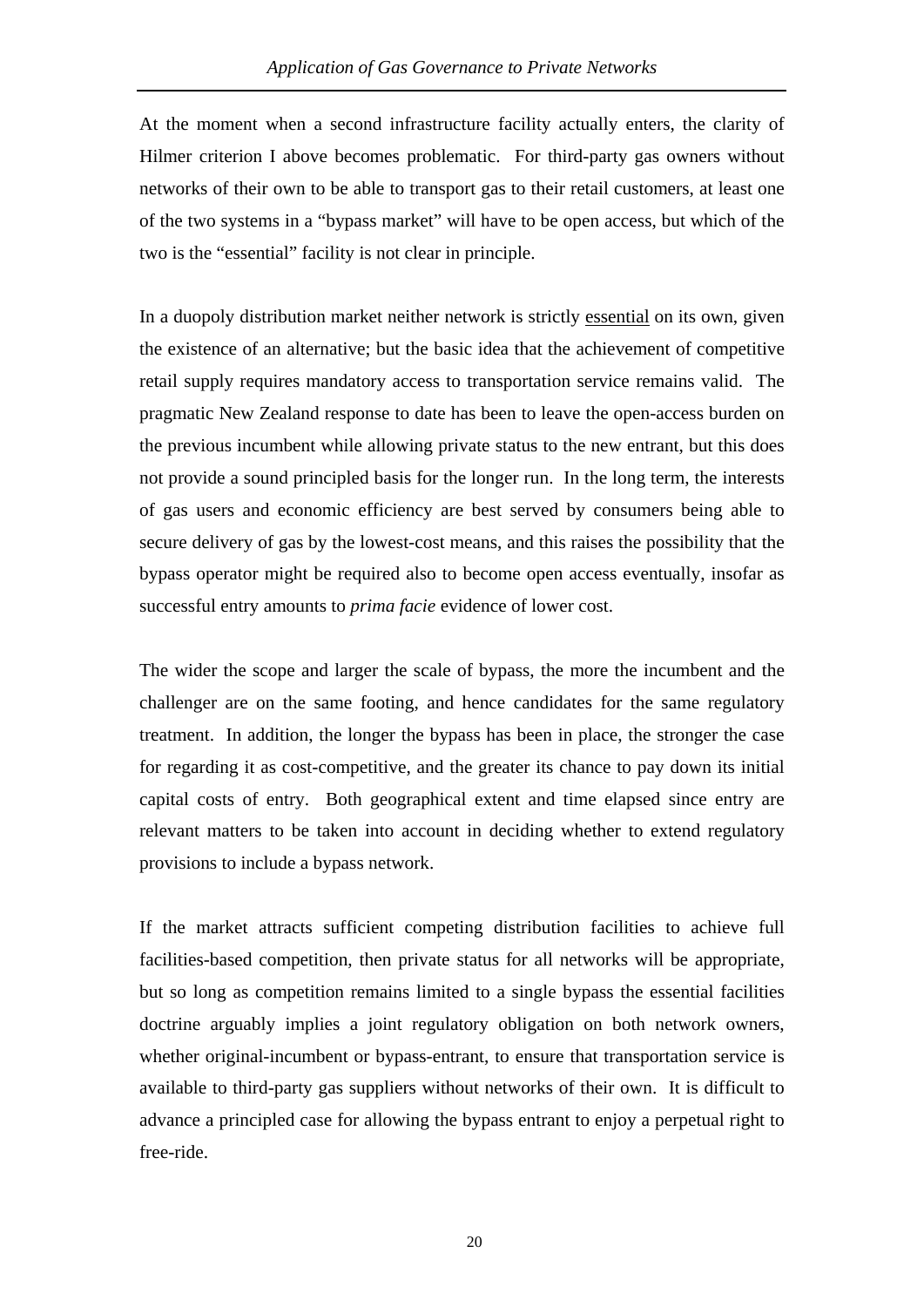<span id="page-24-0"></span>good reason to welcome bypass entry as a check on the incumbent's conduct. Certainly it is understandable that the Commerce Commission has wished to provide active encouragement and incentives for "mavericks", given the prevailing state of competition in the New Zealand gas industry. The 2006 Allen report concluded that "the state of the New Zealand gas industry is concentrated and … there are substantial opportunities to enable better levels of competition and, by implication, better level of industry efficiency<sup> $n^2$ </sup>. In an ideal world, fully-informed access price regulation would hold the price of network services down to the threshold level at which bypass entry is unprofitable<sup>[21](#page-24-0)</sup>, but in the real world of asymmetric information and (especially in New Zealand) a culture of aversion to regulatory control, a regulator has

A bypass entrant incurs substantial fixed costs to enter the market, and such entry will be profitable only if it is able to attract sufficient customers away from the incumbent, and hold those customers' allegiance for long enough, to enable those fixed costs to be covered plus some return on the investment. If the access pricing regime of the open-access incumbent has previously held prices above the competitive level, the entry of a bypass network can contribute significantly to the "sustained downward pressure" on delivered gas costs and prices sought by paragraph 11(4) of the Government Policy Statement. If the new entrant were required to provide openaccess gas transportation for other retailers from the outset, its incentives to enter and create such downward pressure would be greatly reduced and possibly eliminated, which may deprive society of the benefits of additional competitive pressure in the market.

This suggests that a regulator aiming to maximise competitive pressures in the market could allow a new-entrant bypass owner some period of undisturbed operation as a private merchant network, with exemption from open-access obligations and the associated burdens of reconciliation and dispute resolution, in order to enable the new entrant to recoup its fixed costs of entry and earn some surplus from its competitive initiative, presuming always that the terms and conditions which it offers to customers

 $20<sup>o</sup>$ 20 Allen Consulting Group, *The New Zealand Gas Industry in 2006: Review of its State and Performance – Final Report to the Gas Industry Company*, November 2006, p.xv.<br><sup>21</sup> More strictly, the level at which a potential bypass entrant is indifferent between entering or not

entering.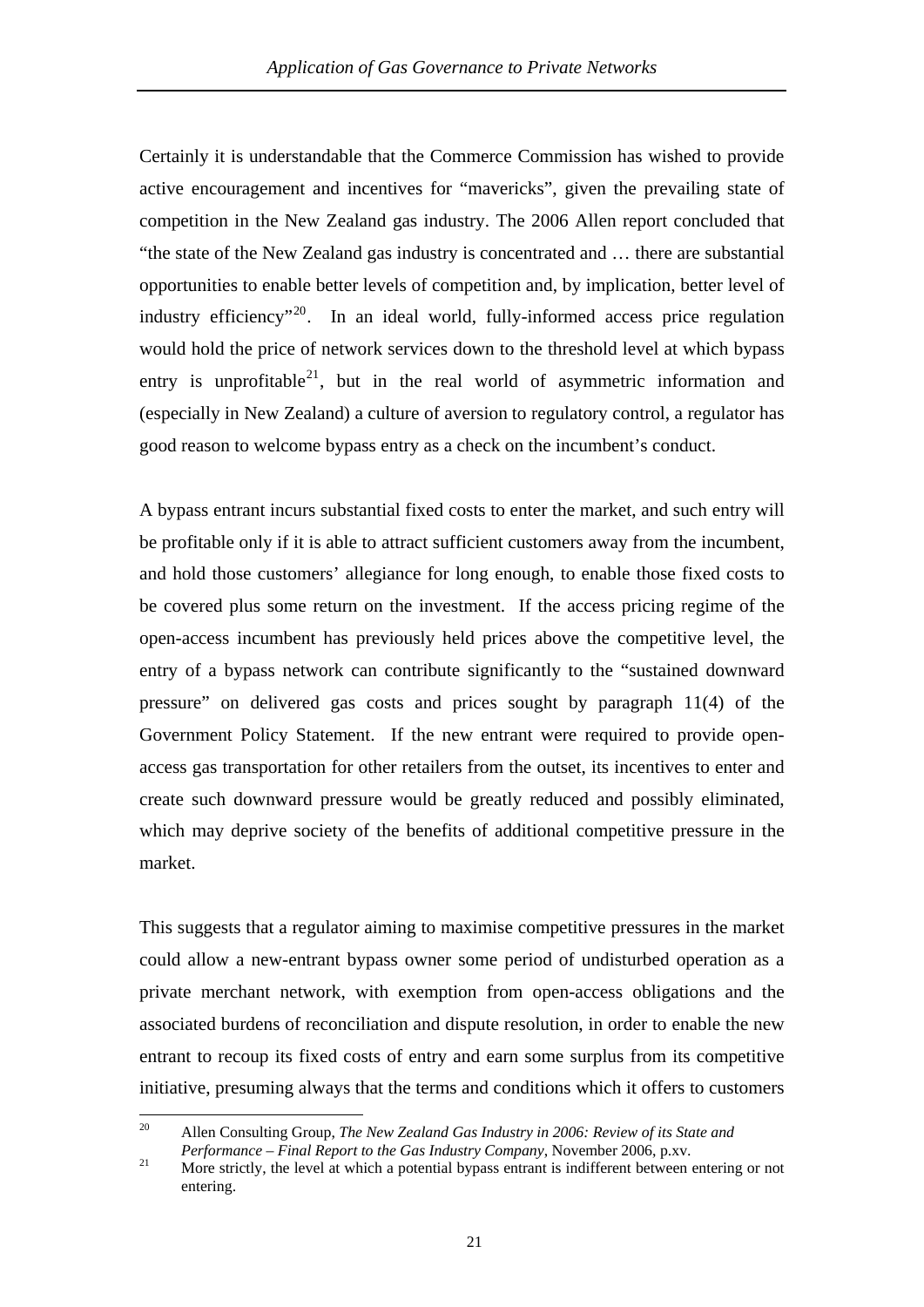are competitively attractive compared with those available from the incumbent operator (the previous natural monopolist). This case for exemption is, however, time-limited.

#### **6.4 Bypass and Economic Efficiency**

The rationale for unbundling gas supply from transportation, and mandating open access to essential infrastructure, is to harness market forces to drive down the cost of delivering gas to final users. The April 2008 Government Policy Statement refers at paragraph 12(1) to the efficient use of resources used to deliver gas to customers. In a situation where a natural monopoly has been replaced by a pipeline duopoly, the longrun interests of acquirers are best served by having gas transported on the lower-cost system, regardless of whether this is the original incumbent or the new entrant. This suggests that in the long run, neither pipeline ought to be able to exclude third parties as a matter of principle. In principle, in the long run, the responsibility for open access should fall wherever it can be most efficiently performed.

This outcome could be achieved by various means. The open-access role might be alternated between two networks at regular intervals, or might be put out to tender (with the successful bidder reimbursed for any resulting additional costs out of a levy on customers of both networks), or might be assigned randomly by a lottery. The outcome of any of these procedures could well be to see the private and the openaccess roles switched between the networks. There is no principled case for allowing a bypass entrant to enjoy a perpetual right to free-ride simply because of its bypass status. As noted above, the more limited is the capacity of the bypass network and the more restricted its geographical extent, the less likely it is to be the credible contender for the open-access role; but this does not mean it can be simply exempted from the reporting requirements and cost-sharing that are required to sustain open-access distribution service in the relevant market.

Any such arrangement would have to confront the problem that whichever network is designated as the open-access provider would have to be physically connected to all customers wishing to secure supply from third party retailers relying on the open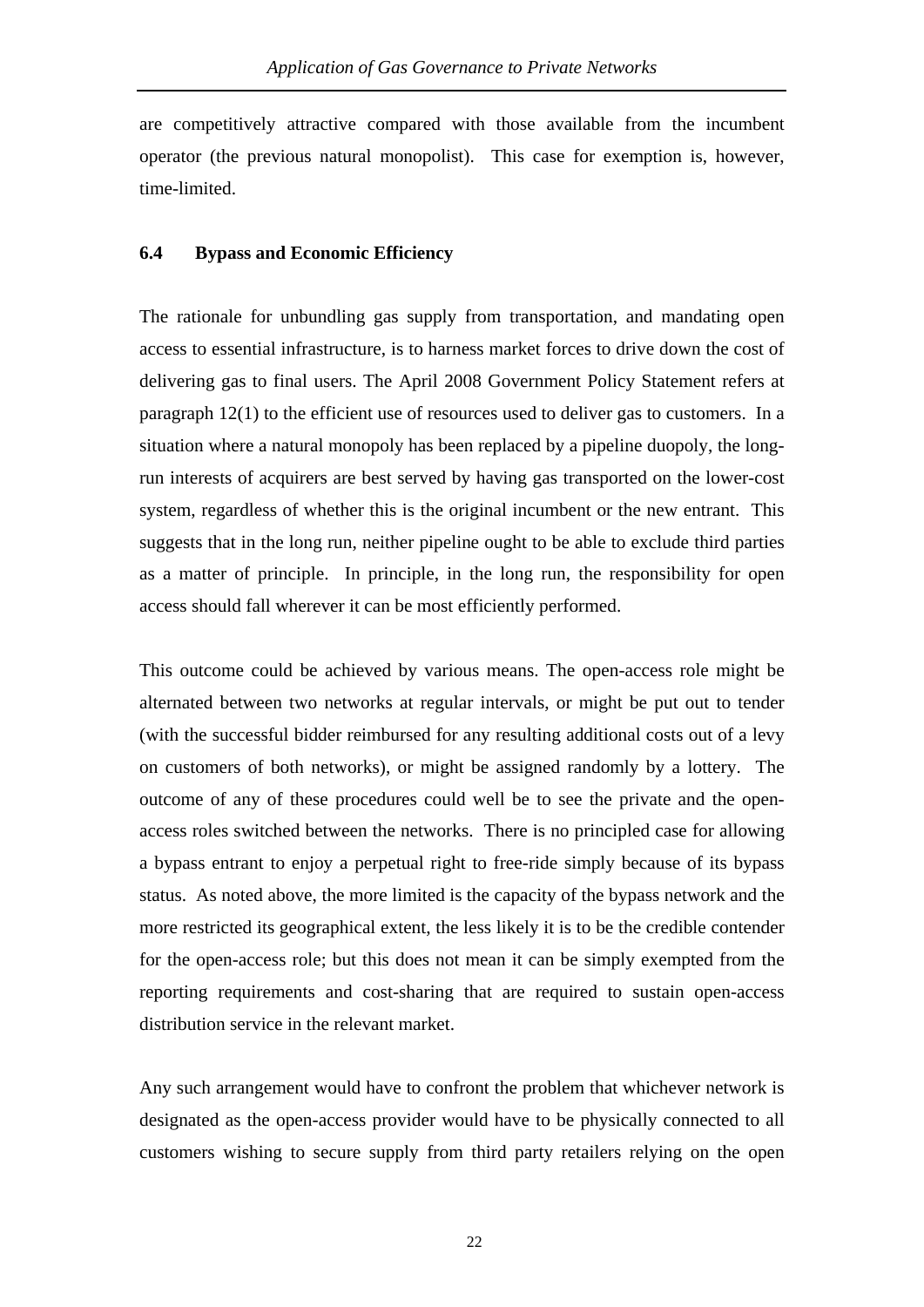<span id="page-26-0"></span>system for gas delivery. In the event of a formerly-private network in a bypass market becoming the open-access provider, it might have to be required (pursuant to s.43G(f) of the Gas Act 1992) to provide physical connection for any customer already connected to the other network in the market, either by running a new service pipe to the existing customer meter or by installing a new meter connected to the open network. Whether the costs of enforcing such universal connection for established gas users would be significant relative to the benefits of allocating the open access role to a previously private network is a matter that would require further analysis and is not addressed here.

On purely pragmatic grounds, there may be a case for leaving the status quo in place, with open-access assigned to the original incumbent networks with their greater geographical extent and wider customer base, and the more limited bypass networks with their focus on clusters of large customers in restricted areas<sup>[22](#page-26-0)</sup> able to continue to operate as private merchant systems, at least in the short- to medium-term. Beyond some time after entry, however, the bypass and the previous incumbent ought to be treated jointly as an essential facility for regulatory purposes, with the open access obligation allocated on the basis of

- economic efficiency
- the relative scope and market penetration of the two networks, and
- a forward-looking appraisal of the bypass operator's contribution to competitive tension in the market.

Any resulting decision to exempt a well-established bypass network from open-access obligations would not serve as precedent for exemption from any other regulatory requirements.

In any methodology for screening applications for exemption, a first step would be to identify the reasons for allowing the network to retain its private status in the first place. One central test to be met by any application for exemption would then be whether the exemption will strengthen or weaken the benefits which flow to gas users and/or the wider economy from the private status of the network.

 $22$ Allen Consulting 2006 pp.71-72.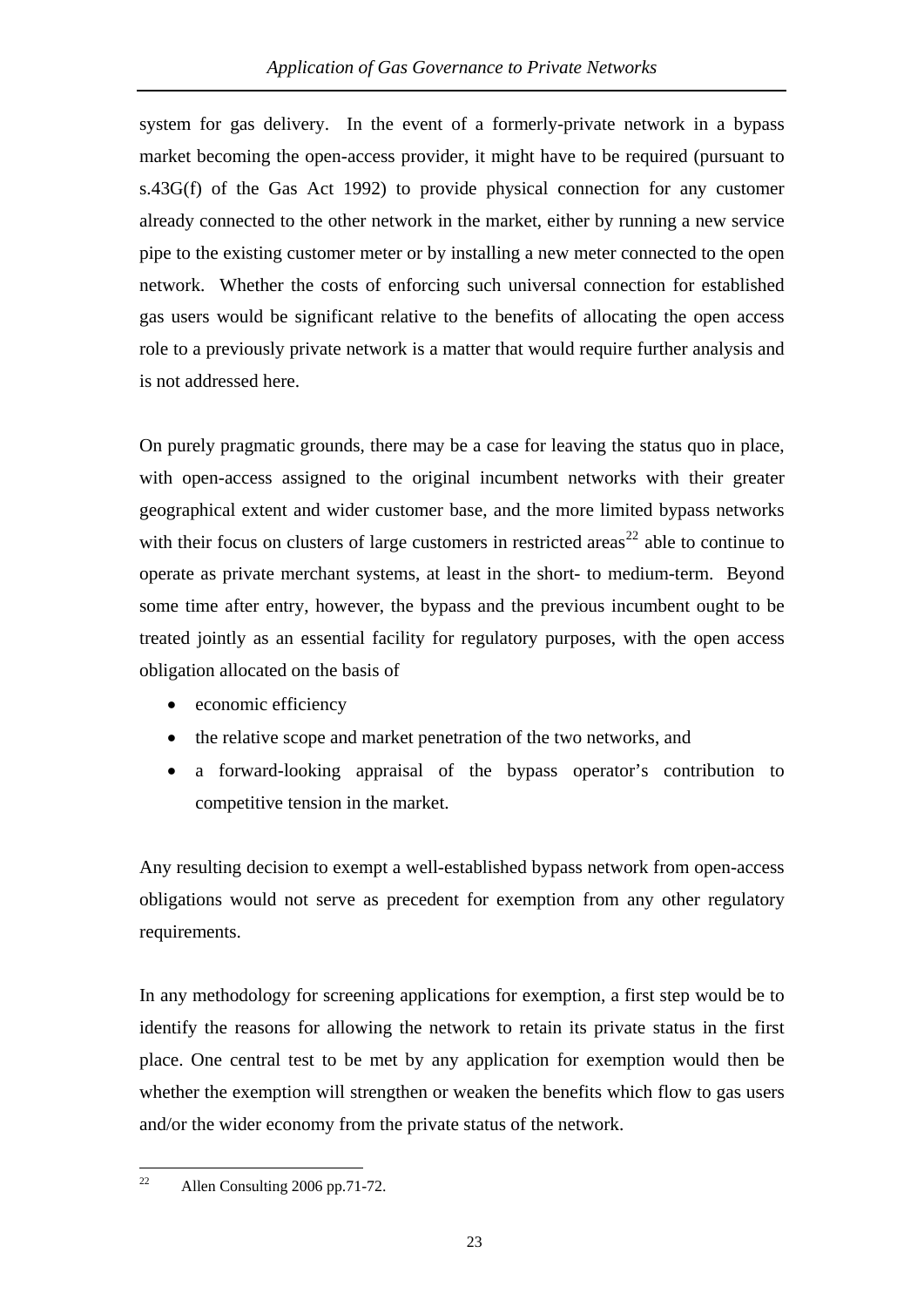#### **6.5 Bypass and "Fairness**"

One function of the Gas (Downstream Reconciliation) Rules 2008 is to provide the basis for allocation of common costs across network users, and in particular the costs of securing competitively neutral access to customers for competing gas retailers. Common-cost recovery is inherently arbitrary, and is feasible only where at least some customers are unable to avoid what is in effect a lump-sum tax imposed as part of the cost of service. A bypass network that is run as a merchant operation does not need to incur some of these costs because it is relieved of the need to reconcile quantities across multiple retailers. Its very presence in the market, however, reduces the ability of the open-access network to recover its common costs from customers in the bypass market, because of their ability to switch to the bypass supplier.

Insofar as both networks in a duopoly market are ultimately jointly accountable for the provision of open access transportation service, there is an argument that they should both contribute towards meeting the common costs arising from open access. Taken on its own, this argument would imply a regulatory requirement for the merchant network to subject its customers to a levy matching that applying on the open-access network, because absence of such a requirement could imply some distortion in the price signals reaching customers, in that prices would not fully and fairly be reflective of industry-wide efficient costs.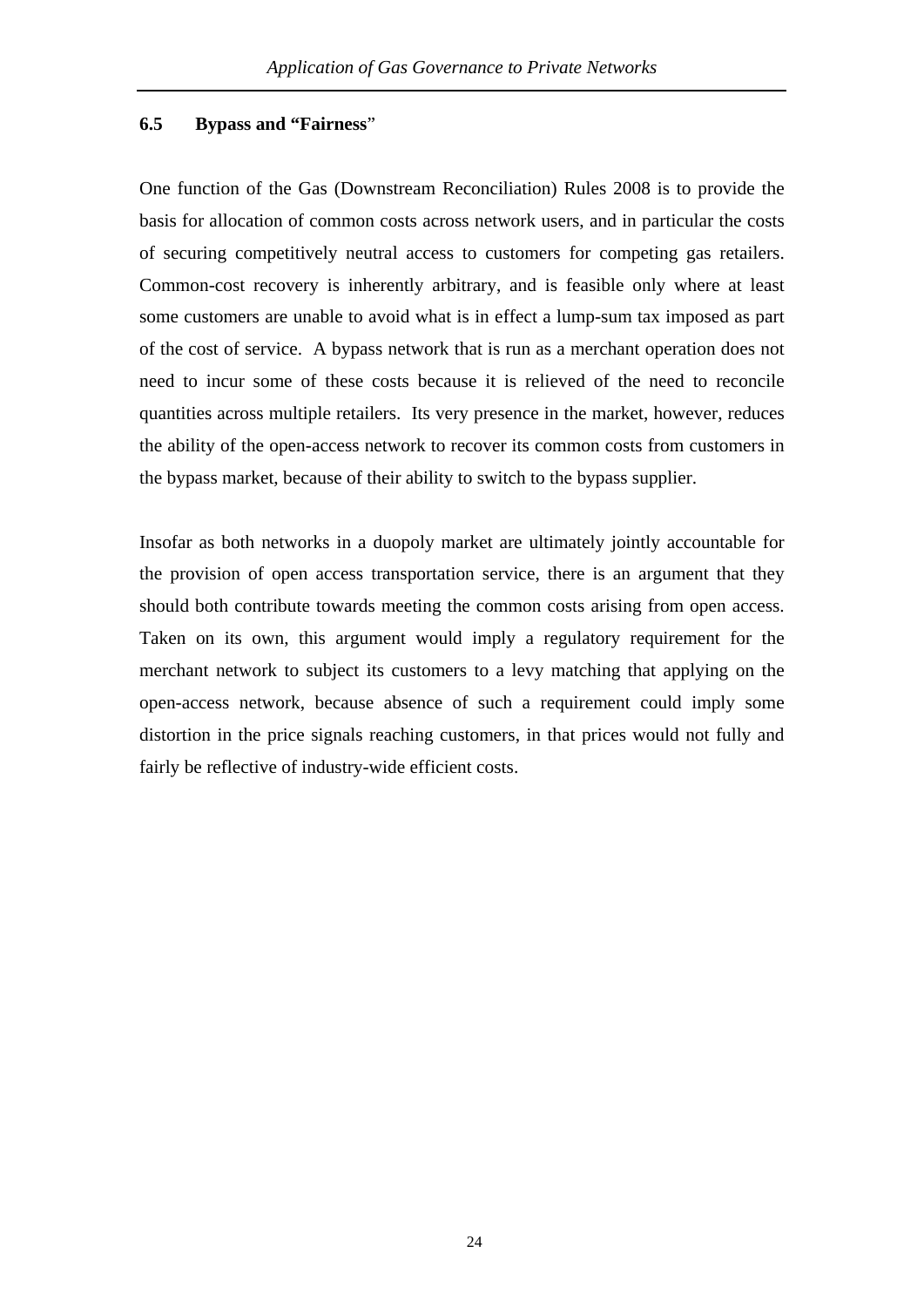# 7. Some Principles for Screening Exemption Applications

## **7.1 Areas of Regulation under the Gas Act 1992**

As a first step towards setting out principles for screening exemption applications, Table 2 below lists the areas that are set out in Part 4A of the Gas Act as potentially subject to regulations and rules recommended by the Gas Industry Company and applicable to distribution networks. In terms of this first pass, two conclusions stand out:

- There are more differences between merchant and customer-owned private systems in terms of applicability of the listed issues, than between open-access and merchant networks;
- Of the 33 issues listed, 28 are clearly applicable to open-access networks, 29 to merchant distributors, and only nine to customer-owned private systems. Open-access networks, once regulated to provide competitively-neutral transportation service for gas providers, are not accountable for the contract terms and tariff offers given to retail customers by those providers. Merchant distributors, in contrast, would be directly subject to regulations controlling the terms and conditions of retail supply, particularly those aiming to protect the positions of low-income customers. They do not fall under regulations regarding third-party retailer access to pipes and meters, nor are procedures for resolving disputes amongst industry participants relevant to them insofar as the reference is to disputes amongst multiple participants on a given network. If the issue involves disputes between a merchant distributor and other industry participants operating on another system, the number of issues that are ruled out as a matter of general principle for merchant distributors falls to just two – third-party access terms for pipeline assets and customer meters.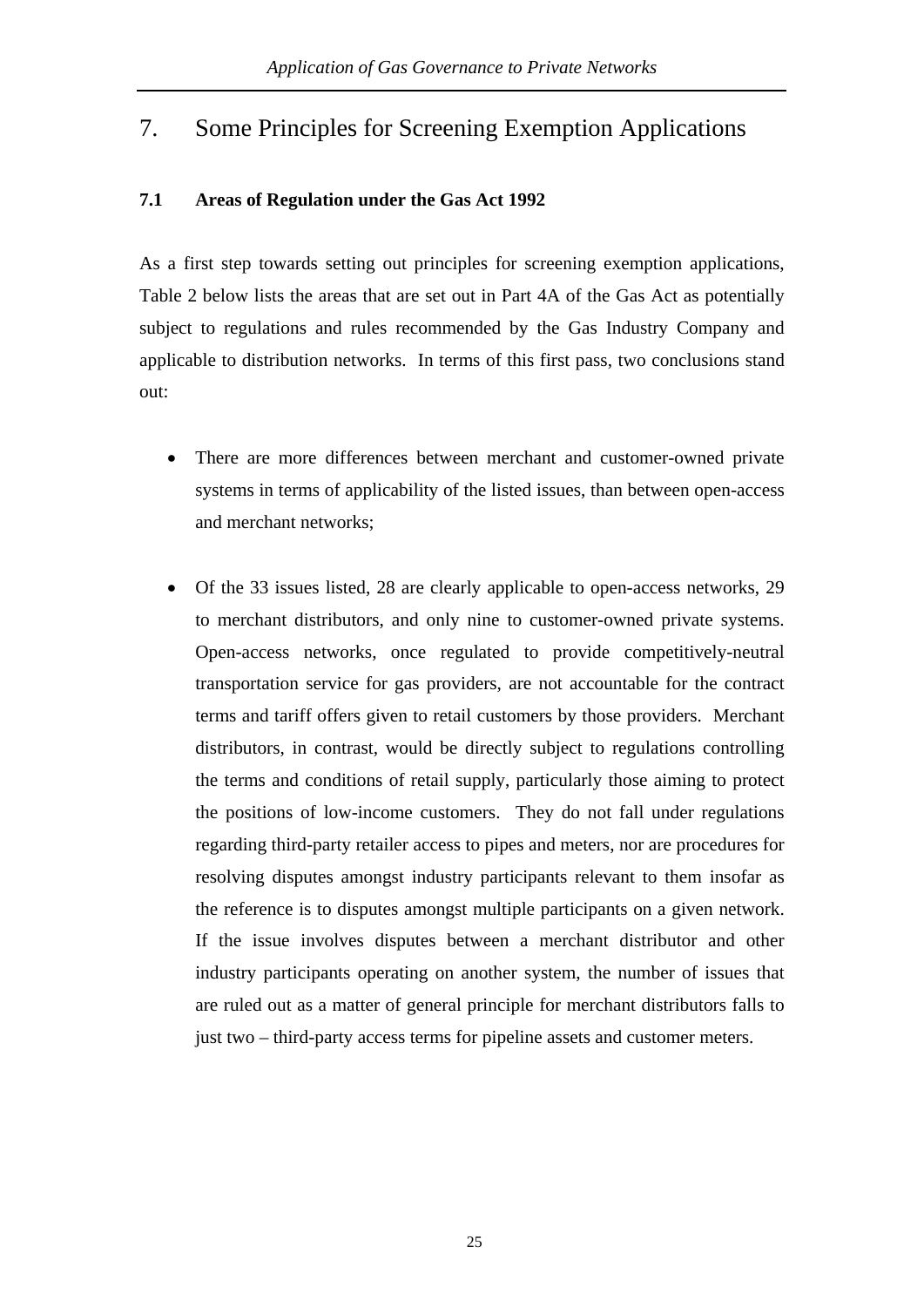| Table 2 |  |
|---------|--|
|         |  |

| Gas Act   | <b>Issue</b>                                                                                                                                                                                                                                                                                                                                                                                                                                                                                                                                                                                                                                                                                                                                                                                                                                                                                                 | Applicability "in principle" to: |                       |                                |
|-----------|--------------------------------------------------------------------------------------------------------------------------------------------------------------------------------------------------------------------------------------------------------------------------------------------------------------------------------------------------------------------------------------------------------------------------------------------------------------------------------------------------------------------------------------------------------------------------------------------------------------------------------------------------------------------------------------------------------------------------------------------------------------------------------------------------------------------------------------------------------------------------------------------------------------|----------------------------------|-----------------------|--------------------------------|
| section   |                                                                                                                                                                                                                                                                                                                                                                                                                                                                                                                                                                                                                                                                                                                                                                                                                                                                                                              |                                  |                       |                                |
|           |                                                                                                                                                                                                                                                                                                                                                                                                                                                                                                                                                                                                                                                                                                                                                                                                                                                                                                              | open-                            |                       | private networks               |
|           |                                                                                                                                                                                                                                                                                                                                                                                                                                                                                                                                                                                                                                                                                                                                                                                                                                                                                                              | access                           | merchant              | customer-                      |
|           |                                                                                                                                                                                                                                                                                                                                                                                                                                                                                                                                                                                                                                                                                                                                                                                                                                                                                                              | distrib-                         | distrib-              | owned                          |
|           |                                                                                                                                                                                                                                                                                                                                                                                                                                                                                                                                                                                                                                                                                                                                                                                                                                                                                                              | ution                            | utors                 | systems                        |
|           |                                                                                                                                                                                                                                                                                                                                                                                                                                                                                                                                                                                                                                                                                                                                                                                                                                                                                                              | networks                         |                       |                                |
| 43F(2)(c) | prescribing reasonable terms and conditions<br>for access to transmission or distribution                                                                                                                                                                                                                                                                                                                                                                                                                                                                                                                                                                                                                                                                                                                                                                                                                    |                                  | no, unless<br>private |                                |
|           | pipelines                                                                                                                                                                                                                                                                                                                                                                                                                                                                                                                                                                                                                                                                                                                                                                                                                                                                                                    | yes                              | status                | no.                            |
|           |                                                                                                                                                                                                                                                                                                                                                                                                                                                                                                                                                                                                                                                                                                                                                                                                                                                                                                              |                                  | being                 |                                |
|           |                                                                                                                                                                                                                                                                                                                                                                                                                                                                                                                                                                                                                                                                                                                                                                                                                                                                                                              |                                  | ended                 |                                |
| 43G(2)(a) | providing for the establishment of, or<br>participation by gas distributors and gas<br>retailers in, a complaints resolution system<br>(that may include codes of practice) for the<br>purpose of addressing complaints by all or<br>any of small consumers (including potential<br>small consumers), or owners and occupiers of<br>land into, through, or against which pipelines<br>have been laid down or placed, relating to gas<br>retailers and gas distributors, or setting out<br>minimum requirements in relation to that<br>system, including-<br>(i) provision for compensation up to a<br>maximum of \$20,000 to be awarded, and<br>other actions to be taken, by the<br>complaints resolution agency in relation to<br>those complaints:<br>(ii) provision for rights of review, or rights<br>of appeal on a question of law only, in<br>relation to decisions relating to those<br>complaints: | yes                              | yes                   | only w.r.t.<br>land-<br>owners |
| 43G(2)(b) | requiring gas retailers to offer prepayment<br>meters to domestic consumers at a<br>reasonable cost, and prescribing conditions<br>on which those meters must be offered, with<br>the objective of ensuring that all domestic<br>consumers who wish to pay for gas in<br>advance have the option to do so at<br>reasonable cost                                                                                                                                                                                                                                                                                                                                                                                                                                                                                                                                                                              | yes                              | yes                   | no                             |
| 43G(2)(c) | providing for arrangements to enable                                                                                                                                                                                                                                                                                                                                                                                                                                                                                                                                                                                                                                                                                                                                                                                                                                                                         | yes                              | yes                   | no                             |
| 43G(2)(d) | consumers to switch gas retailers:<br>providing a system of transition arrangements                                                                                                                                                                                                                                                                                                                                                                                                                                                                                                                                                                                                                                                                                                                                                                                                                          |                                  |                       |                                |
|           | for consumers in the event of a gas retailer<br>becoming insolvent, and requiring industry<br>participants to comply with that system, with<br>the objective of protecting consumers or                                                                                                                                                                                                                                                                                                                                                                                                                                                                                                                                                                                                                                                                                                                      | yes                              | yes                   | ?                              |
|           | managing the liabilities of other gas retailers                                                                                                                                                                                                                                                                                                                                                                                                                                                                                                                                                                                                                                                                                                                                                                                                                                                              |                                  |                       |                                |
| 43G(2)(e) | providing for the disclosure of information by<br>gas transmitters, distributors, and retailers on                                                                                                                                                                                                                                                                                                                                                                                                                                                                                                                                                                                                                                                                                                                                                                                                           |                                  |                       |                                |
|           | tariff and other charges                                                                                                                                                                                                                                                                                                                                                                                                                                                                                                                                                                                                                                                                                                                                                                                                                                                                                     | yes                              | yes                   | no                             |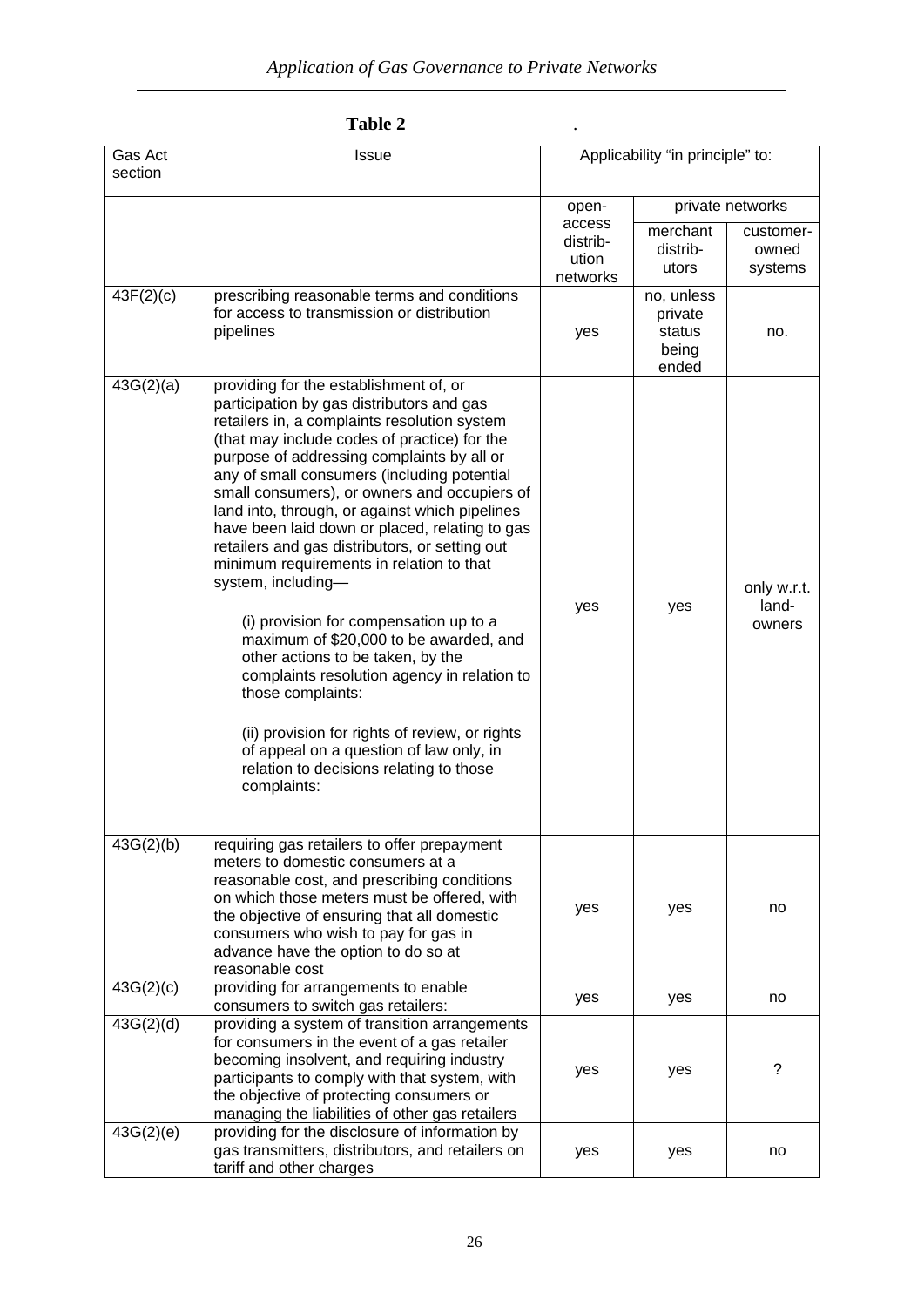| $43G(2)$ (f) | providing for terms and conditions of access<br>to gas meters by gas retailers                                                                                                                                                                                                                                                                                                           | yes                                 | no             | no                   |
|--------------|------------------------------------------------------------------------------------------------------------------------------------------------------------------------------------------------------------------------------------------------------------------------------------------------------------------------------------------------------------------------------------------|-------------------------------------|----------------|----------------------|
| 43G(2)(g)    | providing for information on customer<br>accounts                                                                                                                                                                                                                                                                                                                                        | yes                                 | yes            | no                   |
| 43G(2)(h)    | providing for minimum terms and conditions in<br>contracts between domestic consumers and<br>gas distributors or gas retailers                                                                                                                                                                                                                                                           | yes                                 | yes            | no                   |
| 43G(2)(i)    | providing procedures for resolving disputes<br>between industry participants                                                                                                                                                                                                                                                                                                             | yes                                 | $\overline{?}$ | $\tilde{?}$          |
| 43G(2)(j)    | providing for the operation and facilitation of<br>those dispute resolution procedures by a<br>person, and the powers and procedures of<br>that person                                                                                                                                                                                                                                   | yes                                 | ?              | ?                    |
| 43G(2)(k)    | providing for compliance with gas governance<br>regulations and rules to be monitored and<br>enforced by the industry body or the<br>Commission or any other person or court, and<br>the powers and procedure of that person or<br>court                                                                                                                                                 | yes                                 | yes            | yes, w.r.t<br>safety |
| $43G(2)$ (I) | providing for processes for settling particular<br>issues within the gas industry that may result<br>in recommendations for gas governance<br>regulations or rules, and requiring compliance<br>by industry participants, the industry body,<br>and the Commission with those processes,<br>including compliance with requirements to<br>produce documents as part of those<br>processes | yes                                 | yes            | ?                    |
| 43H(3)(a)    | requiring gas providers to make available to<br>domestic consumers 1 or more tariff options<br>that include a fixed charge for delivered gas to<br>dwellinghouses at not more than a specified<br>amount                                                                                                                                                                                 | $no - not a$<br>network<br>function | yes            | no                   |
| 43H(3)(b)    | regulating the variable (cents per kilowatt<br>hour) charges in those required tariff options<br>to ensure that low-use domestic consumers<br>would pay a lower total charge on the required<br>tariff option than on any similar alternative<br>tariff option available from that gas provider                                                                                          | $no$ – not a<br>network<br>function | yes            | no                   |
| 43H(3)(c)    | regulating other charges and other terms and<br>conditions of the contracts to which the low<br>fixed charge tariff options in paragraph (a)<br>relate, to ensure that they are not, in the<br>opinion of the Minister, unreasonably<br>detrimental to the interests of low-use<br>consumers                                                                                             | $no$ – not a<br>network<br>function | yes            | no                   |
| 43H(3)(d)    | setting rules as to the offering, supply,<br>advertisement, promotion, availability, and<br>unbundling of regulated charging options                                                                                                                                                                                                                                                     | $no - not a$<br>network<br>function | yes            | no                   |
| 43H(3)(e)    | specifying criteria for the Minister to exempt<br>gas providers, or gas providers in relation to<br>particular areas, from the application of the<br>regulations if, in the opinion of the Minister,<br>the gas providers materially comply with the<br>objective of this section                                                                                                        | yes                                 | yes            | ?                    |
| 43H(6)       | if the components that make up the delivered<br>gas are unbundled, regulations for each<br>component, or group of components, of<br>delivered gas to ensure that the objective of a                                                                                                                                                                                                      | yes                                 | yes            | no                   |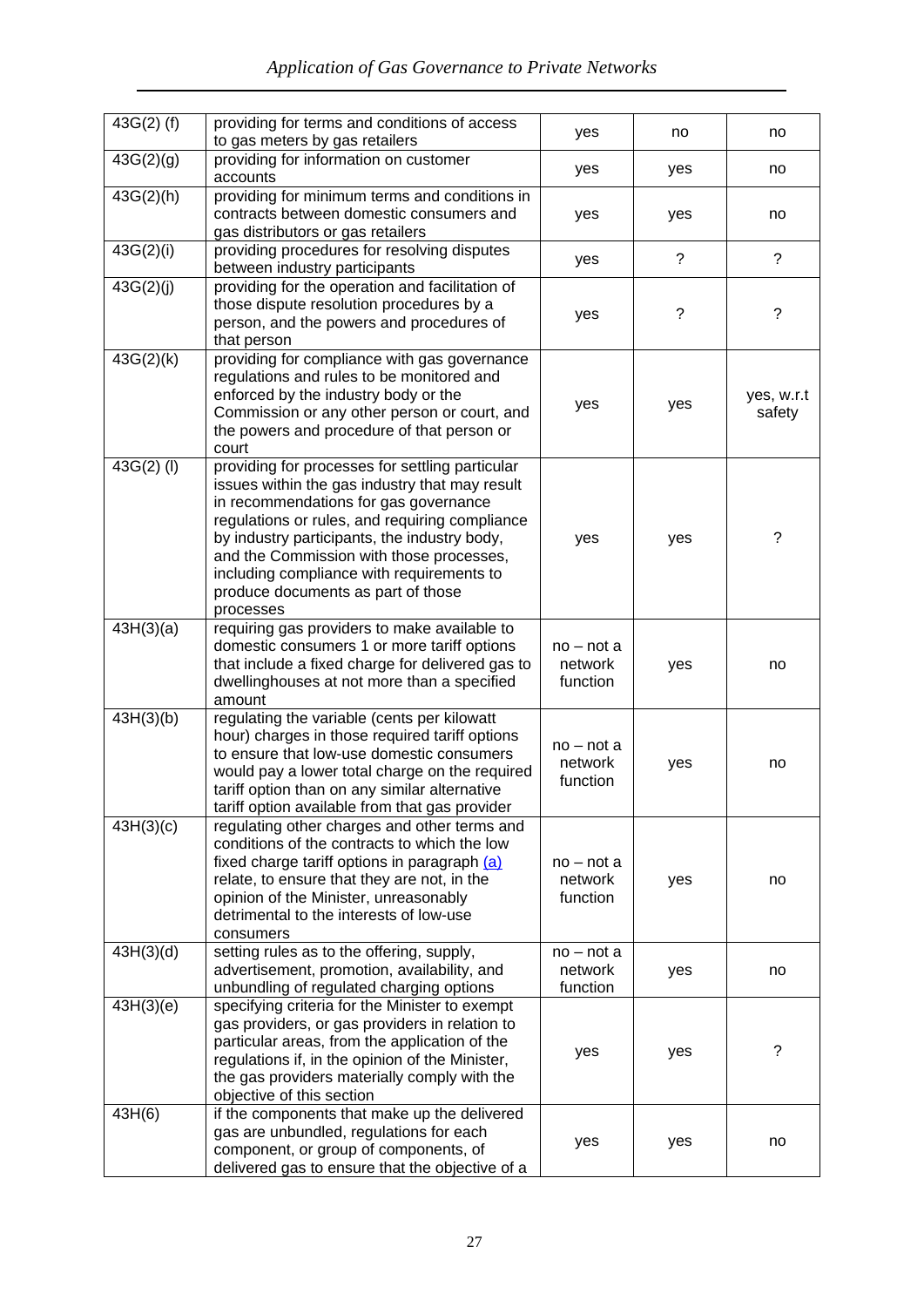|            | low fixed-charge tariff option is achieved for<br>the aggregate of all the components.                                                                                                                                                                                                                                                                                                                                                  |     |     |                                              |
|------------|-----------------------------------------------------------------------------------------------------------------------------------------------------------------------------------------------------------------------------------------------------------------------------------------------------------------------------------------------------------------------------------------------------------------------------------------|-----|-----|----------------------------------------------|
| 43H(9)(a)  | regulating all or any charges charged by gas<br>distributors to ensure that they are not, in the<br>opinion of the Minister, unreasonably<br>detrimental to the interests of low-use<br>consumers                                                                                                                                                                                                                                       | yes | yes | no                                           |
| 43H(9)(b)  | regulating the terms and conditions under<br>which gas distributors supply their services in<br>relation to domestic consumers to ensure that<br>they are not, in the opinion of the Minister,<br>unreasonably detrimental to the interests of<br>low-use consumers                                                                                                                                                                     | yes | yes | ?                                            |
| 43H(9)(c)  | setting rules as to the offering, availability,<br>supply, and unbundling of gas distributors'<br>services                                                                                                                                                                                                                                                                                                                              | yes | yes | no                                           |
| 43H(10)(a) | providing for the supply and collection of<br>information from gas providers and gas<br>distributors about contracts, offers,<br>advertising, or promotion relating to the supply<br>of delivered gas, or components of delivered<br>gas, to domestic consumers                                                                                                                                                                         | ?   | yes | ?                                            |
| 43H(10)(b) | providing for the supply and collection from<br>gas providers and gas distributors of<br>information that is necessary for the purposes<br>of calculating the total charge for the low-use<br>domestic consumer                                                                                                                                                                                                                         | yes | yes | no                                           |
| 43S(1)(a)  | providing for 1 or more persons or bodies or<br>groups of persons to carry out functions in<br>relation to regulations or rules, and for matters<br>concerning their establishment, constitution,<br>functions, members (including their<br>appointment, removal, duties, and protection<br>from liability), procedures, employees,<br>administration and operation, funding by<br>industry participants, and reporting<br>requirements | yes | yes | ?                                            |
| 43S(1)(b)  | providing for systems, processes, and<br>procedures (including dispute resolution<br>procedures), and the keeping, supply, and<br>disclosure of information, in relation to any of<br>the matters specified in this subpart                                                                                                                                                                                                             | yes | yes | ?                                            |
| 43S(1)(c)  | prescribing the form and manner in which<br>information is to be disclosed                                                                                                                                                                                                                                                                                                                                                              | yes | yes | $\tilde{?}$                                  |
| 43S(1)(d)  | requiring disclosed information, or information<br>from which disclosed information is derived (in<br>whole or in part), to be certified, in the<br>prescribed form and manner, by persons<br>belonging to any specified class of persons                                                                                                                                                                                               | yes | yes | yes, insofar<br>as<br>disclosure<br>required |
| 43S(1)(e)  | prescribing when and for how long information<br>must be disclosed                                                                                                                                                                                                                                                                                                                                                                      | yes | yes | yes                                          |
| 43S(1)(f)  | exempting or providing for exemptions<br>(including provide for the revocation of<br>exemptions), on any terms and conditions, of<br>any person or class of persons from all or any<br>of the requirements in regulations or rules<br>made under this subpart                                                                                                                                                                           | yes | yes | yes                                          |
| 43S(1)(g)  | providing for the supply of information for the<br>purpose of administration and enforcement of                                                                                                                                                                                                                                                                                                                                         | yes | yes | yes                                          |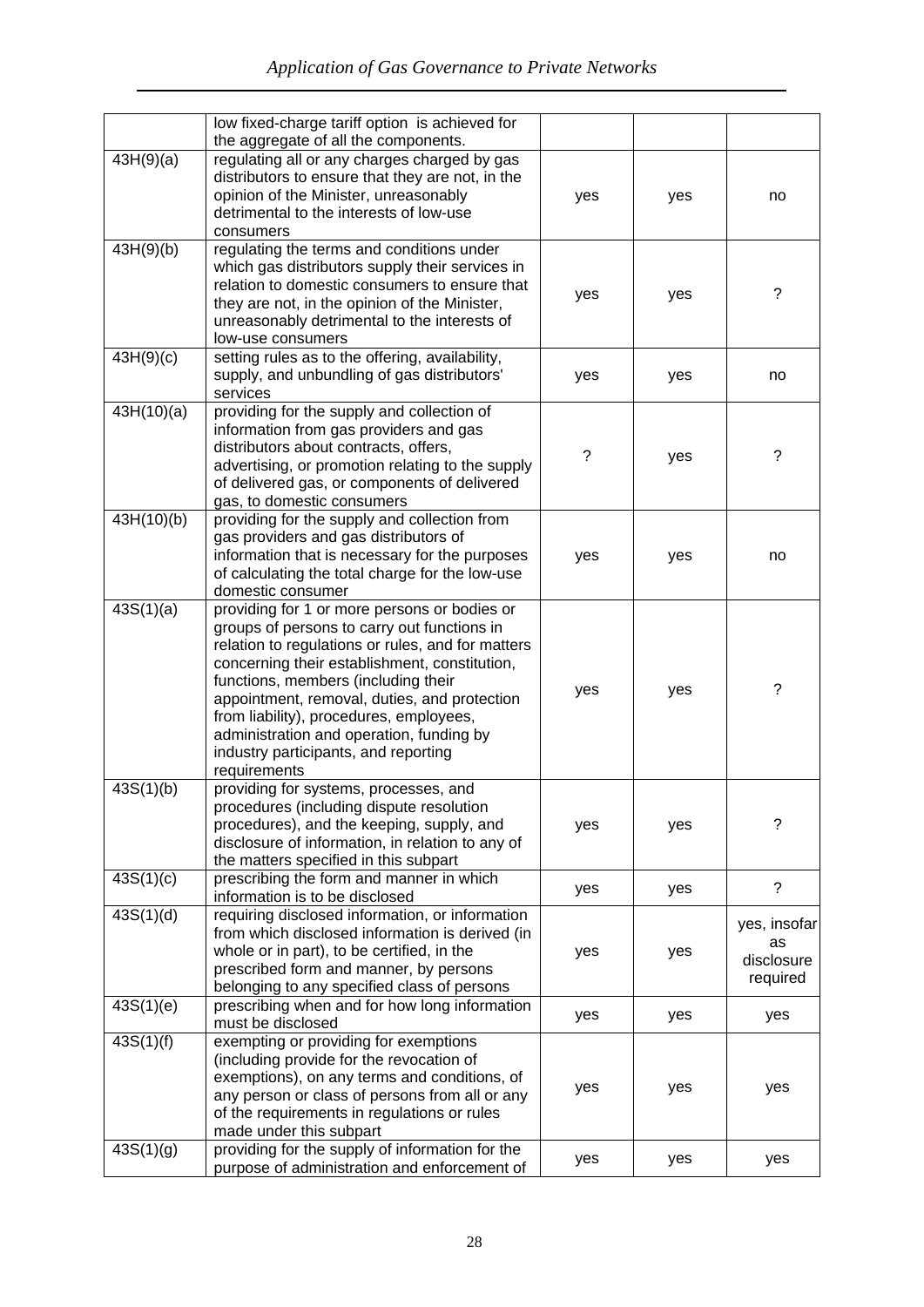|           | this Act, and regulations and rules made<br>under this Act                                                                                |     |     |            |
|-----------|-------------------------------------------------------------------------------------------------------------------------------------------|-----|-----|------------|
| 43S(1)(h) | providing for transitional provisions                                                                                                     | ves | ves | ves        |
| 43S(1)(i) | providing for any other matters contemplated<br>by this Act or necessary for its administration<br>or necessary for giving it full effect | yes | ves | <b>ves</b> |

Table 3 undertakes a similar scoping exercise, this time working with a more aggregated list of areas in which exemptions might be sought, and with six cases from the taxonomy in Table 1.

# **Table 3**

# **Bases for in‐principle exemption or non‐exemption from regulation**

|                                                                                                           | Direct-<br>supply<br>customer<br>(distribut-<br>ion<br>function<br>internalised<br>by the gas-<br>user) | Consumer<br>cooperative<br>network<br>sharing<br>customer-<br>owned<br>connection<br>to upstream<br>point of<br>connection | Competing<br>merchant<br>pipelines<br>(full or<br>workable<br>facilities-<br>based<br>compet-<br>ition) | Merchant<br>distributor<br>with local<br>monopoly | Merchant<br>distrib-<br>utor in a<br>bypass<br>duopoly<br>market | Open<br>access<br>network<br>or<br>networks |
|-----------------------------------------------------------------------------------------------------------|---------------------------------------------------------------------------------------------------------|----------------------------------------------------------------------------------------------------------------------------|---------------------------------------------------------------------------------------------------------|---------------------------------------------------|------------------------------------------------------------------|---------------------------------------------|
| Issue:                                                                                                    |                                                                                                         |                                                                                                                            | Subject to regulation?                                                                                  |                                                   |                                                                  |                                             |
| Gas safety<br>regulations                                                                                 | Yes                                                                                                     | Yes                                                                                                                        | Yes                                                                                                     | Yes                                               | Yes                                                              | Yes                                         |
| Reconciliation<br>amongst<br>multiple<br>retailers                                                        | No                                                                                                      | No                                                                                                                         | No                                                                                                      | N <sub>o</sub>                                    | No                                                               | Yes                                         |
| Gas balancing<br>and<br>accounting for<br>UFG to central<br>industry body<br>or regulator                 | N <sub>o</sub>                                                                                          | N <sub>o</sub>                                                                                                             | Unclear                                                                                                 | Yes                                               | Yes                                                              | Yes                                         |
| Information<br>disclosure<br>aimed to<br>empower<br>customers<br>(overcome<br>information<br>asymmetries) | No                                                                                                      | No                                                                                                                         | No                                                                                                      | Yes                                               | Yes                                                              | Yes                                         |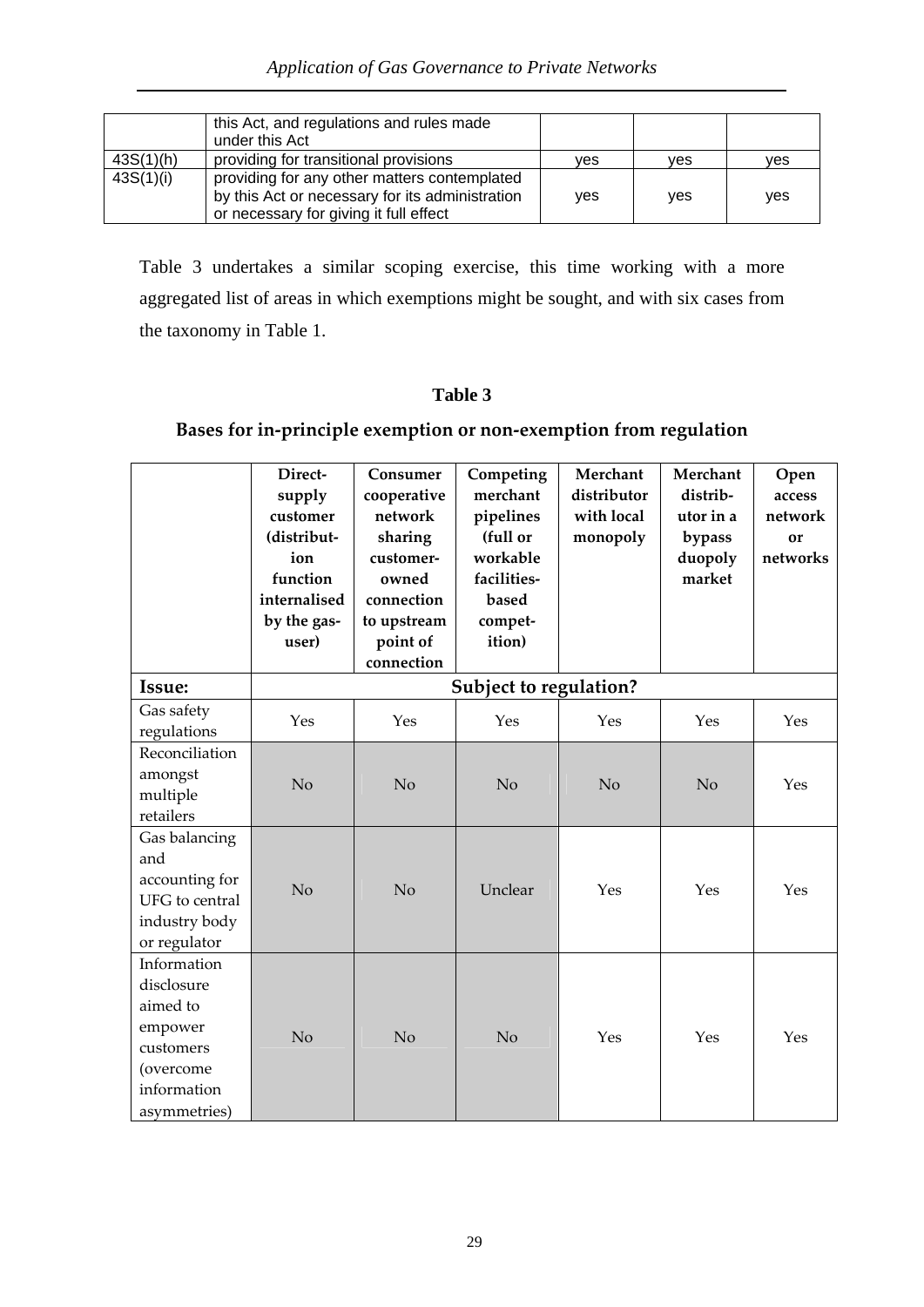| Information<br>disclosure and<br>recording for<br>purposes of<br>monitoring of<br>overall market                                                                          | Unclear $-$<br>depends on<br>nature of<br>information<br>required | Yes                                                     | Yes                          | Yes                                                 | Yes | Yes |
|---------------------------------------------------------------------------------------------------------------------------------------------------------------------------|-------------------------------------------------------------------|---------------------------------------------------------|------------------------------|-----------------------------------------------------|-----|-----|
| Detailed<br>metering<br>records of<br>individual<br>customers<br>provided (or<br>available) to<br>central<br>registry to<br>facilitate<br>switching and<br>reconciliation | No                                                                | Probably<br>not, but<br>would need<br>regular<br>review | No                           | No, unless<br>competition<br>is likely in<br>future | Yes | Yes |
| Standard<br>contract terms<br>and conditions<br>to be posted<br>and subject to<br>regulatory<br>control of anti-<br>competitive<br>restraint<br>provisions                | No                                                                | Probably<br>not<br>necessary                            | Probably<br>not<br>necessary | Yes                                                 | Yes | Yes |

In Table 3, a general case for exemption applies, or may apply, to the shaded cells. Working from right to left across the columns, of the seven issue areas no generalised in-principle prospect of exemption is shown for open access networks, one for merchant distributors in bypass markets, and two for a merchant network that has been allowed a monopoly in its local market. Merchant distributors under facilitiesbased competition, and consumer cooperatives, each secure three areas of clear exemption plus two possibles. Direct-supply customers get five or possibly six. There are several borderline calls, reflecting areas where the specific circumstances would determine the outcome, but the overall pattern remains clear: in-principle exemption from broad areas of regulation is appropriate mainly for customer-owned distribution facilities, not merchant distributors, except in the unlikely case of full competition amongst the latter.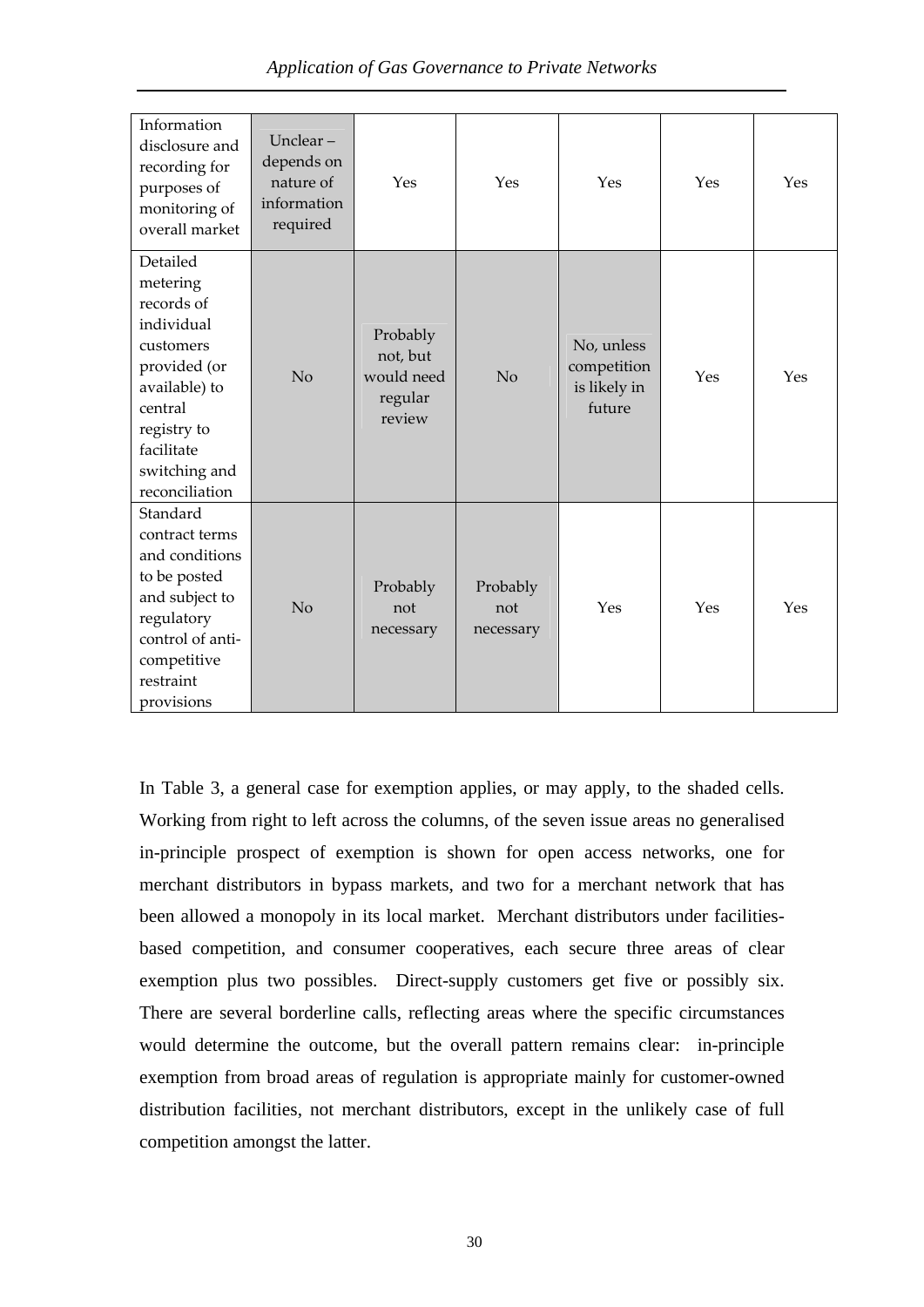At the high level of abstraction of Tables 2 and 3, thus, the absence of any *a priori* distinction between private networks and open-access ones in the Gas Act and Government Policy Statement appears appropriate.

Obviously the absence of a general case for exemption in any category does not rule out the possibility that exemption might be justified on pragmatic, case-specific grounds at the discretion of the regulator.

#### **7.2 General Principles in Relation to Bypass Networks**

Moving down to a more practical, detailed level, this section focuses more tightly on the class of private networks that is of greatest relevance to this enquiry because of its success to date in securing regulatory exemptions – merchant distributors in bypass markets. An explicit listing of key characteristics of such systems provides a checklist against which particular requests for exemption can be evaluated. Ten key features are set out below:

- i Bypass systems typically raise the level of competitive market discipline embodied in prices and other conditions available to retail customers within the bypass zone. Taken in isolation, this is a positive contribution towards several of the key objectives set out in section 2 above, and hence potentially deserves some reward in the form of a share in any economic surplus created by competition, bearing in mind that negative spillovers on customers outside the bypass zone have to be deducted in calculating that surplus. Some degree of exemption from sharing in the common costs of regulation across the wider market may be an appropriate form of such a reward.
- ii Because bypass operators succeed and survive on their price-competitiveness, the costs of price-cap regulation will generally not need to be incurred with respect to those systems so long as they remain the "underdogs" in their competition with the local open-access system. Applications for exemption from such regulation ought to be treated sympathetically.
- iii A bypass merchant distributor will typically offer its customers a bundled product, targeted to undercut the terms and conditions available from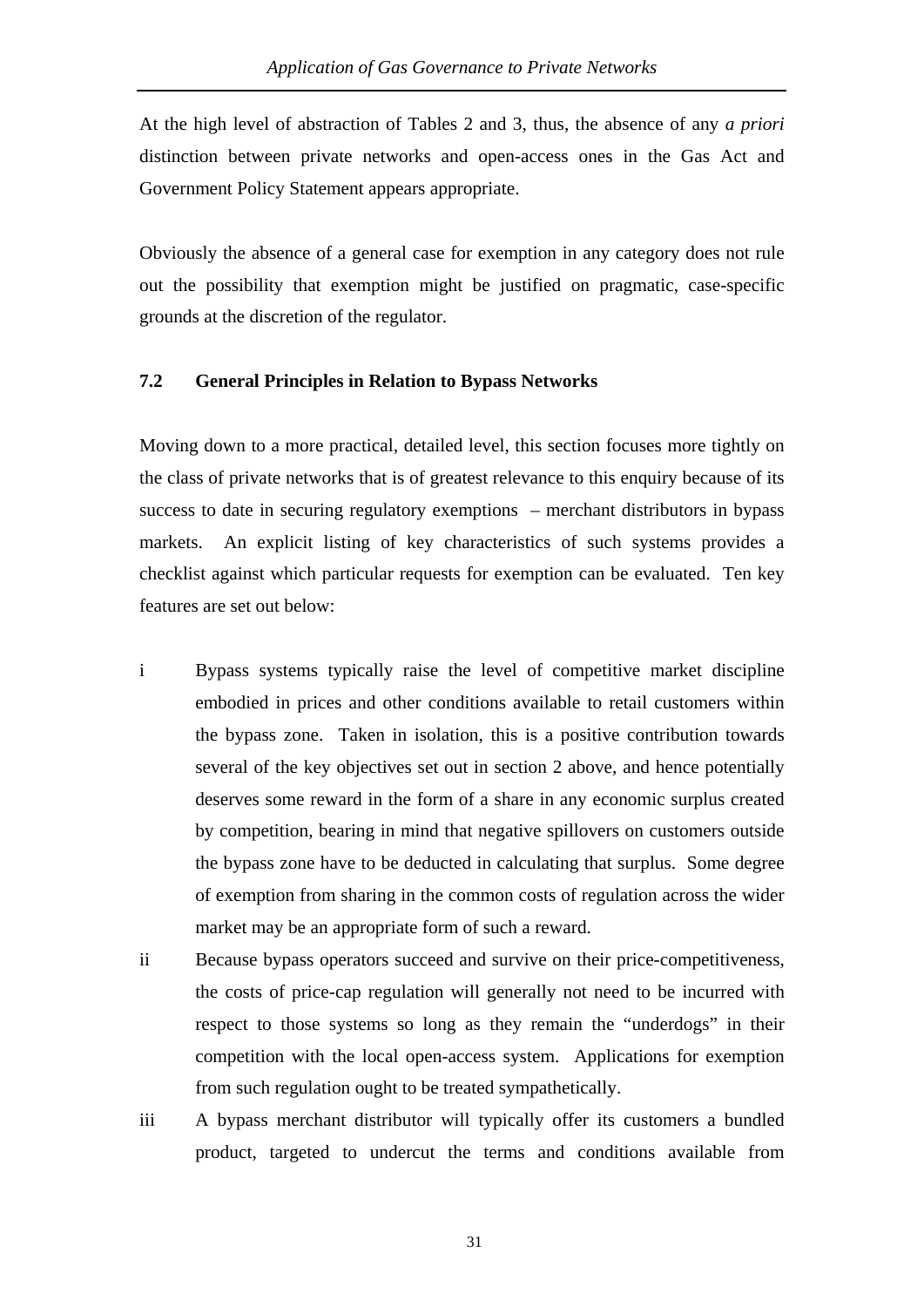competing suppliers using the parallel open-access system. Given its competitive incentive to price its bundled service keenly in order to gain and hold market share, the bypass supplier generally need not be subjected to detailed regulation of the structure of its retail tariff. This applies in particular to exemption from rules requiring customer charges to be unbundled between gas and transportation

- iv A bypass distributor will usually target large high-value customers and may seek to avoid serving small, low-value customers even when their premises lie on the line of the bypass network. Such selective refusal-to-deal can restrict enjoyment of the full benefits of enhanced competition to a favoured group of customers with the power to play off competing suppliers. In the event that regulations requiring some degree of universal service obligation for distribution networks are recommended, exemption of merchant distributors would have to be justified by exceptionally strong arguments and evidence, with non-exemption the default option. At a wider level of analysis, the strategic nature of bypass entry can be characterised not so much as a game played between the bypass entrant and the incumbent network with which it is notionally competing, as one which pits a coalition of the bypass operator and its select group of customer clients, on the one hand, against the remaining market participants and customers on the other. If relieved of having to bear any part of the common costs of maintaining universal supply across the whole market, the bypass entrant and its customers can achieve a redistribution of wealth to themselves from those other parties. This is an incentive to engage in rent-seeking behaviour, which can be corrosive of overall market efficiency and fairness and of the integrity of the industry governance framework itself. (Note that this discussion cuts across principle (i) above, indicating a tradeoff facing the regulator.)
- 

v A bypass distributor typically enters initially on the basis of long-term contracts with customers, and will have strong incentives to bind those customers to itself for as long as possible as a means of underwriting its fixed costs. While regulation of the detailed pricing of such contracts during their term is generally unnecessary, and the signing of long-term contracts with customers of a bypass supplier is legitimate in general terms, there is a strong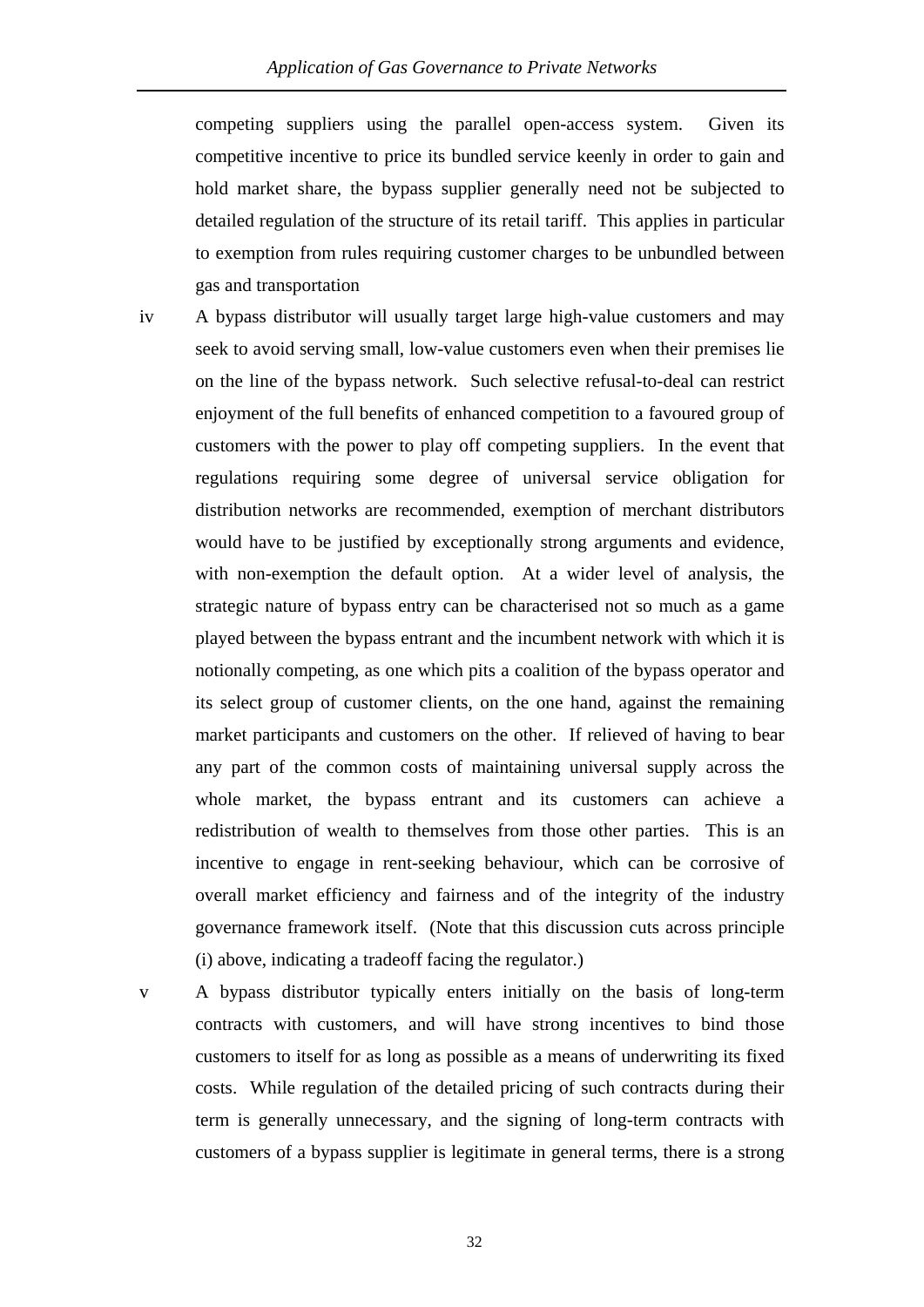principled case for ensuring that those customers are fully free to switch supplier at the termination of each contract, and are not trapped into contract renewal by anti-competitive provisions such as automatic roll-over of contracts or an automatic right to block switching if the supplier matches any competing offer made to its customers as their contracts expire. (At present, the standard terms and conditions posted by Nova Gas include such provisions $^{23}$ , notwithstanding assurances to the contrary accepted by the Commerce Commission in  $2004^{24}$ .) The private network's interests are protected by the term of the initial contract, and countervailing protection for the customer should generally be provided by complete freedom to exit that contract at expiry, with the customer thereafter able to select freely amongst competing offers without restraint. Rules and regulations which require the posting of standard contract terms and conditions, including clear exit rights for customers, are especially relevant to bypass systems because of their strong incentive to obstruct switching. In general no exemptions from such rules ought to be available.

- vi In the long run, allowing perennial private-network status to bypass operators may not be sustainable or desirable, and the option of a future transition to open-access status should always be kept open. This means that in principle, any exemption from rules and regulations prescribing access terms and conditions for third parties should be for a limited time only, and subject to revocation with due notice.
- vii Individual customers of merchant distributors have as strong an interest in accurate metering as customers on any other distribution system. An important competitive incentive in favour of accurate metering arises on openaccess systems through the process of reconciliation and allocation of common costs, including the cost of unaccounted-for-gas (UFG). A merchant distributor offering bundled service, and with no need to undertake

<sup>23</sup> Nova Gas, *Commercial Gas Supply Terms and Conditions*,  $\frac{http://www.novagas.co.nz/apply-now/commercial-terms.php}{http://www.novagas.co.nz/apply-$ 

<sup>&</sup>lt;sup>24</sup> Commerce Commission, *Gas Control Inquiry – Final Report* November 2004 [http://www.comcom.govt.nz//RegulatoryControl/GasPipelines/ContentFiles/Documents/Publi](http://www.comcom.govt.nz//RegulatoryControl/GasPipelines/ContentFiles/Documents/Public%20Version%20Final%20Report%2029%20November%202004.pdf)  $\frac{1}{\sqrt{20 \text{Version}\%20 \text{Final}\%20 \text{Report}\%2029\%20 \text{November}\%202004.}$  paragraph 18.1: "Typically a gas user on Nova Gas's network has a fixed term contract for delivered gas. Once the contract has expired, these customers are able to switch to an alternative gas retailer and gas distributor, should they wish."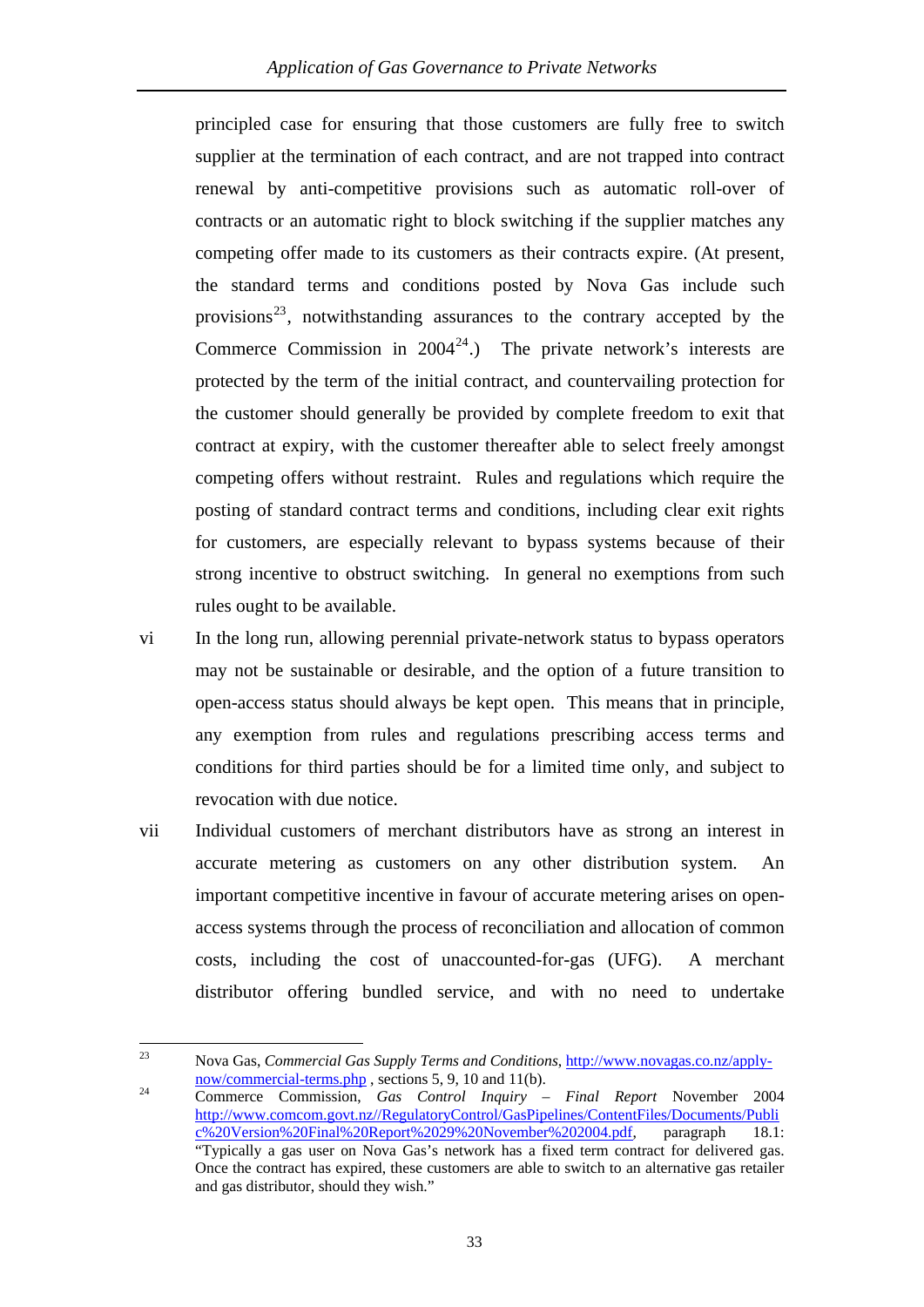reconciliation across competing retailers on its system with access to dispute resolution procedures, faces less stringent incentives to ensure accurate metering of its customer loads. Rules which require the calculation and disclosure of UFG on private as well as open-access networks can have important efficiency and customer-protection roles, and exemption from such rules should in general not be available for merchant systems.

- viii Customers of a merchant distributor wishing to switch to a competing retailer must as a matter of simple logic change their physical connection, from one network to another. A disincentive to switch will exist if onerous terms and conditions are applied to customer connection, disconnection and reconnection. A merchant pipeline facing a competing system has a clear incentive to use penal disconnection charges as a means of inhibiting switching. Again, this is an area in which rules and regulations are likely to be more relevant on bypass systems than on open-access ones, since in the latter case no physical disconnection from the system is required as the customer switches from one retailer to another (subject to all retailers having appropriately-regulated access to the customer meter). Again, exemptions from such rules and regulations are likely to be undesirable as a matter of principle.
- ix Availability of each customer's meter history is potentially important in ensuring efficient switching of customers between competing networks. To ensure that customers switching onto an open-access network from a private network are seamlessly absorbed into the regulatory regime governing the former, the meter history needs to come with the customer. Merchant systems should be denied exemption from any regulatory requirements to maintain detailed customer consumption records, and should be required to make those records instantly available at the time any customer makes a switch.
- x Bypass operators are full industry participants and are an integral part of the overall industry. Effective regulatory oversight, and reduction of information asymmetries facing customers, require a substantial degree of transparency to prevail. Private bypass networks are as prone as any other business to desire confidentiality of information that might be described as "commercially sensitive", but in the context of an infrastructure industry where competitive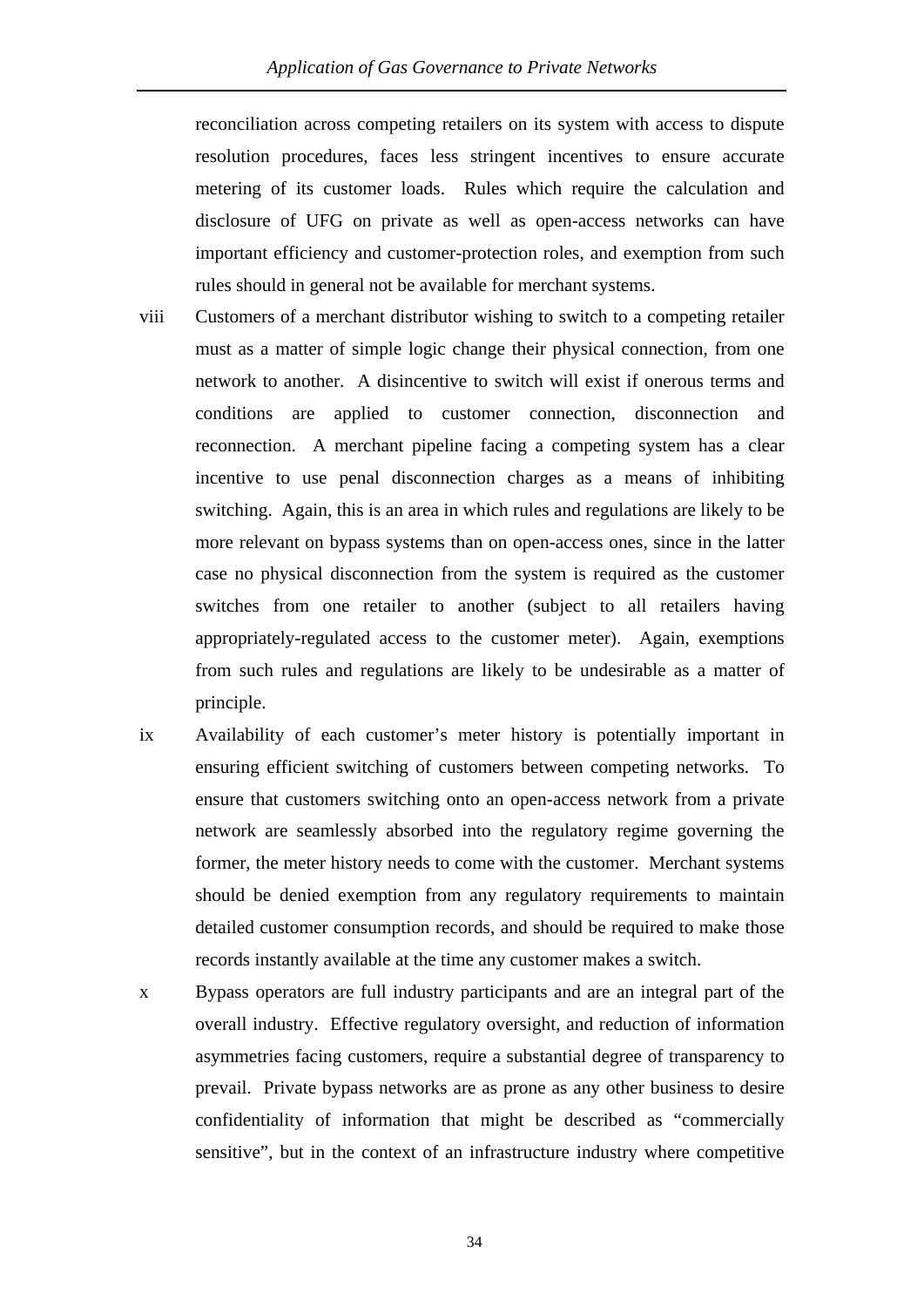conditions are secured by structural regulations backed by mandatory information disclosure, the general principle should be that all industry participants participate in providing the information that enables the central registry to compile accurate industry-wide statistics and monitor the efficient operation of the gas supply chain. There should be no presumption that "private network" status confers any privileged right to confidentiality of information required by the industry body or its agents to achieve their objectives.

#### **7.3 General Principles for the Regulatory Regime as a Whole**

A further set of principles that are relevant to possible regulatory exemptions involve the integrity and effectiveness of the regulatory regime itself:

- i Ideally, any regulatory regime should be as simple, transparent and uniform as possible. Exemptions are in general undesirable because the broad purposes of regulation can easily become subverted by a rent-seeking quest for exemptions by market participants. Exemptions which run "with the grain" of the regulatory regime are more readily to be granted than those which run across the grain and have the effect primarily of giving strategic advantage to one market participant at the expense of others.
- ii Information asymmetries which disadvantage customers, especially small ones, in their attempt to search out the best deals, are a hindrance to the operation of market forces which applies as much to customers of private networks as to those on open-access ones. The extent of information disclosure required of each industry participant should be determined by the needs of the regulator, and exemption for a private network should be allowed only when the absence of the particular information does not materially affect the integrity of the market oversight, allocation, reconciliation, or switching procedures which the regulator is required to establish and maintain on openaccess networks with which the private network is in competition or coexistence.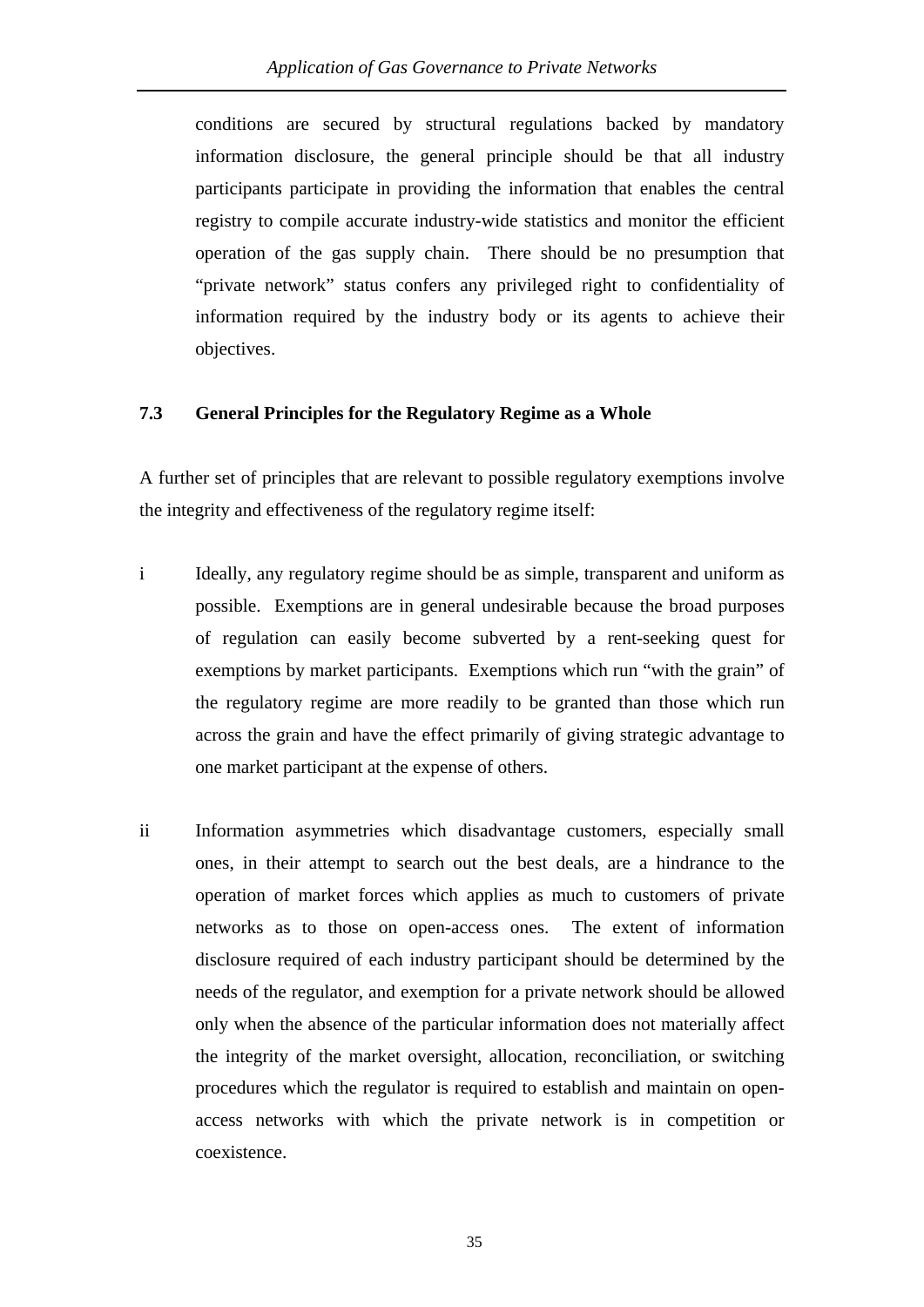iii Differential treatment of private and open access systems opens the prospect that the regulatory arrangements themselves may be "gamed" for private advantage. For example, the integrity and workability of the customerswitching rules could be compromised if retail customers connected to private merchant systems are not listed as ICPs in the registry, or if merchant distributors are able to avoid being classed as "responsible retailers".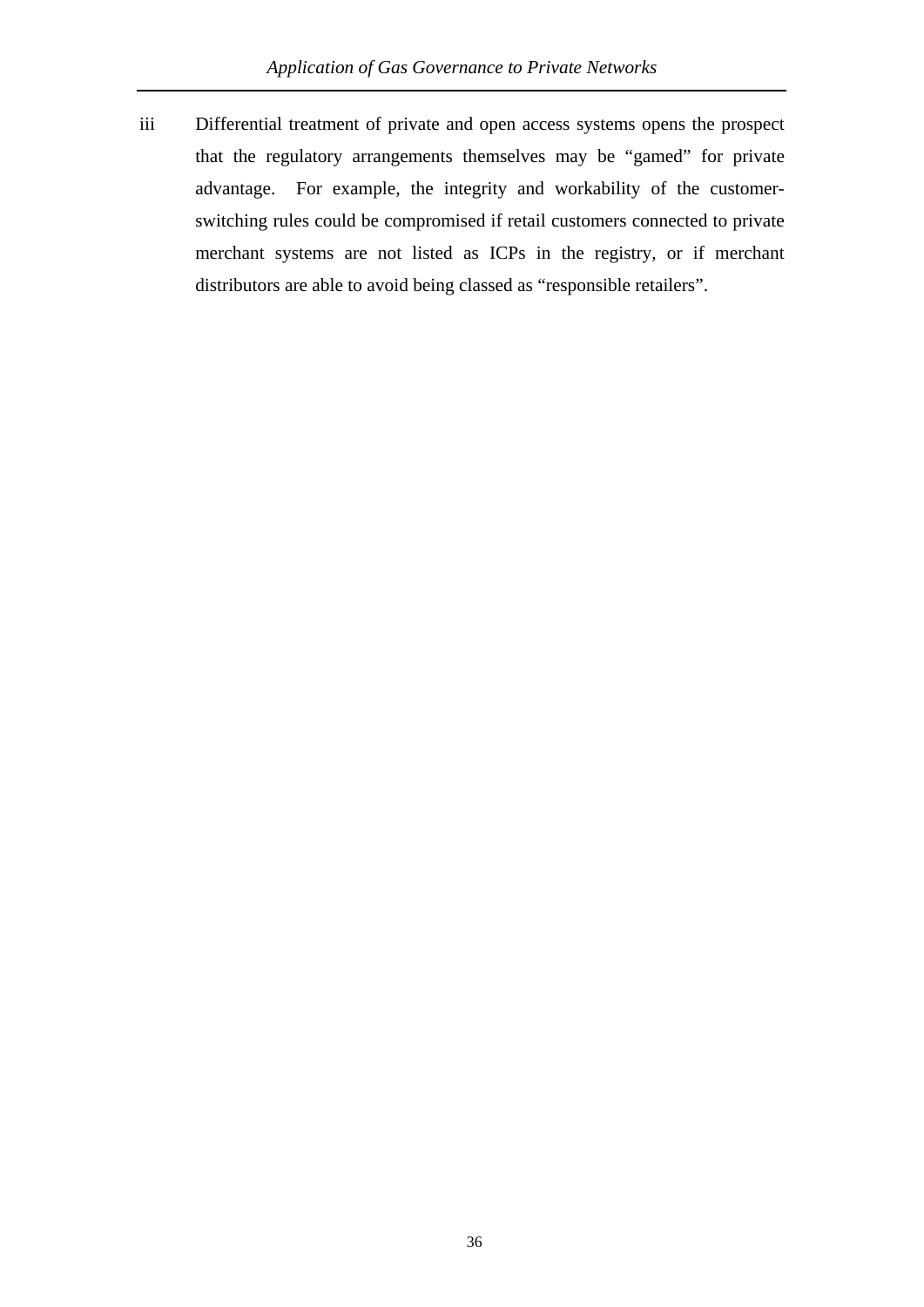# <span id="page-40-0"></span>8. Application to Particular Areas of Regulation

#### **8.1 Reconciliation and Allocation**

A gas distribution network is a large storage vessel made up from the component pipes, within which a stock of gas is contained at a pressure sufficient to ensure that, after allowance for restrictions due to pipe diameter and distance, the pressure gradient to the furthest parts of the system is consistent with delivery to all connected customers. Gas is injected at one or more intake points ("gates") and taken off at consumer-installation ICPs. Because the pool or stock of gas in the system is common to all users, some methodology is required to allocate the costs of maintaining reliable supply across multiple users, for whom a large part of those costs fall as common costs. In a private or merchant pipeline system, these costs fall directly on the system owner and operator, which passes them through to customers via its pricing practices, subject to any prevailing regulatory requirements.

In an open-access system with multiple retailers using the network to deliver gas to customers, there is a strong case for having some independent agency keep track of (i) the injections of gas to the system attributable to each retailer, (ii) the offtakes of gas from the system attributable to each retailer, and (iii) the fair and reasonable allocation across retailers of the cost of gas lost from the system for unidentifiable reasons (unaccounted for gas, "UFG").

In the absence of such an agent, the system owner or operator would be left to undertake this task, which gives rise to a high probability of disputes, especially where the system owner is also a competing retailer in the downstream market. To ensure neutrality in the allocation and reconciliation processes, the Government has promulgated, on the advice of the Gas Industry Company, the Gas (Downstream Reconciliation) Rules  $2008^{25}$  $2008^{25}$  $2008^{25}$  which require the provision of detailed data relating to the status of, and gas consumption at, each ICP on each distribution system.

 $25\,$ 

Online at http://www.gasindustrycompany.co.nz/Downstream\_Reconciliation.php.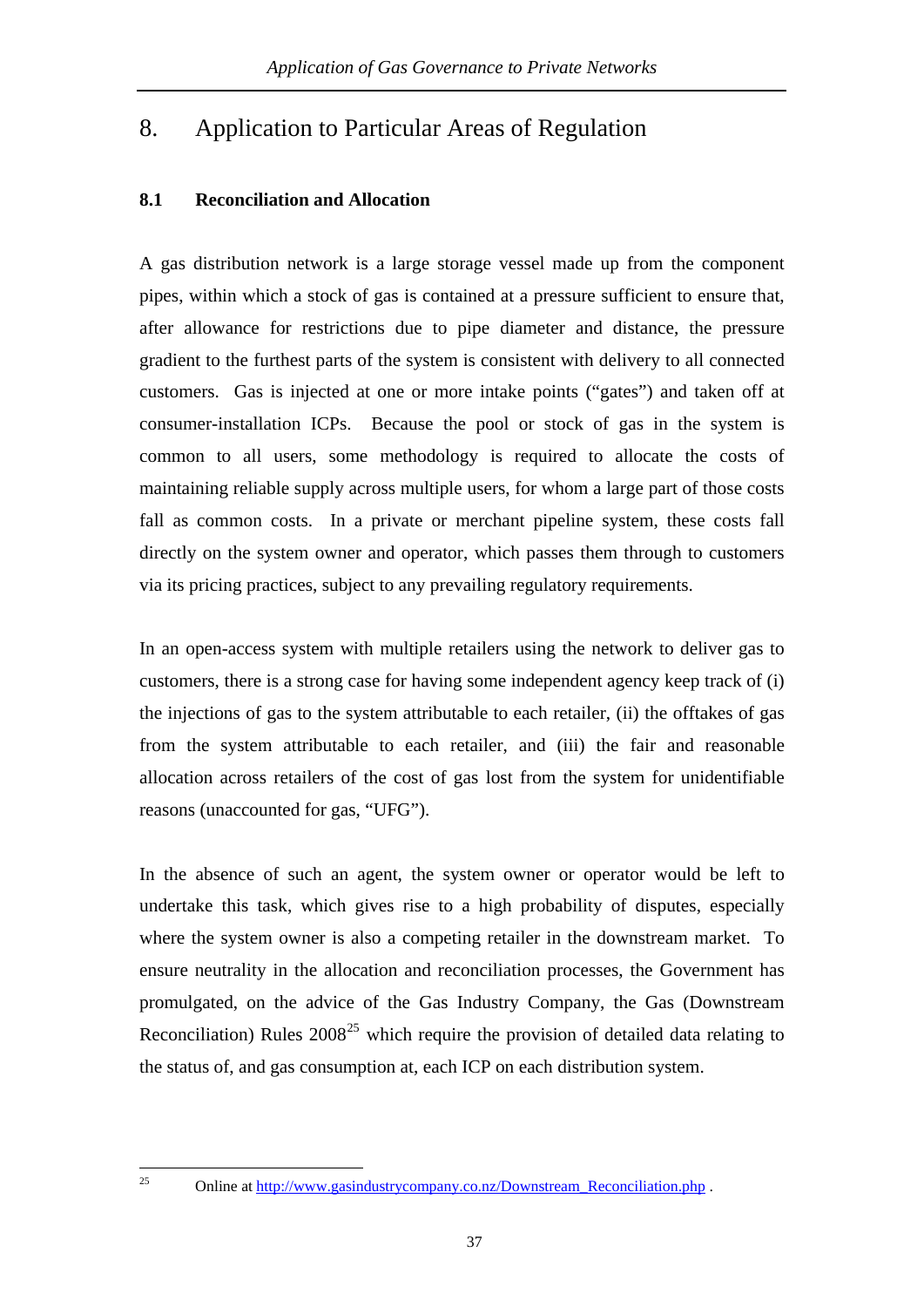The need for this information to be provided at a high level of accuracy and detail follows logically from the conflicts of interest that are inescapable among multiple retailers using a single delivery system for whose common costs they are required to pay. The purpose of the Rules is "to establish a set of uniform processes that will enable the fair, efficient, and reliable downstream allocation and reconciliation of downstream gas quantities". These processes include mandatory information disclosure, and a requirement to bear a share of the costs of operating the allocation and reconciliation system.

The operational need for independent reconciliation and allocation disappears as soon as the relevant network is utilised by only a sole gas retailer rather than several competitors. On private networks there are no competing retailers sharing the facilities, and hence no problem of allocating and reconciling across multiple parties. At first sight, therefore, the cost of employing an independent agent to undertake a task which can be performed perfectly adequately in-house by the private network owner-operator looks hard to justify.

Provided that there are no external effects from the operation of private networks on the ability of other industry participants to carry out allocation and reconciliation processes efficiently and fairly, and provided that there are no other grounds for making private networks subject to the reconciliation rules, there would not be a case for applying this aspect of the governance arrangements to private networks. (See Table 2 first row, and Table 3 second row.)

The provisos, however, are crucial. The policy goal of an efficient, fair, and reliable market environment in which all players can compete on their merits must be paramount in The Gas Industry Company's consideration of the reconciliation and allocation issue. It is worthwhile, therefore, to work through some possible problems that could arise from the exemption of private distribution networks. As previously, the discussion focuses on bypass merchant distributors. (The two provisos above are likely to apply to customer-owned facilities, and the reconciliation issue can be expected to resolve itself without intervention under full facilities-based competition, so exemptions in those cases are generally appropriate.)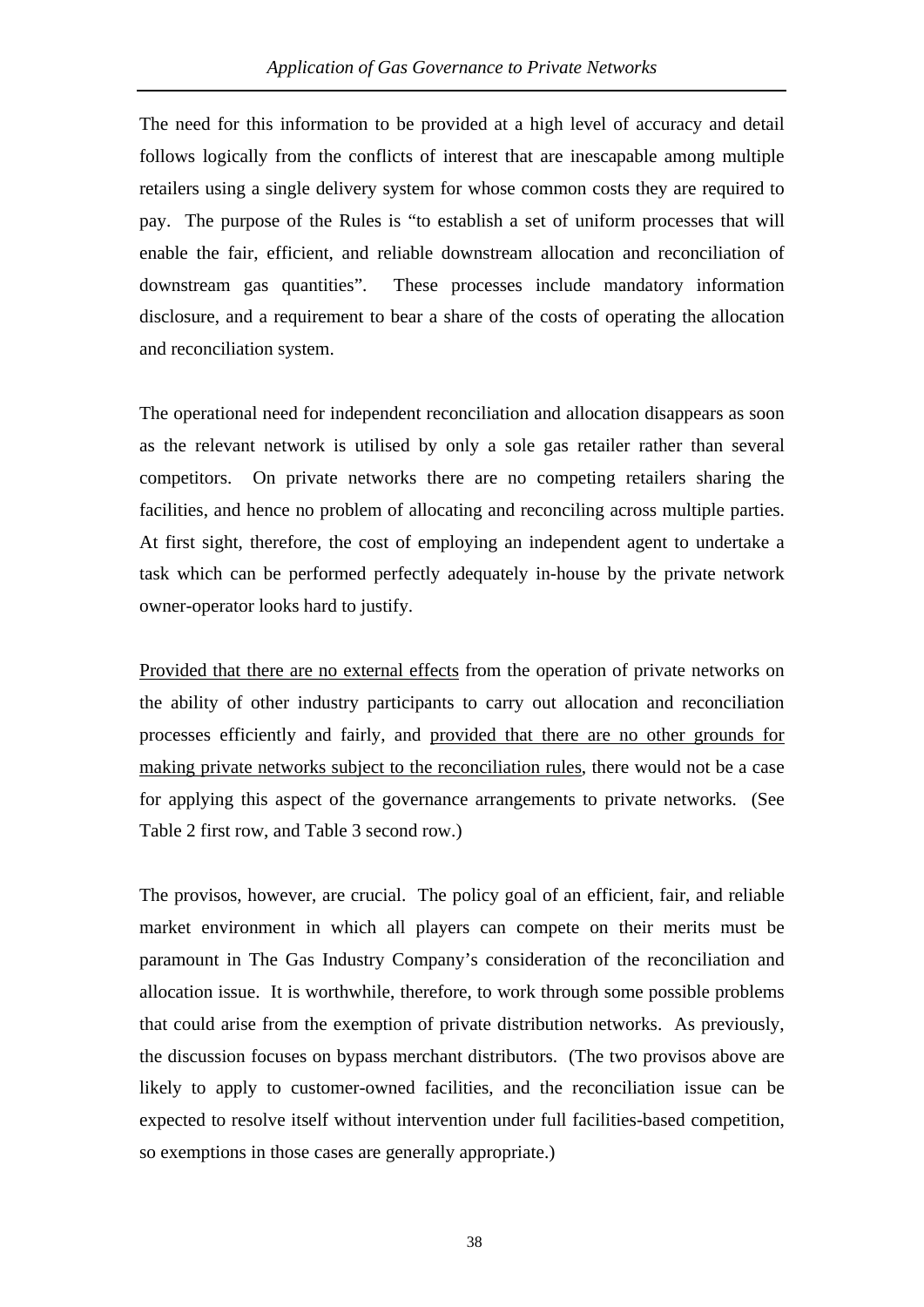The case against exemption of bypass operators from allocation and reconciliation regulations or rules rests to a large extent on the likelihood of spillover effects across networks, and in particular between private and open-access systems.

(1) Direct interconnection. Spillovers would be highly likely to arise if the two networks are physically interconnected in which case, unless extremely tightlypoliced and accurate metering prevails at the interconnection point, a strong case will exist for having an allocation and reconciliation process that is common to both systems. The act of interconnecting a private network with an open-access one would generally constitute grounds for bringing the private network under the governance arrangements prevailing on the open-access system. Such interconnection has not been common in New Zealand to date, but there may well arise situations in which it is economically efficient from an economy-wide or acquirer standpoint for such interconnection to occur.

 (2) Switching. Consider the situation sketched below, where a private network runs parallel to an open-access network and individual gas users are connected to both systems, switching between them regularly on the basis of short-term offers made by competing retailers. Suppose initially customers 1, 2 and 3 are taking supply from the private network and that this network is not a registry participant in the reconciliation process; while customers 4, 5 and 6 are connected to the open-access network and the relevant IC)P data is being recorded in the registry and provided to the allocation agent.

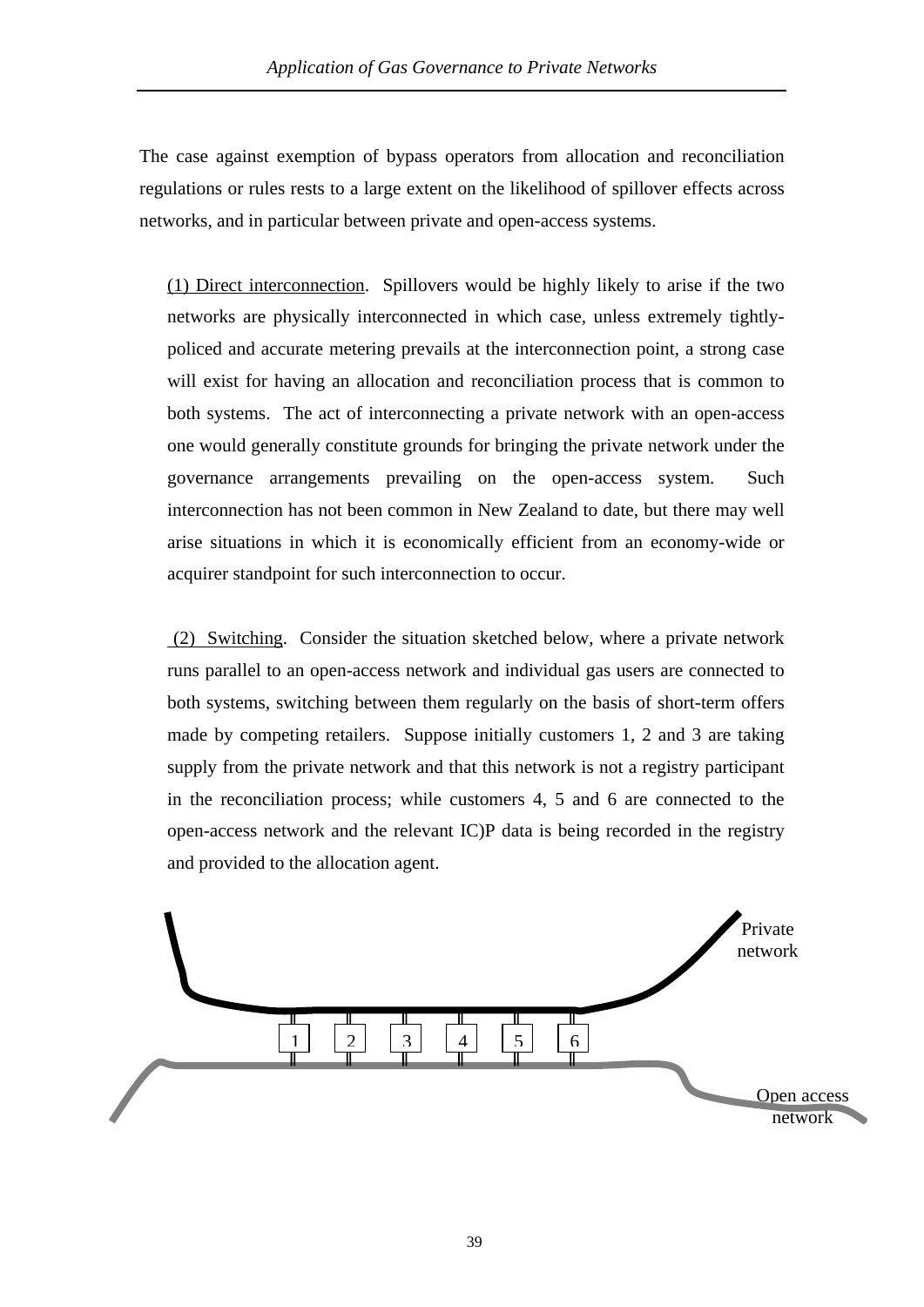<span id="page-43-0"></span>"Deemed profiles" will be available for the second group but not for the first, and these profiles in combination with the metered flow data from the openaccess network will be relevant to the costs payable by all retailers using the open-access system. Customers 1, 2 and 3 would probably be, from the point of view of the registry, classified as "inactive-transitional" (INACT) or "active-vacant" (ACTV) ICPs on the open-access system under Switching Rule  $59.7^{26}$  $59.7^{26}$  $59.7^{26}$ . Suppose that now these three customers switch to a retailer on the open-access system. At this point a new set of loads with their own distinct demand profiles suddenly appear at this location on the open-access system, and the registry operator and allocation agent must go through the process of recalculating loads across the entire open-access network to accommodate the change. This process will be trivial if none of the customers involved is large relative to the system as a whole, but the potential clearly exists for a gas user (or group of users) of significant size to make the switch, possibly more than once, in a situation where it disappears from the registry's database every time it switches to the private supplier, and reappears when it switches back to the open-access system. The more frequently switching takes place, the more potentially disruptive it becomes for the registry and the reconciliation/allocation process<sup>[27](#page-43-0)</sup>, especially if the private network has not been required to provide to the central registry the detailed meter data for all of its customers to enable the registry to build a complete and accurate profile of the total gas consumption at each consumer installation. This is reinforced by the potential for some users to "game" the system by strategically shifting their metered loads in and out of the open-access system in ways designed to shield their actual pattern of gas usage from disclosure. This type of spillover seems at first sight a powerful argument for requiring private networks to be required to provide ICP and meter information to the registry and allocation

 $26$ 26 Switching Rule 82.2 provides that "The **registry participants** directly involved in effecting any bypass must process the bypass as either the creation of a new **ICP** or the recommissioning of an **ICP**..."

[http://www.med.govt.nz/upload/55533/Gas\\_Switching\\_Arrangements\\_Rules2008.pdf](http://www.med.govt.nz/upload/55533/Gas_Switching_Arrangements_Rules2008.pdf).<br>
27 The Gas (Switching Arrangements) Rules 2008 have the stated purpose (s.3) of establishing switching and registry arrangements "that will enable customers to choose, and alternate, efficiently and satisfactorily, between competing retailers" [emphasis added]. This is not hedged about with any Commerce Act provisos about the degree of competition in the relevant market; it is an absolute goal of maximising customer freedom, in a market where the existence of working competition is presumed.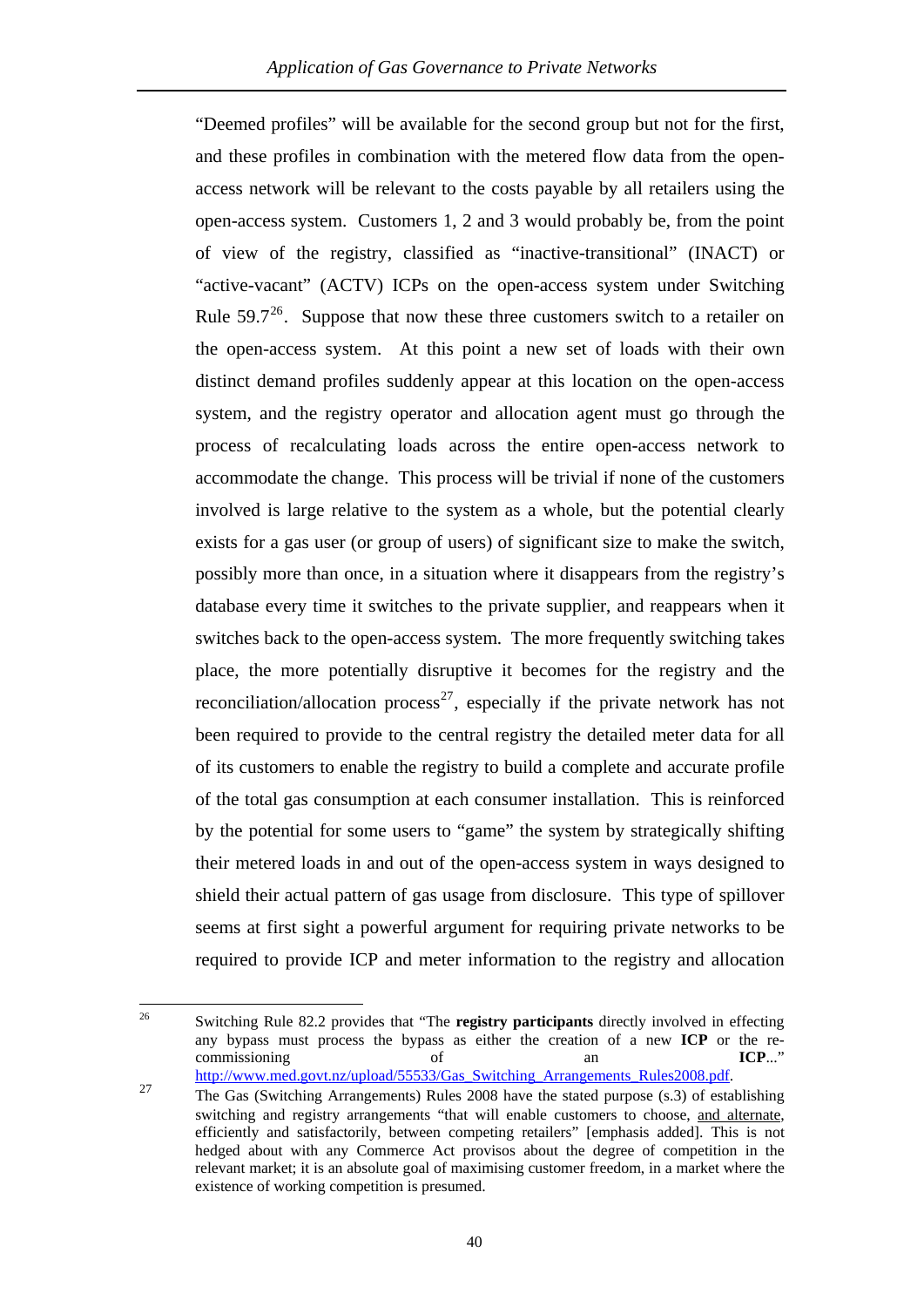<span id="page-44-0"></span>agent as a necessary part of maintaining the efficiency and integrity of the allocation and reconciliation processes.

 (3) Notional gates and UFG. Calculation of UFG presents difficulties even on a simple dendritic network where each ICP has an unambiguous upstream linkage to a single gate station. It becomes substantially more difficult on lattice networks where multiple gate stations supply gas into the network and multiple ICPs draw gas derived from these multiple sources. In a lattice network, pipes are interconnected at multiple locations so that the flow of gas to an ICP can be from more than one direction. Under the Switching Rules, this issue is dealt with in an ad-hoc way by defining a "parent gas gate" as "the gas gate immediately upstream of the ICP … where upstream means in the direction towards a transmission system" (section 5.2); and by providing for "notional delivery points" - based on a procedure of averaging across multiple gate stations - to be used for reconciliation purposes in Great Auckland, Greater Hamilton, Greater Kihikihi, Greater Mt Maunganui, Greater Tauranga, Greater Waitangirua, and Greater Waitoki.<sup>[28](#page-44-0)</sup> Where customers on a lattice network are free to switch at will between the open-access system and an adjacent private bypass competitor, the difficulties – hence costs and potential for disputes – of calculating and allocating common costs under the notionalgates model could well rise sharply.

 (4) Strategic behaviour by retailers. A potential opportunity for gaming behaviour arises where a retail customer has contracts for supply with a retailer which is supplying gas to the same premises over both the open-access system and its own private network simultaneously. Thus customer 1 in the earlier diagram might be simultaneously taking supply from the owner of the bypass network at both its meters. This could enable the bypass operator to use the open-access system for balancing purposes in order to reduce its costs on its parallel private network, or in various other ways to play the two meters off in ways designed to shift costs or raise the costs of its rival network. One way to pre-empt such behaviour would be to provide that no retailer which

 $\sqrt{28}$ 28 *Determinations by the Industry Body (Gas Industry Company) under the Gas (Switching Arrangements) Rules 2008*, p. A1-6.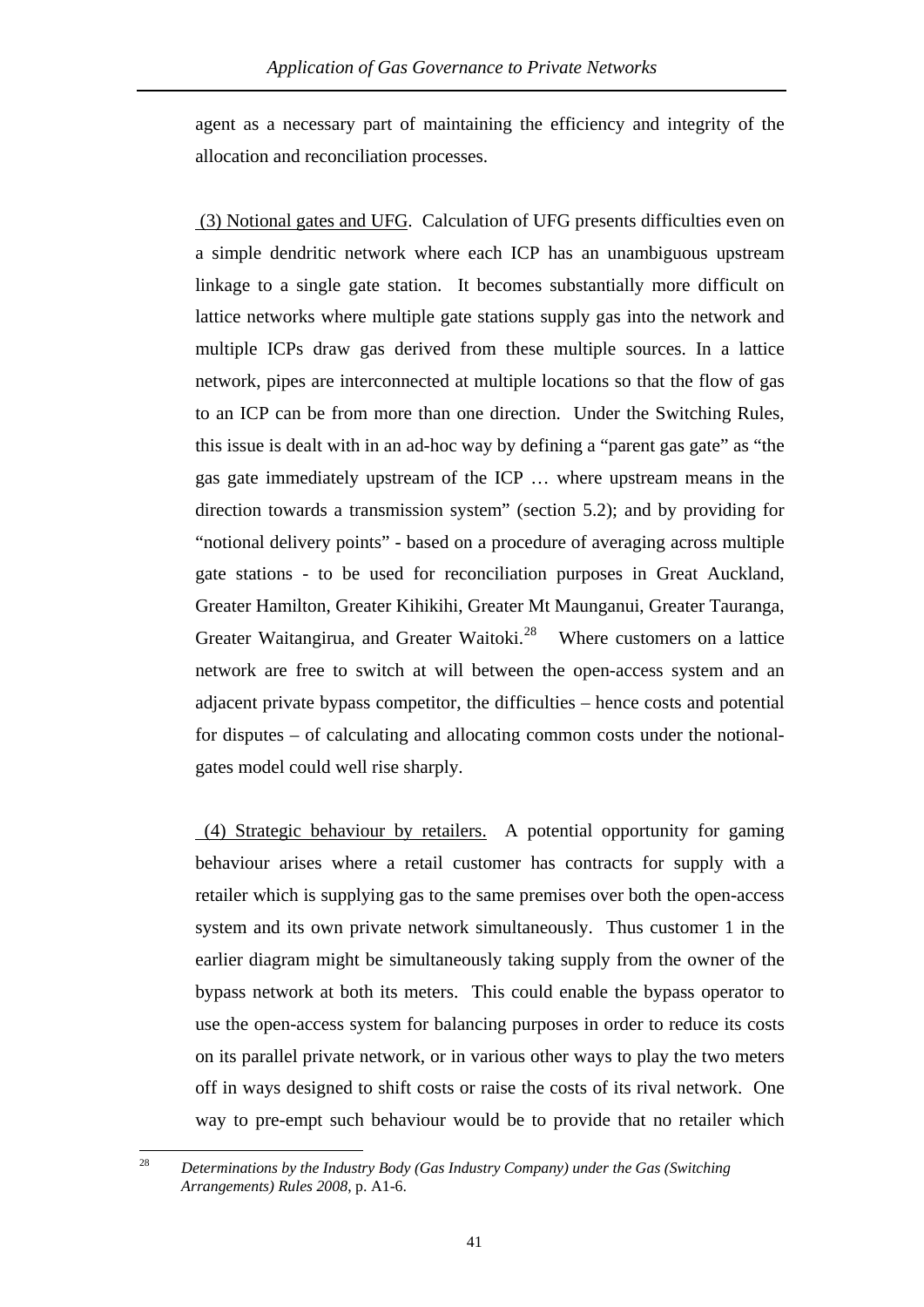owns its own private distribution network in an area is permitted to supply any of its customers using the open-access facility. Such a prohibition would, however, be both inefficient in some situations (for example, if the private network has to be taken out of service for maintenance), and would invite a gaming response (the private system owner could coordinate with an affiliate or parent company – which would then have to be dealt with by ring-fencing or divestment requirements). This appears to be a powerful argument in favour of requiring both private and open-access systems to be subject to a single set of overarching governance arrangements.

The above discussion of allocation and reconciliation leads initially to the conclusion that although a private network which does not interact in any way with the physical flows on a neighbouring open-access network could reasonably be exempt in general from participating in the detailed registration, metering and reporting requirements of the governance arrangements for the latter, this is unlikely to apply to a bypass network. In any situation where there are potential spillovers between networks, the preferred default is a uniform set of arrangements imposed across the entire distribution sector, open-access and private. The burden of proof lies on the private network to make the case for any exemption.

There could be merit in an arrangement that made exemption conditional upon a set of conditions designed to eliminate spillover effects between networks. A merchant network owner in a bypass market might be allowed to opt out of the governance arrangements in return for satisfying conditions such as the following (taken together):

- An undertaking that neither the merchant network owner, nor any associated person, would retail gas over the competing open-access system;
- An undertaking that the private network would serve only customers who opted not to be physically connected at the same time with the open access

42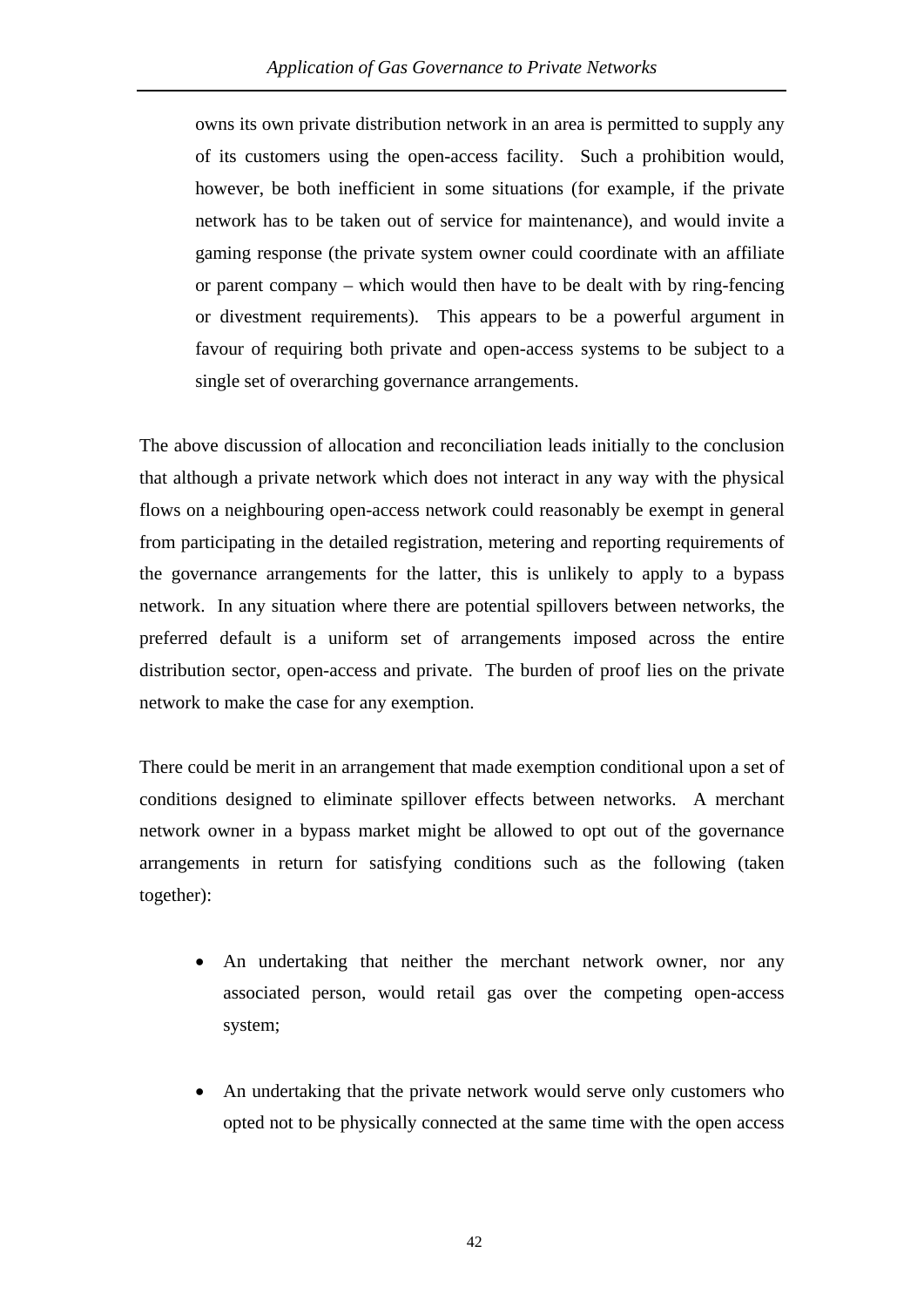system, and that the private network would physically disconnect any customer that connected to the open-access network;

- An undertaking to supply on demand to the open-system allocation agent the complete detailed metering data for any customer opting to switch from the private system to the open system;
- A clear understanding by customers that in signing up to be supplied by the private network they would be foregoing the pro-competitive regulatory protections available to them under the governance arrangements on the open access system.

Minimum conditions along these lines might have the effect of making it incentivecompatible for most merchant network operators to participate voluntarily in the governance arrangements. There would then be nothing preventing a single customer from having two ICPs, each with its own parent gas gate, in a situation where a bypass network runs adjacent to a distribution network and the customer is connected to both. The registry would have on record the fact that the two separate ICPs relate to a single gas consumer, and would hold a full record of the customer's purchases from both networks.

The underlying idea would be to make exemption itself more costly and unattractive than voluntary participation in the uniform set of reconciliation rules and regulations.

#### **8.2 Customer Switching**

An efficient, reliable and fair customer switching process requires that customers be well informed about competing offers and that their contracts contain no anticompetitive terms and conditions that might inhibit switching at the expiry of the contract term. The best way to ensure these outcomes is the imposition, on all suppliers with potential market power, of a mandatory disclosure regime with respect to their standard terms and conditions, and specification of model contracts under s.43G(h) of the Gas Act 1992.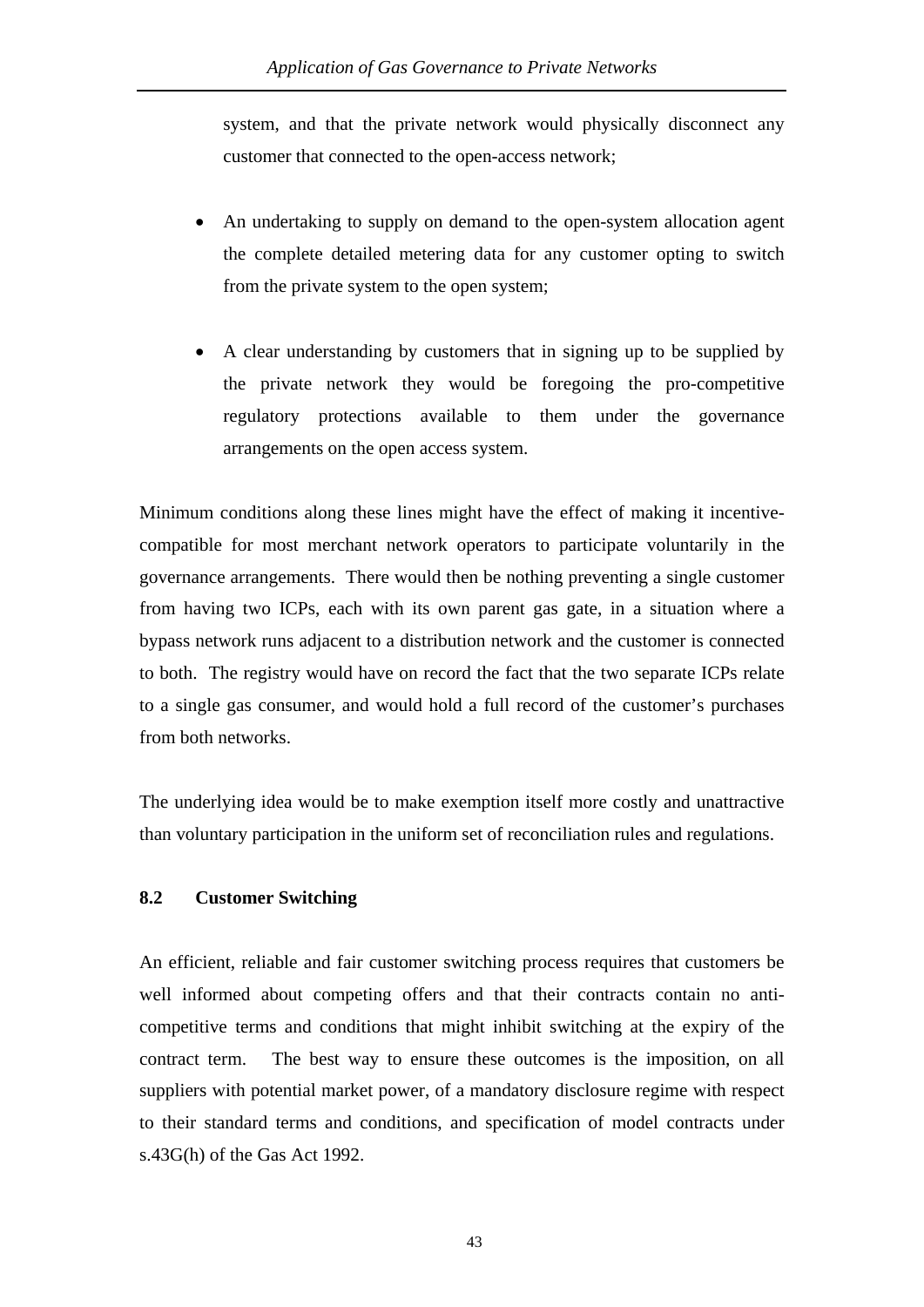<span id="page-47-0"></span>An example of the sort of information that is relevant to reducing information asymmetries and facilitating customer choice is found in the Commerce Commission's 2004 description of the Nova Gas operation.<sup>[29](#page-47-0)</sup> The Commission reported that on the information provided to it,

18.9 ….At the Conference on the Draft Report, Nova Gas stated that it has typically been able to offer customers savings of 50% on the distribution component of prices.

A mandatory disclosure regime would enable both customers and the Gas Industry Company to confirm the claimed savings on distribution costs (a strongly procompetitive element of pressure on the open-access network's charges) and to ensure that contracts contain no hidden provisions that might enable the private system owner to block desired switches - whether by issuing a "gas switching withdrawal notice" under Switching Rule 69.1.3, with the customer forced to withdraw from the planned switch under its "statutory or contractual rights" (Switching Rule 75.1.2), or by remaining outside the registry and governance arrangements in the first place, and hence not being listed as a "responsible retailer" obliged to respond to a gas switching notice.<sup>[30](#page-47-0)</sup>

Switching Rule 67.2.2 provides for 12 months of readings from "the metering equipment at the consumer installation" to be available to the new retailer following a switch, and Rule 67.4.1 states that the old and new retailer "must agree as to how the register readings shall be provided". This leaves unclear the issue of what happens in terms of registry information when, under Switching Rule 82, a customer switches from a private merchant network which is not registered as a "responsible retailer" to a retailer on an open-access network, changing meters in the process. The readings from the private network's meter would be required if the private network owner is a "responsible retailer" under the Rules, but this is certain to be the case only if all ICPs

<sup>29</sup> 29 Commerce Commission, *Gas Control Inquiry – Final Report* November 2004 [http://www.comcom.govt.nz//RegulatoryControl/GasPipelines/ContentFiles/Documents/Public](http://www.comcom.govt.nz//RegulatoryControl/GasPipelines/ContentFiles/Documents/Public%20Version%20Final%20Report%2029%20November%202004.pdf)<br>%20Version%20Final%20Report%2029%20November%202004.pdf, section 18.

[<sup>%20</sup>Version%20Final%20Report%2029%20November%202004.pdf](http://www.comcom.govt.nz//RegulatoryControl/GasPipelines/ContentFiles/Documents/Public%20Version%20Final%20Report%2029%20November%202004.pdf), section 18. 30 *Determinations by the Industry Body (Gas Industry Company) under the Gas (Switching Arrangements) Rules 2008*, p.15 paragraph 16.3 provides a list of registry codes which includes under "gas switching withdrawal notice" the code "UA: unathorised switch".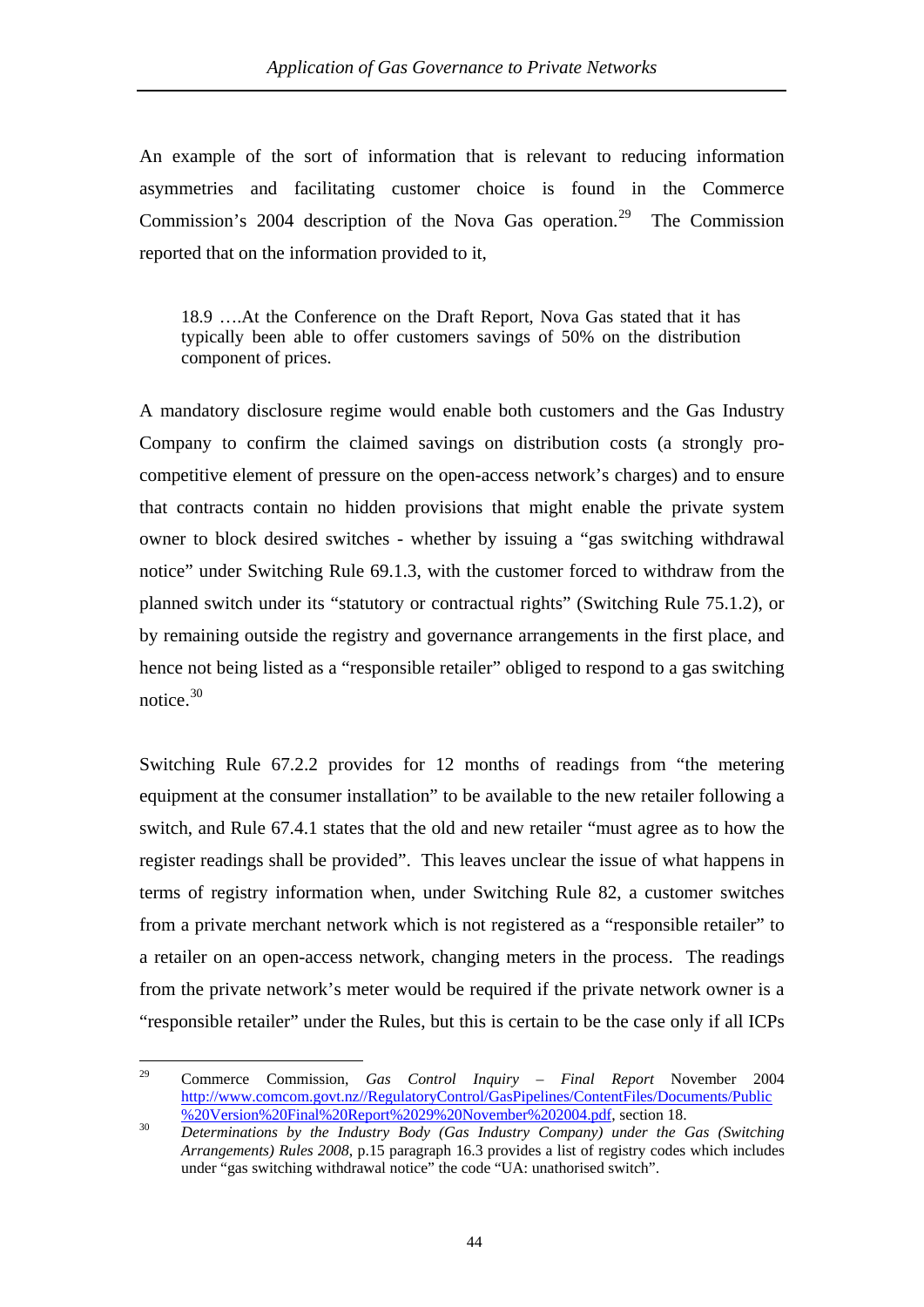on the private network are required to be included in the central register and the private network owner is thereby registered both as a "responsible distributor" and a "responsible retailer" under the Rules (section 5.2).

If a merchant network were allowed to opt out of the registry, its customers which also had meters connected to the open-access system would apparently have to be classed as "inactive-transitional" (INACT) or "active-vacant" (ACTV) under Switching Rule 59.7 for the purposes of the registry, and would then become ACTIVE-CONTRACTED with no previous metered history at the time of a switch from the private to the open-access system. The integrity of the registry information would inevitably be compromised by such an arrangement.

Any governance regime aiming to maximise the degree of competition at retail level will have to engage with these issues. Bundling of gas and distribution charges immediately makes it more difficult for customers to compare prices across competing retail suppliers, and the process of switching from a merchant distributor to an alternative retailer must necessarily entail also the transaction costs of changing the customer's connection to a physically-separate distribution network. Making this process seamless and effortless will be a central issue for the future switching regime.

#### **8.3 Information**

The Government Policy Statement of April 2008 unequivocally lays upon the Gas Industry Company the task of ensuring that "good information is publicly available on the performance and present state of the gas sector". This leaves no wriggle-room for exemption of private distribution networks from mandatory information disclosure.

Similarly the Gas (Switching Arrangements) Rules 2008 have the stated purpose of establishing switching and registry arrangements "that will enable customers to choose, and alternate, efficiently and satisfactorily, between competing retailers" (s.3). This is not hedged about with any of the Commerce Act issues around the extent of competition in the relevant market; it is an absolute goal of maximising customer freedom, in a market where the existence of competition is presumed.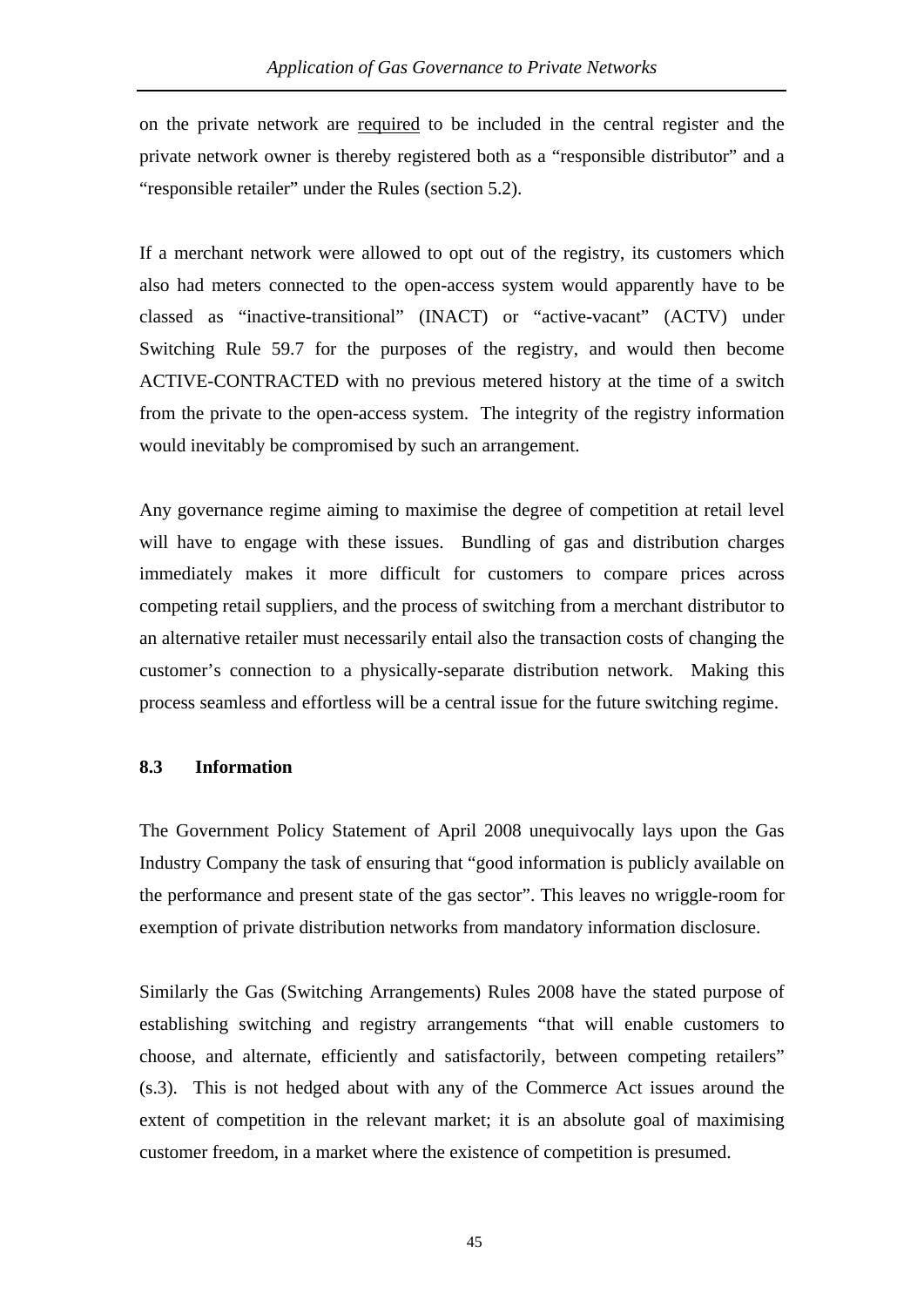# 9**.** Conclusions

- 1. The analysis in this paper has identified only one or two individual areas of the governance arrangements where exemption for merchant distributors could be granted as a matter of general principle. In the great bulk of cases, the benefits of exemption would be secured at the expense of some degree of effectiveness in the overall regulatory framework and/or of market efficiency. This suggests that sweeping exemptions ought not to be available to "industry participants" so long as the gas distribution sector remains an arena of limited competition. A merchant distributor in a bypass or monopoly situation ought not to be granted a general exemption from the switching or reconciliation rules.
- 2. The key distinction in the legislation is not between "private" and "not private", but between gas network operators which are "industry participants" and those which are not. The latter lie, by default, outside the regulatory framework established under the Gas Act. In general, customer-owned distribution facilities (including the distribution function implicitly internalised by direct-supply gas users) lie outside the regulatory boundary, while all facilities owned and/or used by gas suppliers selling at retail lie within the boundary.
- 3. Downstream competition and fair-trading issues arise primarily with those networks where ownership and control lies with a party other than the final customer. Customer-owned distribution facilities dedicated to the use of the customer or consortium of customers that owns the facility can in principle be exempted from regulation other than for safety. Merchant pipelines, broadly, can not.
- 4. Reconciliation arrangements come closest to meeting the criteria for generalised exemption of merchant networks, given the absence of an immediate need for physical reconciliation on a network with only one user. Even there, however, any case for exemption faces strong provisos. Having reconciliation provisions and procedures in place makes it feasible for a private network to be switched seamlessly to open access; a merchant network might exploit an exemption from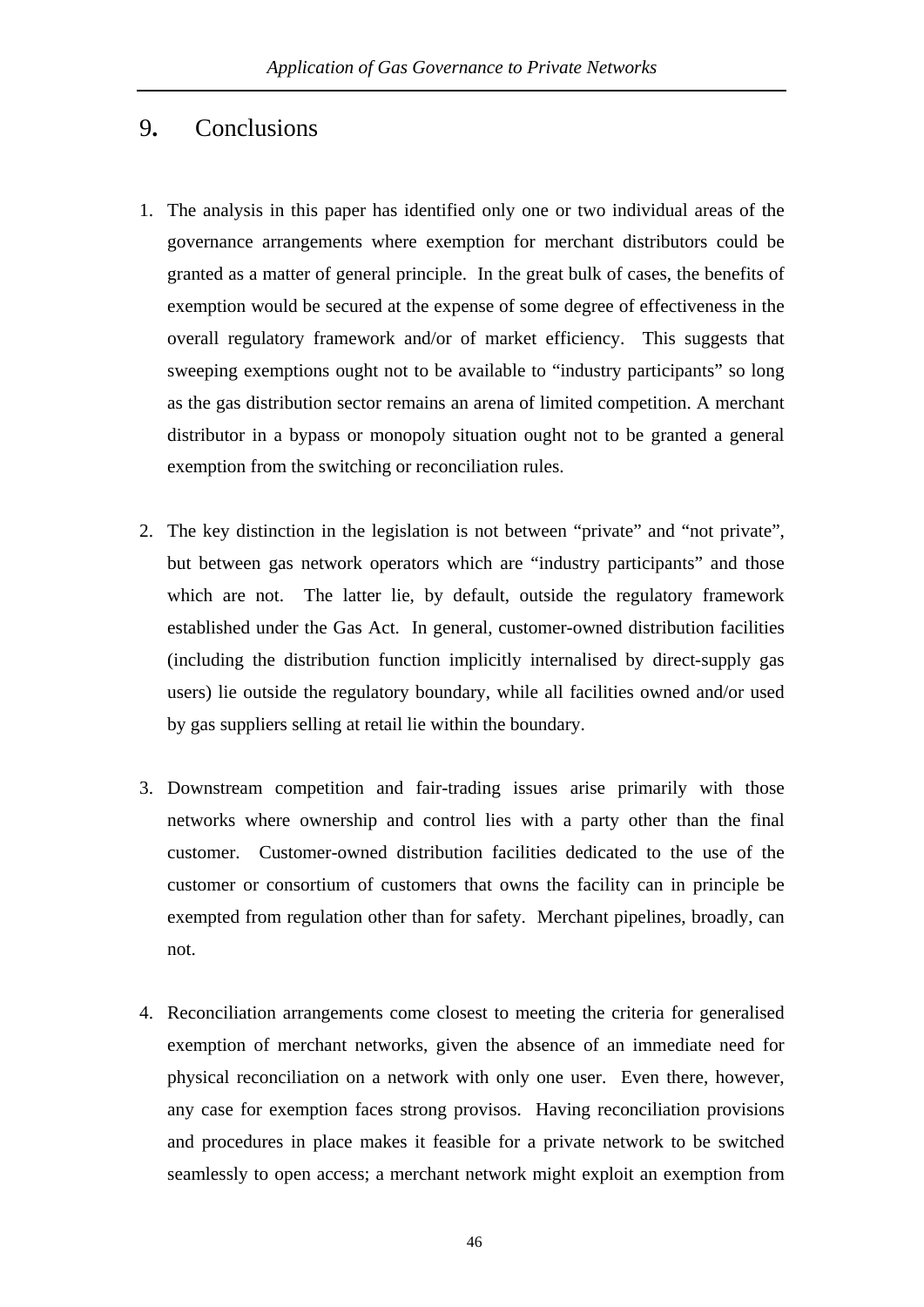reconciliation rules to construct obstacles to being declared open-access at a later date. The compliance costs to the private network owner of sustaining a redundant reconciliation apparatus would represent a deadweight burden from a static economic point of view, but from a longer-run perspective could be a legitimate share of the cost of constructing and maintaining a uniform industrywide regime. Measurement and recording of UFG makes sense across all distribution systems other than those owned by customers.

- 5. Customer-owned systems, and merchant distributors disciplined by full facilitiesbased competition (which is not realistically likely to emerge), could be granted some general exemptions from regulatory oversight without prejudice to the current objectives of government policy and industry governance. The absence in s.43D(1) of the Gas Act of final consumers from the definition of "industry participants" subject to rules and regulations made under the Act is thus appropriate. Direct-supply customers are included as industry participants in  $s43D(1)(f)$  but the discussion in this report indicates that in general they would merit exemption from rules and regulations directed at distribution systems. The essence of direct supply is internalisation within the gas user's operation of the distribution function – a decision to make rather than buy this service.
- 6. Bypass networks have been allowed private status to date, and have secured exemption from regulation on the basis that they are a pro-competitive force in the industry. This provides time-limited grounds for exemption from some regulations while the new entrant establishes its market share and recovers its entry costs, but does not warrant perpetual exemptions.
- 7. Of 33 areas identified in Section 43 of the Gas Act 1992 where rules and/or regulations may be made, 28 apply to open-access distribution networks and 29 to merchant pipelines, with 24 areas applying to both. There is no dramatic distinction between the two such as might provide *a priori* grounds for granting exemptions to bypass operators. Customer-owned facilities are legitimately exempted from virtually all of the identified areas, but could be made subject to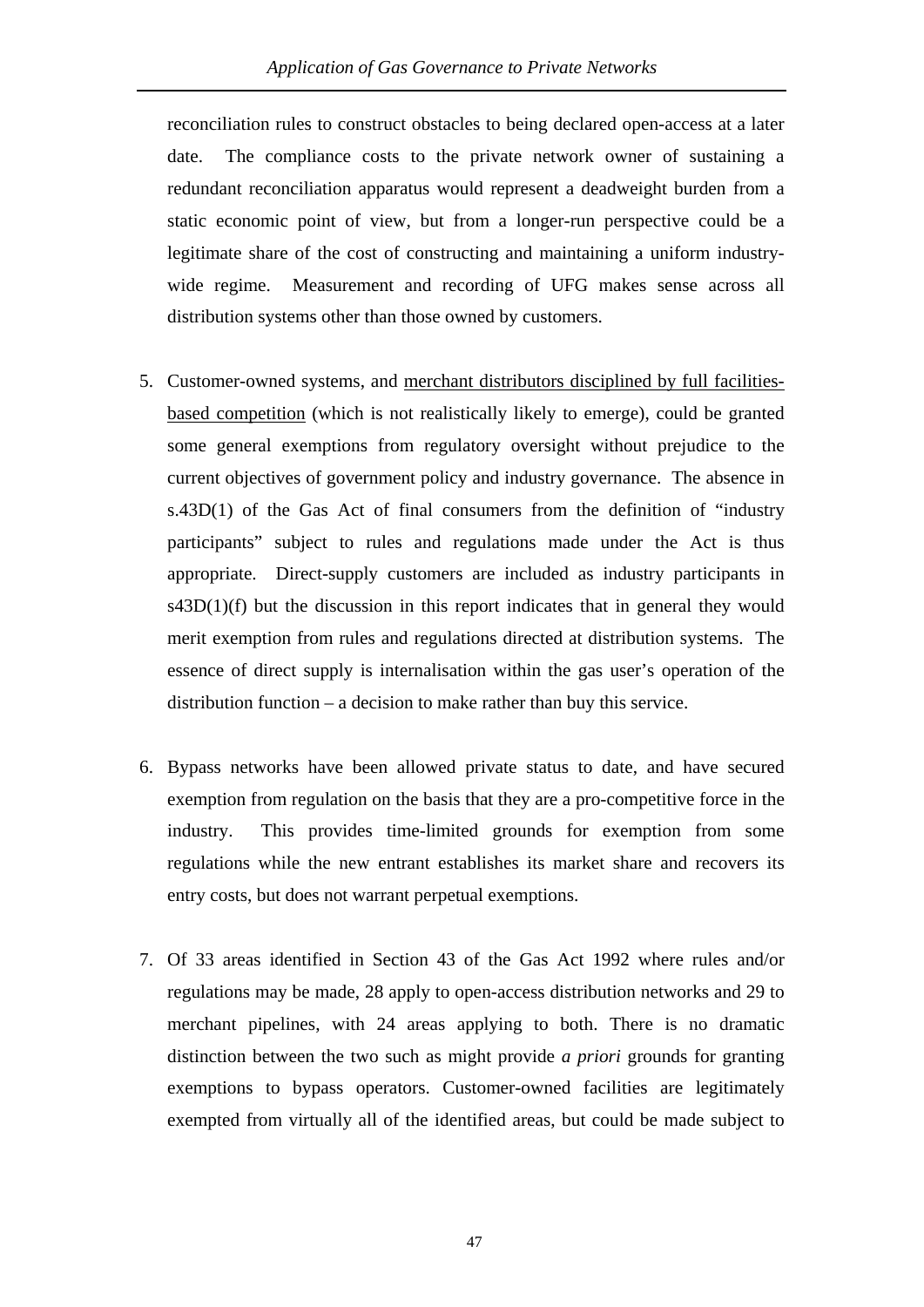information disclosure if this contributed to achieving the aims of the legislation and of Government policy.

- 8. Bypass markets are a duopoly, not a monopoly, situation. They require a rethinking of the "essential facilities doctrine" that underpinned the move to open access in the 1990s. Under duopoly conditions, at least one of the two networks must be open-access to achieve the Government's policy objectives; but neither pipeline is 'essential' on its own. Simply allowing a new-entrant network to freeride on a general regulatory exemption is not generally wise beyond the timelimited post-entry regulatory holiday noted in the previous paragraph, both because of incentives to inefficiently constraint the scale and/or scope of the bypass network simply to game the regulatory boundary, and because once natural monopoly has been ended the open-access obligation falls collectively on the network operators serving each market.
- 9. Special exemptions for particular categories of market participants inevitably set up incentives for gaming behaviour, including manipulation of regulatory boundaries, which will usually be detrimental rather than beneficial for acquirers of the final service and to the efficient functioning of the market as a whole. Given the benefits of ensuring that, for example, the central registry holds comprehensive industry-wide data (rather than just data from open access networks); that customers enjoy protection in respect of key provisions in their contracts, especially relating to freedom to switch at expiry of each contract term; that detailed metering information be the property of the customers on both types of network and available to the central registry in order to facilitate switching; that UFG information disclosure be required of all types of networks to facilitate benchmarking and underpin competitive incentives for accurate metering of final customers; and that basic protection against unfair trade practices is available to all retail customers regardless of the status of their supplier, the onus of proof must lie firmly with the applicant for any exemption.
- 10. The first test in deciding whether to impose regulatory requirements on a private network or grant exemptions is to ask how that network's private status has arisen,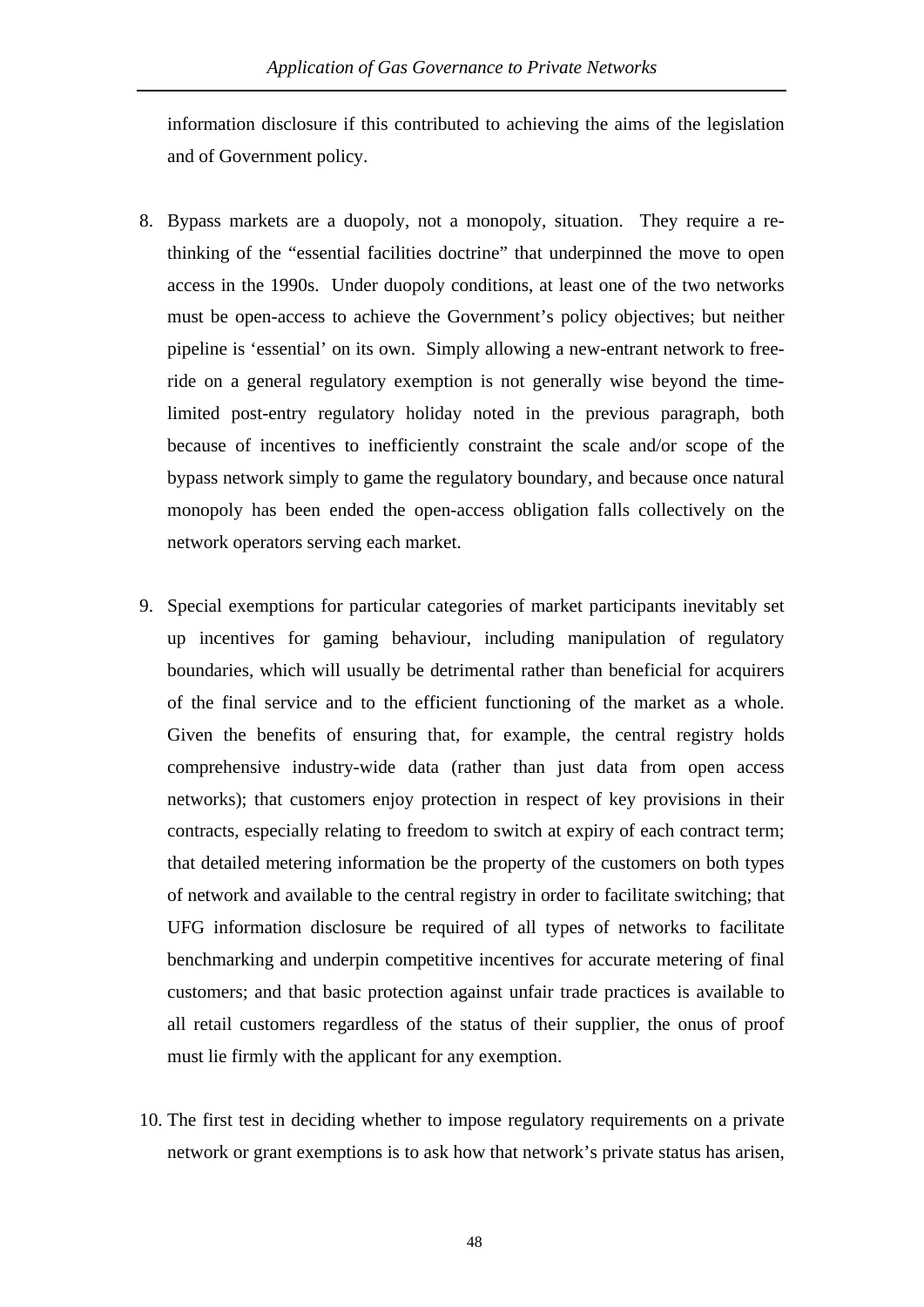and for what reasons it is to be retained. To some extent the right to operate as a merchant network is a privilege in an industry in which other competing distributors have been subjected to structural reform in pursuit of competition objectives.

- 11. The mere fact that a private network is bringing competitive pressure to bear in a restricted market segment conveys no presumption of a right to be exempted from regulations or rules directed to wider purposes at the level of the gas market as a whole.
- 12. Any exemptions granted ought to be able to be revoked if at any time evidence emerged of strategic behaviour, or of changed circumstances which render the exemption(s) counter-productive from the standpoint of the objectives set out in the Government Policy Statement and the Gas Industry Company strategic plan. Perennial exemptions which convert to *de facto* property rights are not advisable.
- 13. The industry-wide monitoring of performance that is required of the Gas Industry Company requires inclusion of all industry-participant networks in the information disclosure procedures as a general principle. Information disclosure should report, for all networks whether open-access or private, the general operating parameters (capacity, pipeline length, number of customers, etc), and data on throughput volumes and UFG.
- 14. Individual customer meter data for the preceding twelve-month period will be required by the registry for any customer switching from a private to an openaccess supplier. If not supplied in real time by the private network owner to the registry as part of information disclosure, this data will have to be automatically available at the time any customer makes such a switch. Commercial confidentiality for the private network is overridden by the need for the registry and the Switching Rules to operate seamlessly. Customer meter data should be regarded as property of the customer, not the supplier, and should move with the customer.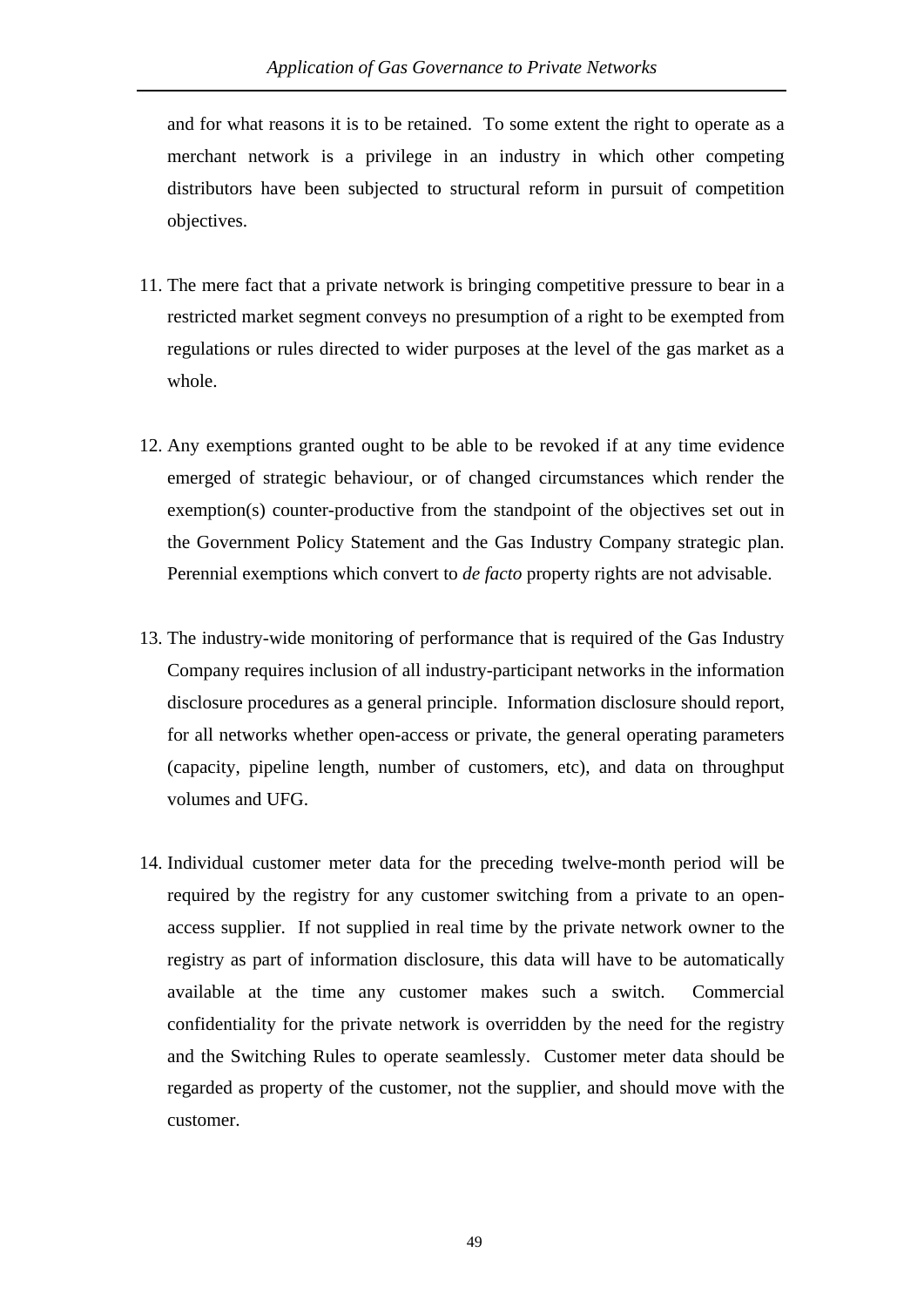# **Summary of Main Points of Principle**

# *General*

Any regulatory regime should be as simple, transparent and uniform as possible. The broad purposes of regulation can easily become subverted by a rent-seeking quest for exemptions by market participants. Differential treatment of networks opens the prospect that the regulatory arrangements themselves may be "gamed" for private advantage. Exemptions for particular categories of industry participants inevitably set up incentives for gaming behaviour, including manipulation of regulatory boundaries, which will usually be detrimental to the efficient functioning of the market as a whole.

Since the 1990s the aims of regulation have widened from terms and conditions of network access for competing gas suppliers, and achievement of competitive neutrality, to wider considerations such as reliability, efficiency, fairness, environmental sustainability, performance monitoring, and correct signalling of costs. Exemptions of certain private networks from information disclosure in 1997 and from price control in 2004 do not provide helpful precedents for future recommendations on exemptions from the switching and reconciliation rules and other future rules and regulations.

## *What is a private network?*

A "private network" is here defined as a pipeline system owned and operated by, and for the exclusive benefit of, a party or consortium which owns all gas transported on the system. The exclusion of third parties from use of the facility is central to its characterisation as private

A range of private distribution arrangements will continue to exist in the New Zealand gas industry. Customer-owned private systems will appropriately be exempted from a wide range of regulatory requirements on the basis that no exploitation of market power at the expense of acquirers is in prospect, and no issues of competitive neutrality are at stake. In the Gas Act 1992, these systems are not defined as "industry participants" and hence lie outside the governance arrangements set up under the Act.

Merchant distributors – private network owners which are gas retailers – are industry participants under the Act and so subject to regulations and rules under the industry governance framework. There is no general principle justifying exemption of merchant pipelines *per se* from rules and regulations made for the gas industry as a whole. Merchant network ought not, therefore, to be granted any blanket exemption from, say, the Switching or Reconciliation Rules.

No distinction between "private networks" and others appears in the Gas Act, nor in the April 2008 Government Policy Statement on gas industry governance.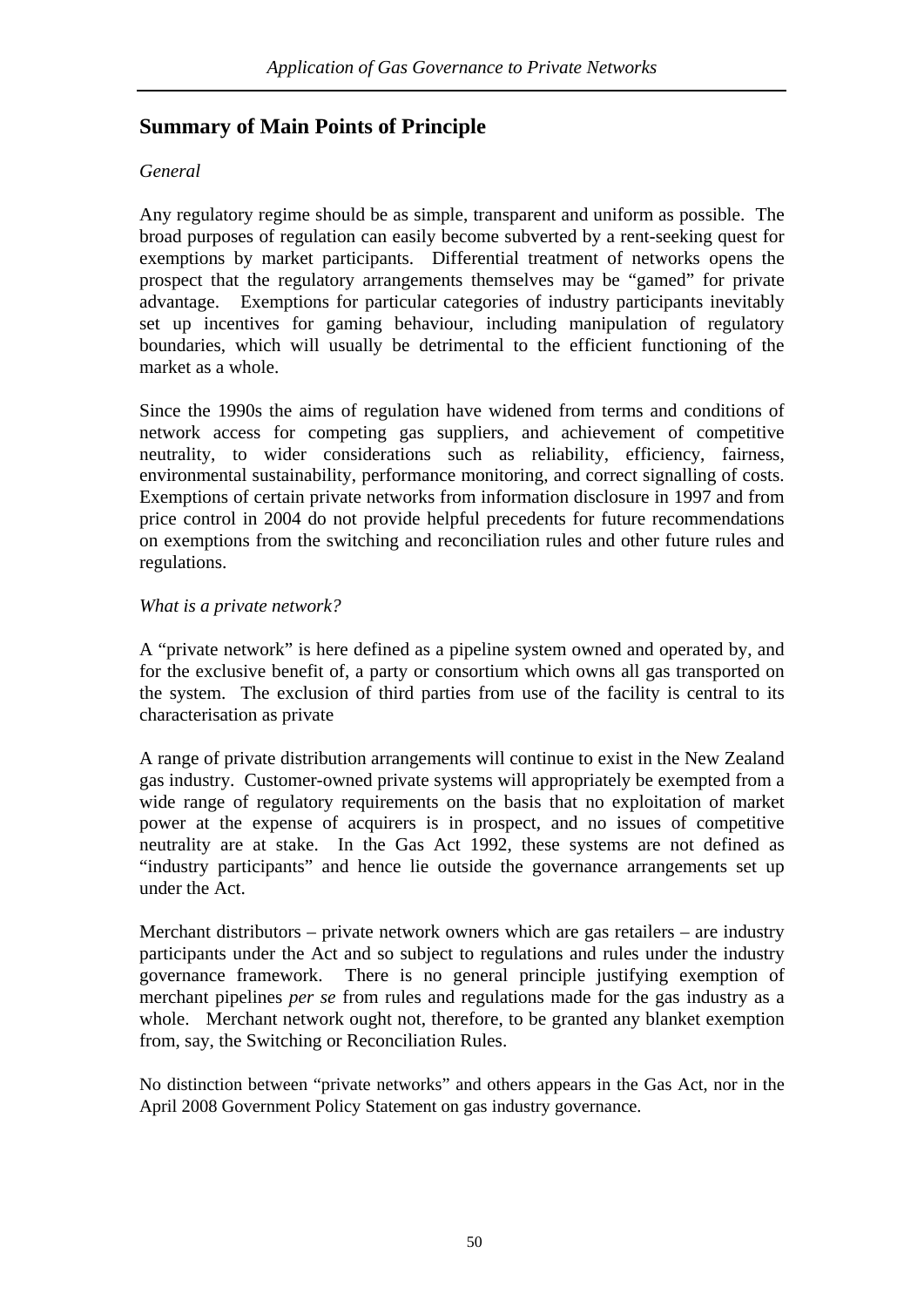# *Reconciliation*

The clearest case for pragmatic exemption of a merchant network from regulatory oversight relates to reconciliation, because the operational need for independent reconciliation disappears when a network is utilised by only a sole gas retailer rather than several competitors. Merchant pipelines can be provisionally exempted from regulations regarding retailer access to pipes and meters, and procedures for resolving disputes amongst third-party users of pipelines. Other aspects of the reconciliation rules, however, are best applied industry-wide without exemptions which discriminate in favour of merchant operators.

## *Bypass and the Competitive Process*

The contribution of a bypass network to bringing competitive pressure to bear on incumbent(s) is a relevant matter to be taken into consideration in deciding whether to recommend an exemption from particular rules or regulations. A regulator aiming to maximise competitive pressures in the market may allow a new-entrant bypass owner some period of undisturbed operation as a private merchant network in order to enable the new entrant to recoup its fixed costs of entry and earn some surplus from its competitive initiative. This case for exemption is, however, time-limited. Any exemption should be for a limited time only, and subject to revocation with due notice. Perennial exemptions which convert to *de facto* property rights are not advisable.

The mere fact that a private network is bringing competitive pressure to bear in a restricted market segment conveys no presumption of a right to be exempted from regulations or rules directed to wider purposes at the level of the gas market as a whole.

The "essential facilities doctrine" needs rethinking in markets where a bypass network has entered, creating a pipeline duopoly. In the long run, the bypass network and the previous incumbent ought to be treated jointly as an essential facility for regulatory purposes with the open access obligation allocated on the basis of economic efficiency, having regard to the relative scope and market penetration of the two networks.

## *Contract Terms and Conditions*

Private merchant distributors should not be exempt from regulations specifying standard terms and conditions for retail supply contracts, particularly provisions aiming to protect the positions of low-income customers, and/or to ensure that customers are fully free to switch supplier at the termination of each contract and are not trapped into contract renewal by automatic roll-over of contracts or any supplier's contractual right of first refusal.

The same applies to charges and procedures applicable at the time of customer connection to, disconnection from, and reconnection to, a distribution network. A bypass network facing a competing system has a clear incentive to use penal disconnection charges as a means of inhibiting switching. Seamless switching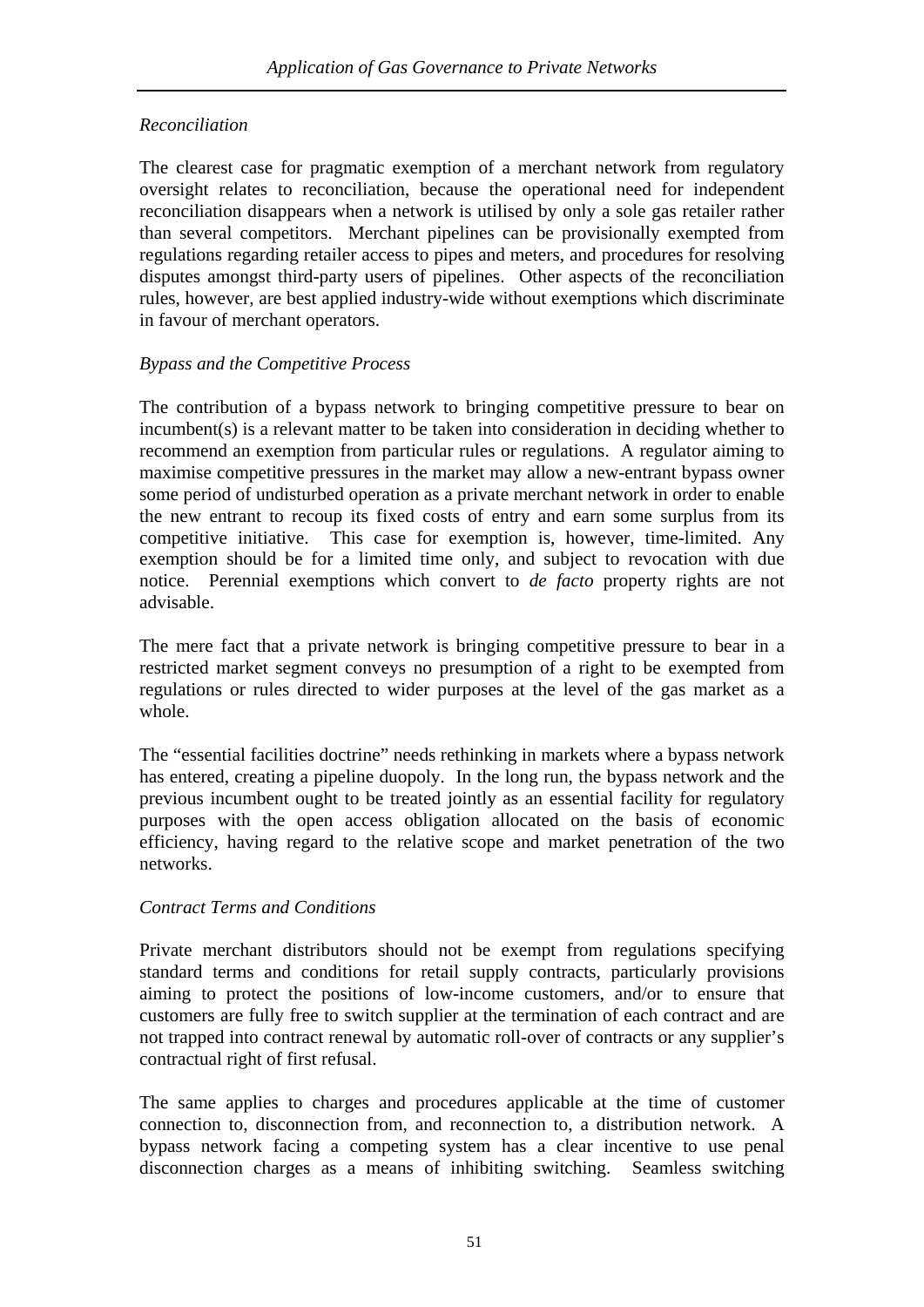between retailers when they are using different distribution networks to deliver gas requires painless connection and disconnection arrangements enforced at industrywide level.

Given the competitive incentive for a bypass network operator to price its bundled service keenly in order to gain and hold market share, bypass networks generally need not be subjected to detailed regulation of the structure of their retail tariffs. The same is not true of monopoly merchant networks which will tend to re-emerge as gas reticulation extends into new areas.

## *Price control*

Because bypass operators succeed and survive on their price-competitiveness, the costs of price-cap regulation will generally not need to be incurred with respect to those systems so long as they remain the "underdogs" in their competition with the local open-access system. The Commerce Commission's 2004 exemption of Nova Gas from control under s.52 of the Commerce Act 1986 is the relevant precedent here. The Commission's control regime, however, has not addressed adequately the price spillovers from bypass markets to the wider population of gas customers. These negative externalities need to be taken more fully into account in future regulatory proceedings.

# *Information Disclosure*

All industry participants, private or otherwise, should have to participate in providing information necessary to enable the central registry to compile accurate industry-wide statistics and to monitor the efficient operation of the gas supply chain. There is no presumption that "private network" status confers a privileged right to confidentiality of information required by the industry body or its agents to achieve their objectives. The Government Policy Statement of April 2008 unequivocally lays upon the Gas Industry Company the task of ensuring that "good information is publicly available on the performance and present state of the gas sector". This leaves no wriggle-room for exemption of private distribution networks from mandatory information disclosure.

## *Switching*

An efficient, reliable and fair customer switching process requires that customers be well informed about competing offers and that their contracts contain no anticompetitive terms and conditions that might inhibit switching at the expiry of the contract term. One way to ensure these outcomes is the imposition, on all suppliers with potential market power, of a mandatory disclosure regime with respect to their standard terms and conditions, and specification of model contracts under s.43G(h) of the Gas Act 1992.

Private industry participants should be covered by regulatory requirements to maintain detailed customer meter records in a format compatible with that used by the industry body's central registry, and should be required to make those records instantly available at the time any customer makes a switch to a competing supplier.